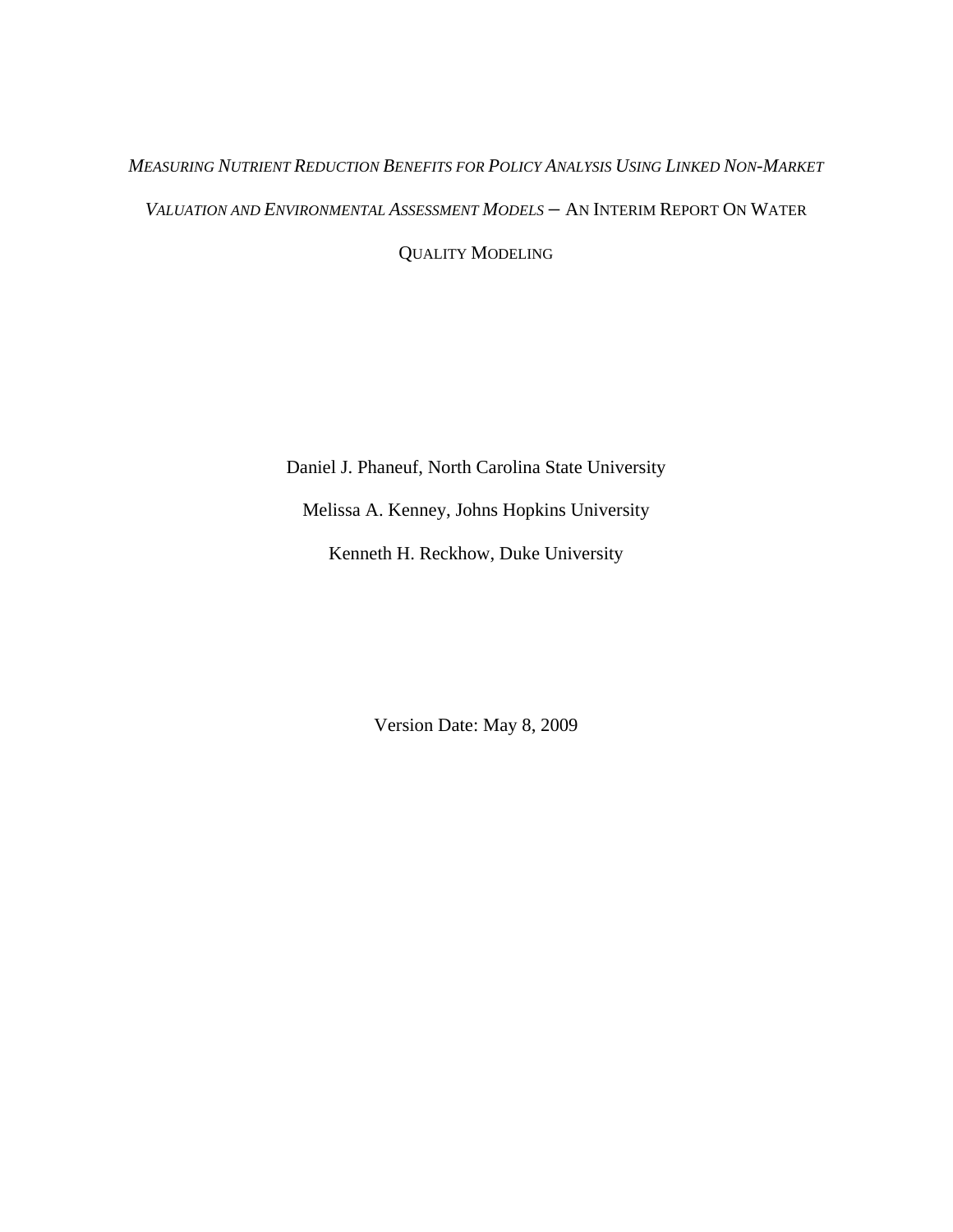#### **ABSTRACT**

 This document summarizes the first year of work on the project *Measuring Nutrient Reduction Benefits for Policy Analysis Using Linked Non-Market Valuation and Environmental Assessment Models*. The project's overall objective is to provide an integrated protocol that will assist state water quality managers in one aspect of their efforts to set numeric ambient nutrient pollution standards for surface water. The specific focus is on measuring the dollar-denominated benefits of nutrient reductions as they pertain to recreation and aesthetic services. To accomplish this task a mechanism is needed that links measured nutrient pollution (i.e. ambient nitrogen, phosphorous, etc.) to a qualitative ranking of water quality, which can then be tied to an economic model of valuation. In this technical document we describe Module 1 in our project, which centers on 1) estimating a function that maps measures of nutrient pollution to an ordinal ranking of water quality, and 2) using this function to predict surface water rankings in individual lakes across our study area.

 To characterize the relationship between objectively measured water quality parameters and a subjective ordinal ranking we rely on expert elicitation. Specifically, a panel of water quality experts was presented with values for an array of water quality parameters and were asked to judge how water bodies with given measures would rank according to a predefined scale. Multiple responses to different parameter values were then used to quantify the mapping from objective measures to subjective ranking. We investigate two different statistical models for fitting a functional relationship, and find robustness in model performance and predictions across the two methods. We find that chlorophyll *a* and Secchi depth are the strongest predictors of eutrophication levels, followed by total phosphorus and total nitrogen.

 We use our models to predict water quality rankings (trophic state levels) at representative lakes and reservoirs in North Carolina and South Carolina. Our demonstrations

ii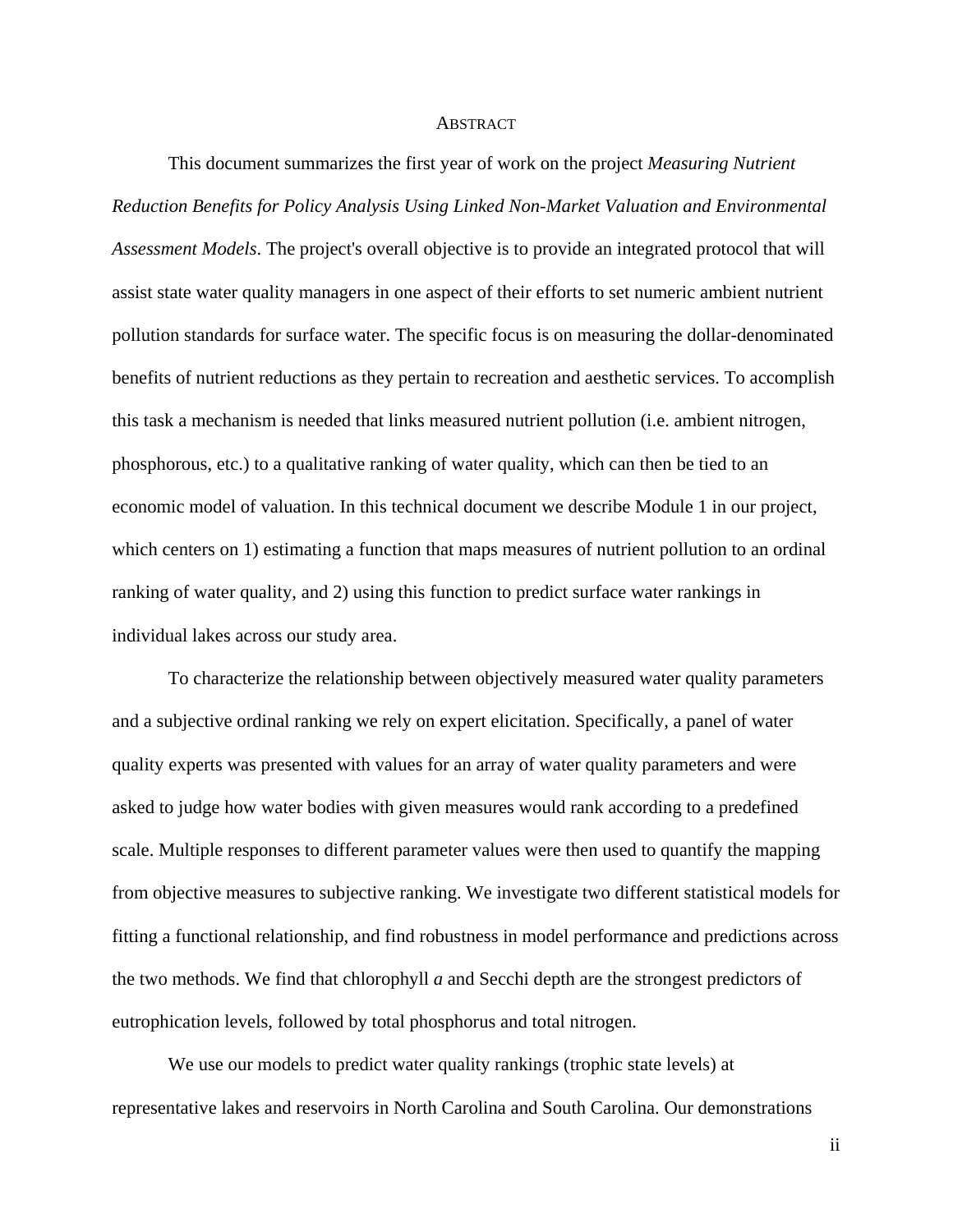suggest the research completed in Module 1 is quite successful and is on track for use in the general protocol proposed in our project. This statement, however, is contingent on the availability of sufficient monitoring station measurements for the reservoirs of interest particularly for Secchi depth and chlorophyll *a*, which we found to be particularly sparse in our South Carolina demonstrations.

 We close our discussion by providing comments on our models' spatial transferability, general limitations and sources of uncertainty, and further research and data gathering that could enhance the overall protocol that we are proposing in this project.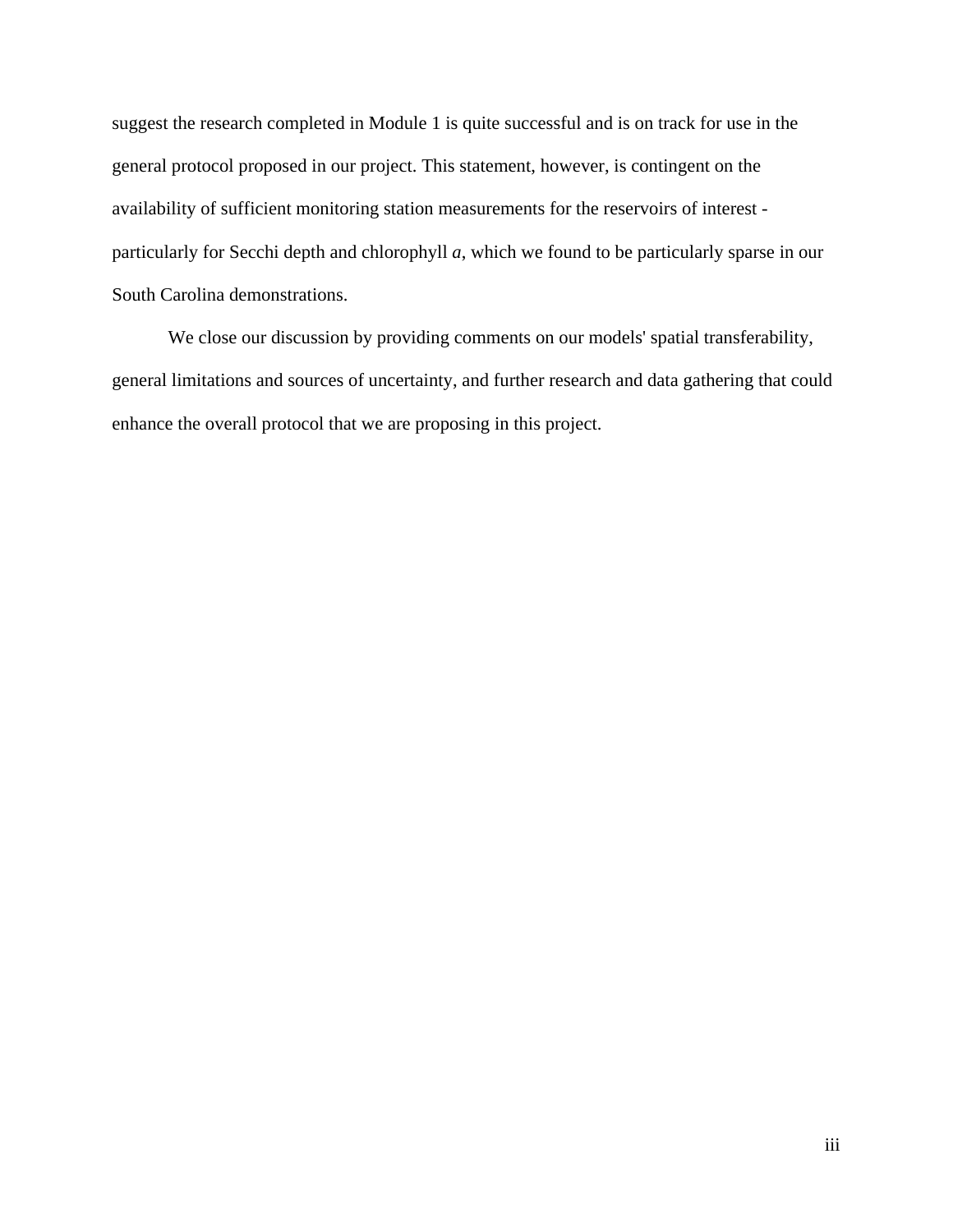## **CONTENTS**

| Abstract                                   | ii           |
|--------------------------------------------|--------------|
| Contents                                   | iv           |
| Introduction                               | $\mathbf{1}$ |
| <b>General Framework</b>                   | 3            |
| Expert Elicitation Data for North Carolina | 5            |
| <b>Expert Elicitation Approach</b>         | 6            |
| <b>Expert Elicitation Process</b>          | 7            |
| Analysis                                   | 9            |
| <b>Ordered Logit Regression</b>            | 10           |
| <b>Binomial Regression</b>                 | 16           |
| <b>Water Quality Data</b>                  | 19           |
| <b>Illustrative Predictions</b>            | 23           |
| Discussion and Conclusions                 | 30           |
| References                                 | 32           |
| Appendix                                   | 34           |
| Stata Program                              | 39           |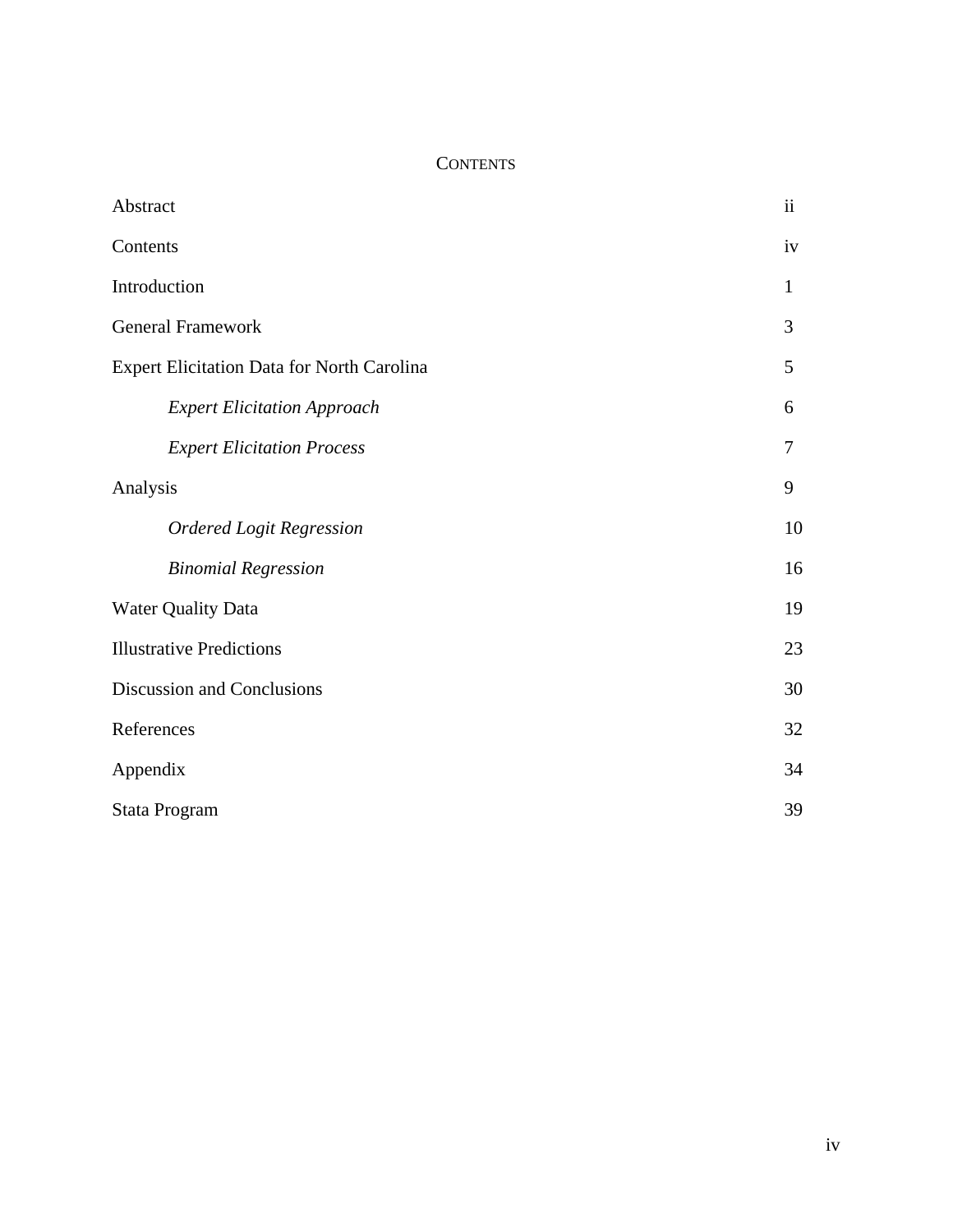#### 1) INTRODUCTION

 This document summarizes the first year of work on the project *Measuring Nutrient Reduction Benefits for Policy Analysis Using Linked Non-Market Valuation and Environmental Assessment Models*. The project's overall objective is to provide an integrated protocol for assisting state water quality managers in one aspect of their efforts to set numeric ambient nutrient pollution standards for surface water. The specific focus is on measuring the dollardenominated benefits of nutrient reductions as they pertain to recreation and aesthetic services. For this a mechanism is needed that links measured nutrient pollution (i.e. ambient nitrogen, phosphorous, etc.) to a qualitative ranking of water quality, which can then be tied to an economic model of valuation. Our objective in this technical document is to describe research (module 1 in our project) centered on the first part of this: estimation of a function mapping measures of nutrient pollution to an ordinal ranking of quality, and its use for predicting surface water rankings across our study area.

 To provide context for this effort we first describe the motivation for the project and its overall structure. In 2007 EPA's Office of Water solicited proposals for research that would "...aid States in their attempts to estimate monetary benefits associated with nutrient reductions as they strive to adopt numeric nutrient criteria into their State water quality standards" (EPA-OW, 2007, p.2). The solicitation was motivated by the desire among state and federal managers to establish numeric (as opposed to narrative) quality criteria, and the realization that the costs of achieving such criteria are more readily measurable than the benefits. The request for proposals goes on to state:

"However, State agencies charged with developing standards and facilitating their adoption into state regulations, often lack the staff time and funding required to do a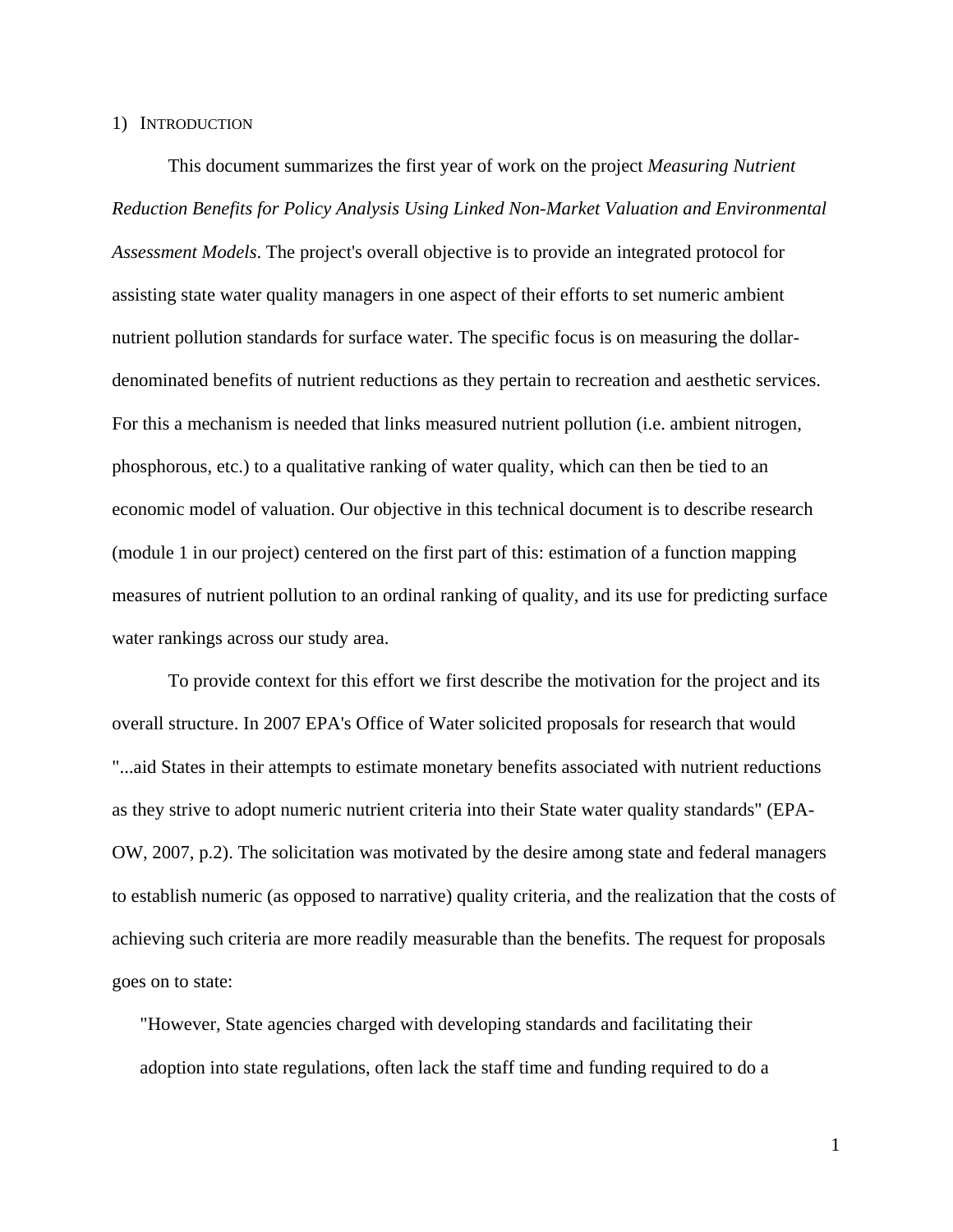complete analysis of benefits. To assist State lawmakers and the general public in being better informed, State environmental agencies need to be able to accurately characterize the economic value of environmental benefits associated with achieving water quality standards for nutrients. A thorough assessment of these benefits associated with numeric nutrient standards *would apply a production function approach, documenting the direct linkage between excess nitrogen and phosphorus in the water and a loss of ecological goods and services provided to society*, and provide a monetary estimate of benefits from restoring these services" (EPA-OW, 2007, p. 3, emphasis added).

 In response to this solicitation we submitted a project that included three main components or modules among its objectives. These include:

- i. Development of a eutrophication production function whereby quantitative measures of ambient nutrient levels can be mapped to qualitative indicators of water body quality as reflected by its trophic state.
- ii. Development of a revealed and stated preference framework for non-market valuation of the benefits of nutrient reductions that: (a) links to the eutrophication production function; (b) is general in that the software, data sources, and analytical techniques are transferable to any region and scalable for any policy question; and (c) is locationspecific in that the parameters of the benefit function can be calibrated based on local conditions and the local policy question of interest.
- iii. Transfer of knowledge on how the framework can be applied for regulatory analysis via: (a) a training workshop targeted at state level water quality regulators and analysts; and (b) distribution of software, data sources, and educational materials necessary for implementing the framework.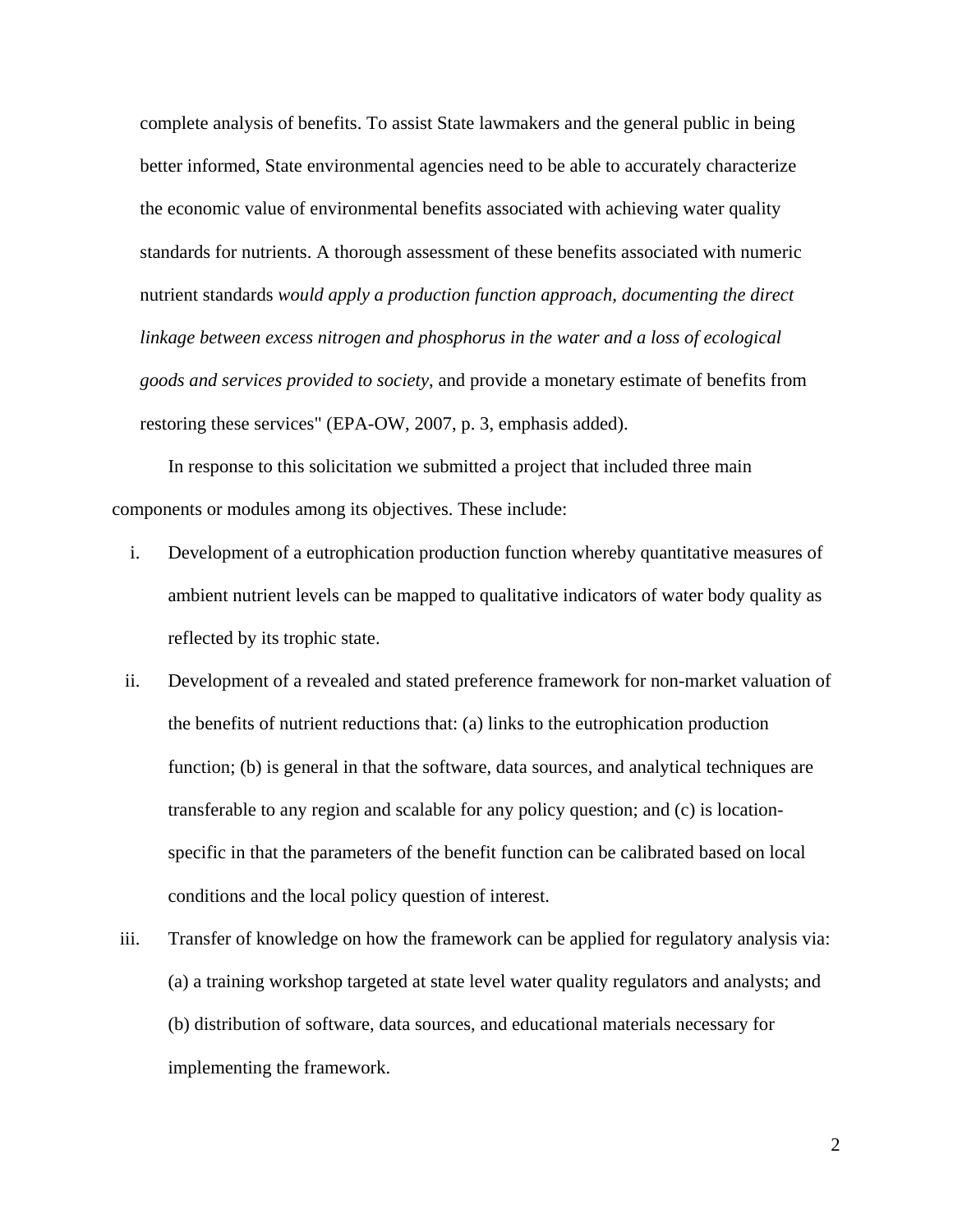Our proposal was selected for funding and work began April 2008. In this technical document we summarize work to date on the first of these objectives. In the next section we begin by describing the general goals and strategies for our production function approach. This is followed in Section 3 by a detailed discussion of the data available for fitting our empirical models. Section 4 describes our analytical approach and reports estimation results from the various models we examined. Section 5 provides a summary of the ambient water quality database we have assembled in order to demonstrate the use of our production function approach, and Section 6 provides a summary of illustrative predictions from across our study region. Section 7 concludes the document with a discussion of limitations to our approach, future research opportunities, and a roadmap for the remainder of the project.

## 2) GENERAL FRAMEWORK

 Module 1 of our project focuses on developing a link between measured water quality variables and the qualitative trophic state of a given water body. Eutrophication is a process fueled by nutrients such as nitrogen and phosphorus, and it results in problems that include increased algal growth, reduced water clarity, coloration of surface water, unpleasant odors, and impacts on aquatic life. It is these problems that are perceptible to users and ultimately condition the suitability of lakes for recreation and aesthetic purposes. For this reason we seek a function that relates measured water quality to an index of trophic state, which reflects these perceptible impacts. There is, however, no single variable that is always the best predictor of eutrophication or the water body's trophic state. What is needed is a mapping between several objectively measured variables (such as total nitrogen and phosphorous, chlorophyll, turbidity, etc.) and an index reflecting trophic state and perceptible impacts. To this end we develop a statistical water quality production function relating data on measured water quality and trophic state. To fix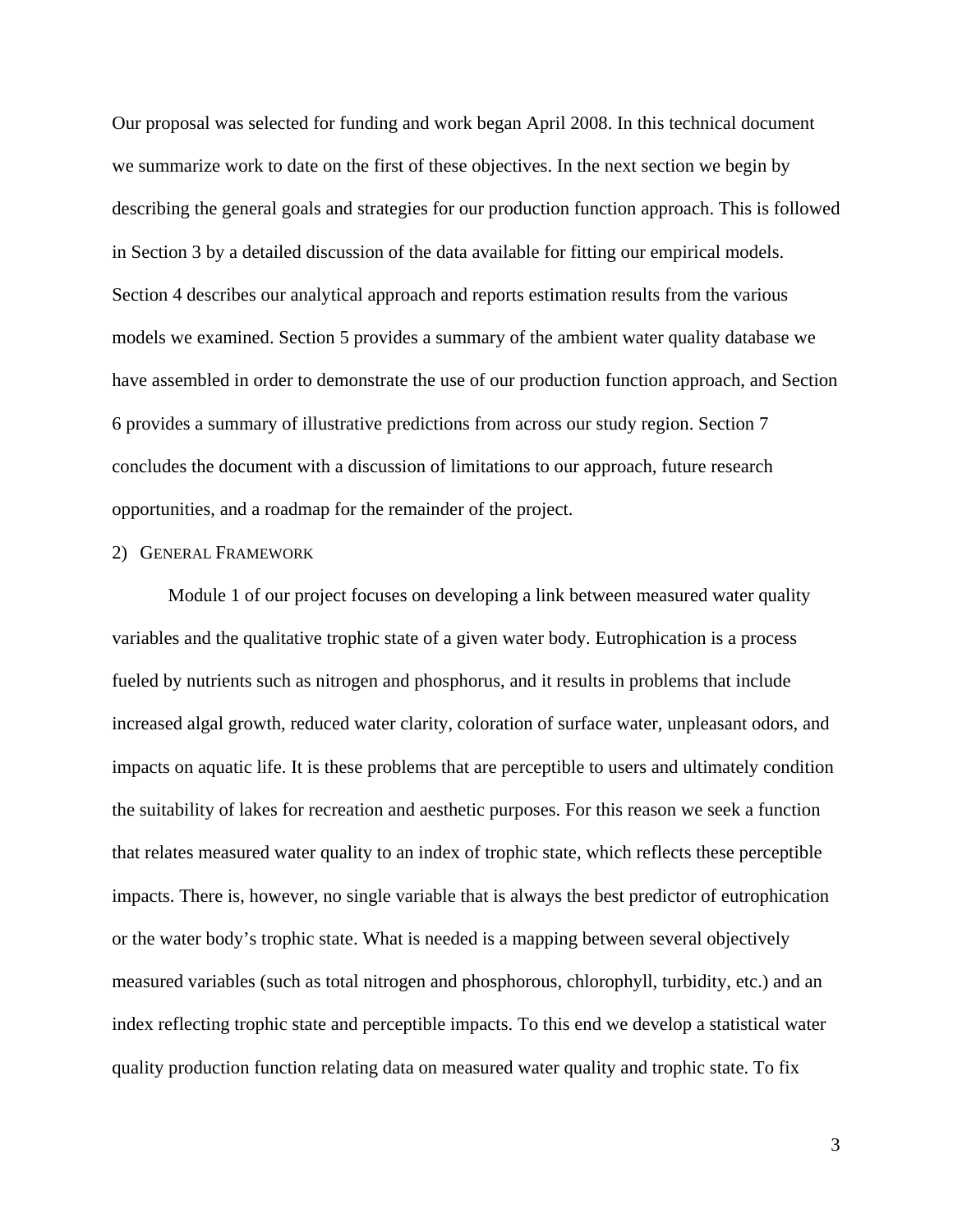ideas, consider the following general specification of a water quality production function:

$$
r_k = f(q_{k1},...,q_{kM}),
$$
 (1)

where  $q_{k1},...,q_{kM}$  denotes measurements of *M* different measured water quality variables (e.g. nitrogen, phosphorous, chlorophyll a, etc.) at water body  $k, f(\cdot)$  is a function that takes the measured water quality variables as inputs, and  $r_k$  is an ordinal ranking  $(r_k=1,2,...,R)$  reflecting the qualitative trophic state of the water body. Furthermore define *ek*1,…,*ekL* as a collection of *L* perceptible indicators of trophic state such as algal growth, water clarity, water color and smell, and the health of aquatic populations. Finally, suppose that the ordinal rankings are defined such that there is a known, *a priori* given mapping  $g(\cdot)$ , where:

$$
r_k = g(e_{k1},...,e_{kL}).
$$
\n(2)

 Equations (1) and (2) suggest an operational strategy for estimation of a function that meets our applied needs. First, the relationship illustrated by (2) needs to be defined for the specific application. In the example we examine below for lakes and reservoirs in the inland Southeast, we use a definition for  $g(\cdot)$  that is illustrated in Table 1 below. The specifics of this definition are discussed in greater detail in the following section. Second, expert elicitation can be used to relate observations on measured water quality to the rankings 1,...,*R*. Expert elicitation is a systematic process of interviewing experts to quantify their judgments on the relationships between measured variables and unmeasured outcomes (Meyer and Booker, 2001). In this instance experts first familiarize themselves with the relationship illustrated by equation (2). Then they are presented with experimentally designed data rows corresponding to values of the measured variables *q*1,...,*qM*. For each data row, the expert is asked to judge which ranking (1,...,*R*) they would assign, based on the given water quality values. Multiple experts provide assessments for multiple data rows that vary in the levels of the measured water quality variables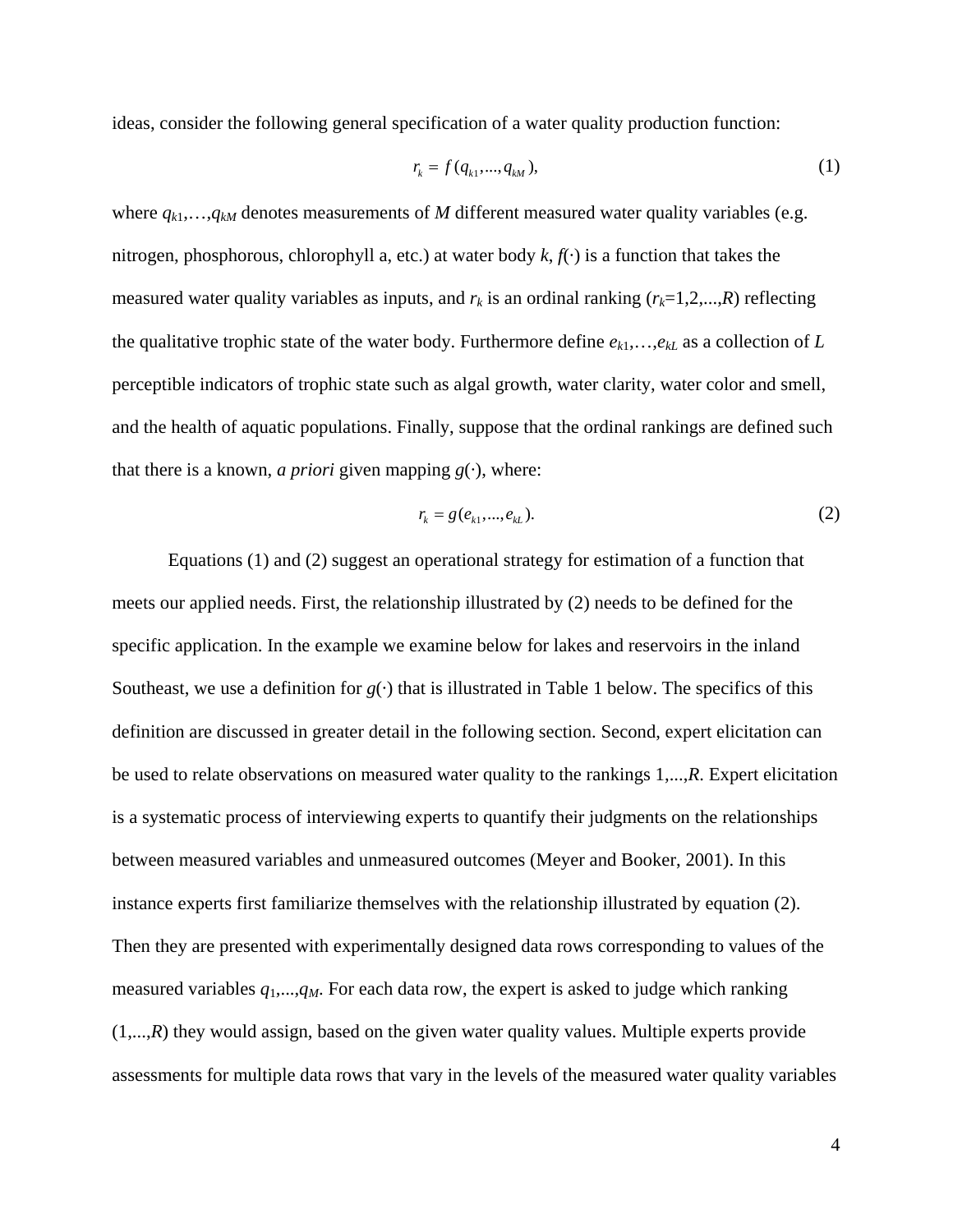Table 1: Trophic Status Categories

| Category | <b>Water</b><br>darity | Color        | <b>Algae</b> | <b>Nutrient</b><br><b>levels</b> | Oxvgen    | Odor                | <u>Aquatic life</u>                  |
|----------|------------------------|--------------|--------------|----------------------------------|-----------|---------------------|--------------------------------------|
| 1        | Excellent              | None         | Very little  | Very low                         | Very high | N <sub>0</sub>      | Very healthy, abundant               |
| 2        | Good                   | Little       | Little       | Low                              | High      | Little              | Healthy, abundant                    |
| 3        | Fair                   | Some         | Moderate     | Moderate                         | Moderate  | Little              | Somewhat healthy,<br>abundant        |
| 4        | Poor                   | Noticeable   | High         | High                             | Low       | Noticeable          | Unhealthy, scarce                    |
| 5        | Poor                   | Considerable | Very high    | Very high                        | Low to no | Strong<br>offensive | Unhealthy, scarce or<br>none present |

presented. In this way, we can obtain a dataset suitable for estimating an empirical version of equation (1). With these two steps the process is completed. For observed values  $q_{01},...,q_{0M}$ obtained from a water body indexed by 0 we can predict the trophic state ranking, denoted  $\hat{r}_0$ , which in turn reflects the perceptible water quality conditions at the water body that matter to people. Hypothesized or actual changes in measured nutrient pollution outcomes can then be used to measure the change in the ranking attributable to the change in measured nutrient levels.

 This strategy for estimating a production function clearly requires interviews with experts in the region specific to the policy analysis. In what follows we describe such an exercise for lakes and reservoirs in North Carolina, conducted by project co-PIs Melissa Kenney and Ken Reckhow.

## 3) EXPERT ELICITATION DATA FOR NORTH CAROLINA

 As part of previous research co-PIs Kenney and Reckhow (see Kenney et al., 2007) undertook a detailed study of eutrophication conditions at nearly 140 lakes and reservoirs in North Carolina. This research included a rigorous expert elicitation component during which 14 experts familiar with NC hydrology considered how seven water quality parameters map into five levels of trophic state. In this section we review this protocol and the resulting data, which will be used for our statistical analysis. We first describe the general approach that was taken,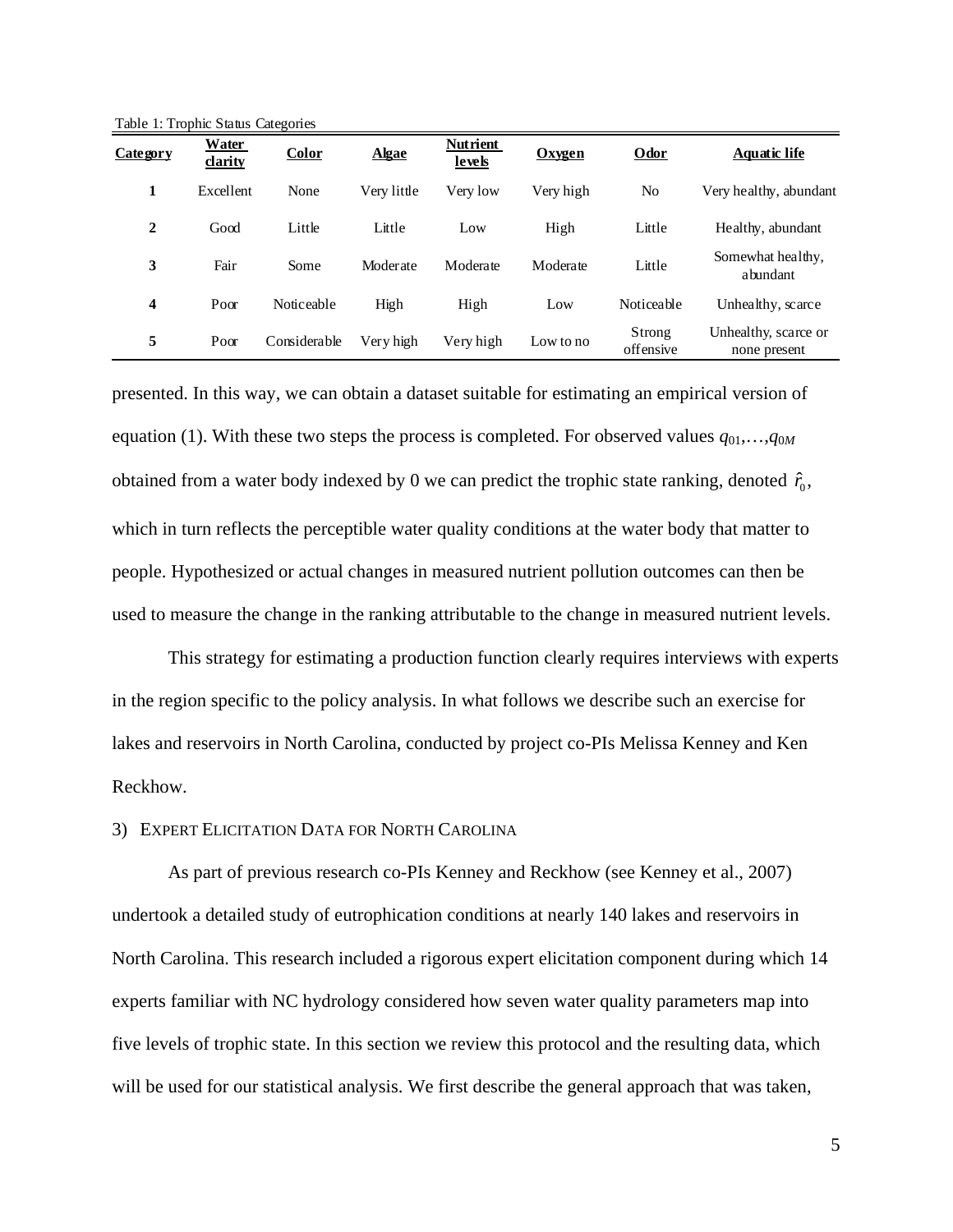Table 2: Example Data Row

| <b>Photic Total</b><br><b>Nitrogen</b> | <b>Photic Total</b><br><b>Inorganic</b><br><b>Nitrogen</b> | <b>Photic Total</b><br><b>Phosphorus</b> | <b>Photic</b><br>Chlorophyll a | <b>Surface</b><br><b>Dissolved</b><br>Oxygen | Secchi<br>Depth | <b>Photic</b><br><b>Turbidity</b> |
|----------------------------------------|------------------------------------------------------------|------------------------------------------|--------------------------------|----------------------------------------------|-----------------|-----------------------------------|
| $0.46 \text{ mg}/1$                    | $0.02 \text{ mg}/1$                                        | $0.03$ mg/l                              | $38 \mu g/l$                   | $6.3$ mg/l                                   | $1.3 \text{ m}$ | 3.9 NTU                           |

and then provide additional detail on how the elicitation was carried out. The section concludes with a presentation of summary statistics from the data.

#### *Expert Elicitation Approach*

 Experts were asked to consider how total nitrogen, total inorganic nitrogen, total phosphorous, chlorophyll *a*, Secchi depth measure, dissolved oxygen, and turbidity map into five pre-defined trophic state levels. The categories were defined on an ordinal scale from  $j=1$  to 5, with 1 being the least eutrophic. The five levels were attached to the descriptive criteria arrayed across the columns in Table 1. Each of the 14 experts was presented with 100 rows of data in a form illustrated by Table 2. For each row of data the expert responded to the following question:

• *Imagine 100 different lakes in the* (named NC) *eco-region with the characteristics specified by the given data row. Of the 100 lakes, how many of the lakes would you expect to fall into each of the* (five categories of eutrophication)?

Each expert answered this question for the specific NC eco-region in which they were most familiar. The eco-regions include Coastal (4 experts), Southeastern Plains (1 expert), Piedmont (6 experts), and Blue Ridge (3 experts). The 100 rows of data were designed to reflect realistic combinations of parameter measurements. Indeed, a large majority of the data rows are actual observations taken from North Carolina reservoirs and lakes, while for a small number of rows actual measurements were adjusted to provide greater variability in the most common scenarios. Each expert responded to 50 data rows that were the same across eco-regions ("statewide" rows) and 50 data rows that were specific to the eco-region ("region" rows). Appendix Table A1 shows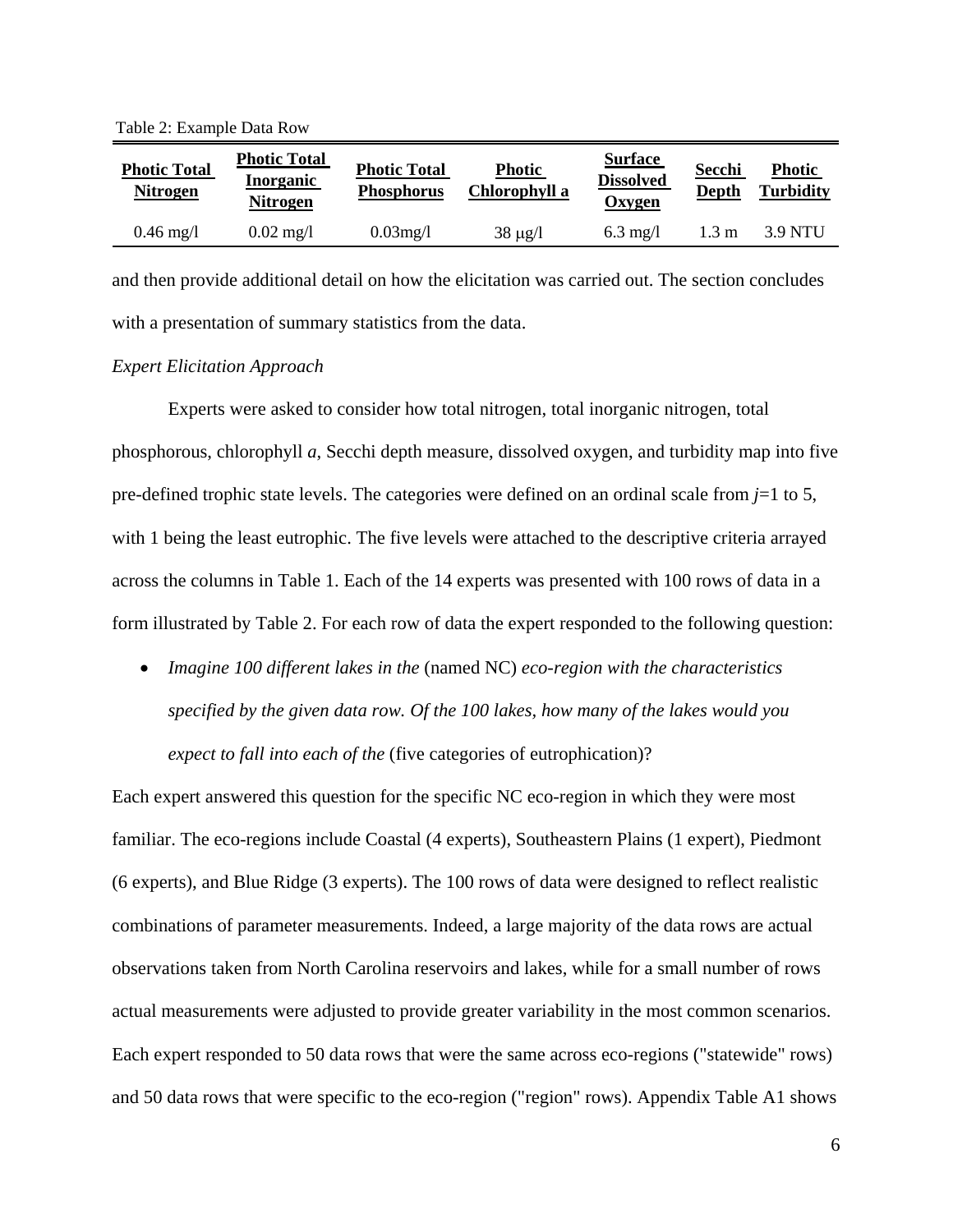the 50 data rows that were common across all experts, and Appendix Tables A2-A5 show the rows that are specific to the Piedmont, Coastal, Southeastern Plains, and Blue Ridge eco-regions, respectively.

## *Expert Elicitation Process*

 The actual elicitation process unfolded in three steps. Each step was presented separately and all parts were conducted for all the experts who completed the exercise. The first part (approximately two hours) included a discussion about eutrophication processes and designated use impairment, as well as the use of expert judgments in the project. In the second part (approximately one hour training and two to three hours on the expert's own time), the expert provided their judgments on the data rows described above. The elicitor worked through the first few cases with the expert until they felt comfortable working through the remaining cases individually. The third step involved follow up and debriefing. In total, this process took approximately six to eight hours of the expert's time. We briefly describe the main features of these steps. Additional details are found in Kenney et al. (2007) and Kenney (2007).

The first part of the elicitation process occurred during a face-to-face meeting with the expert, at which time the elicitor directed a discussion about eutrophication processes and designated use impairment, as well as the use of expert judgments in this project. A description of the project, why expert assessments were necessary, the protocol for the elicitation, and how the judgments would be used for analysis were provided. An open-ended discussion guided by the following two questions then occurred:

- What are the mechanisms leading to eutrophication (both natural and human-caused)?
- What other variables (non-eutrophication) affect a water body's attainment of designated use?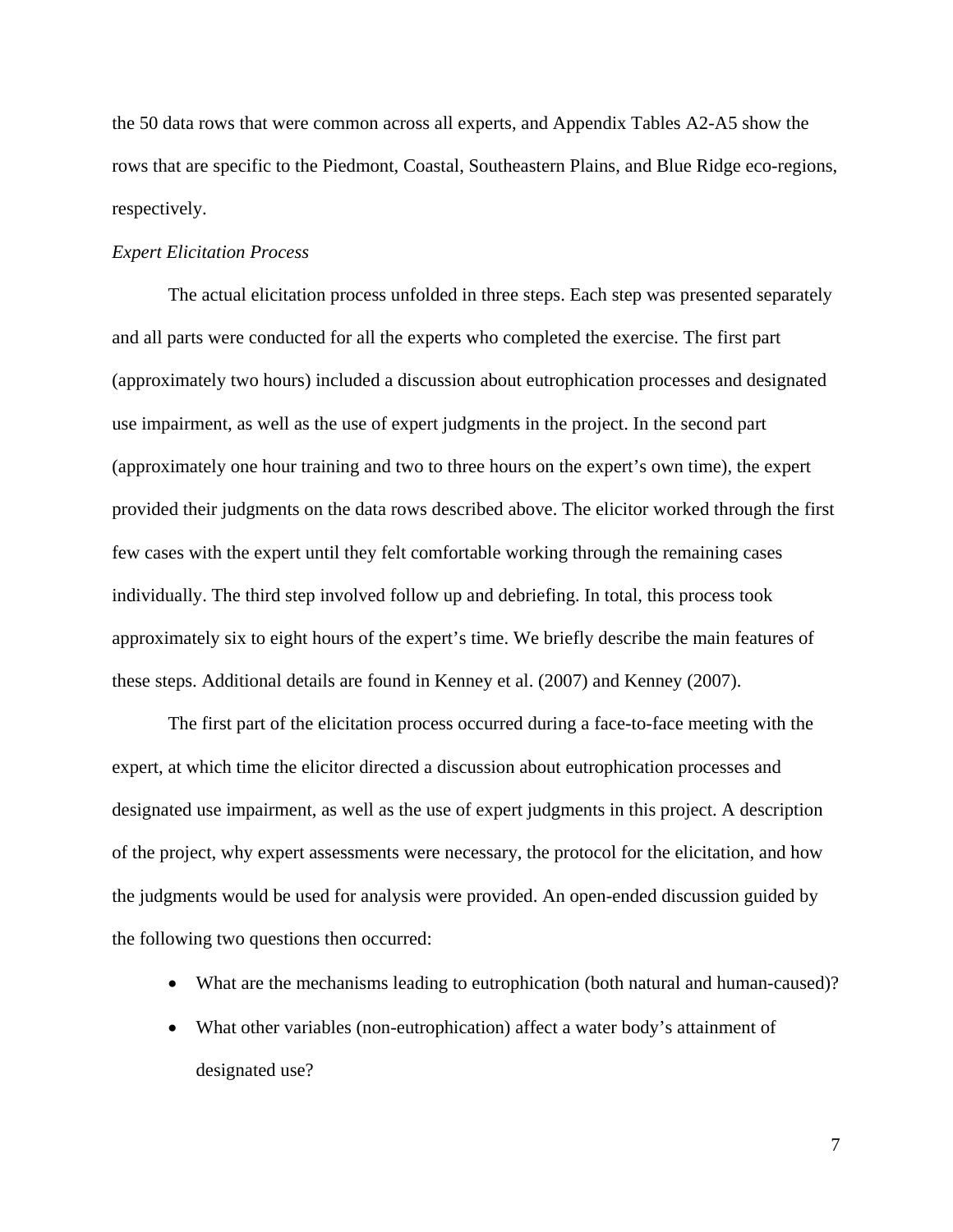| parameter | <b>TN</b> | TIN        | TP   | <u>Chla</u> | $\overline{D}\overline{O}$ | Secchi | <b>Turbidity</b> |
|-----------|-----------|------------|------|-------------|----------------------------|--------|------------------|
| value     | 0.46      | $\rm 0.02$ | 0.03 | 38          | 6.3                        |        | 3.9              |
| Ranking   |           |            |      |             | <u>ب</u>                   |        |                  |
| #Lakes    |           | 10         | 50   | 40          |                            |        |                  |

Table 3: Example of an Expert's Response

This component of the protocol provided perspective on how the expert viewed eutrophication issues, particularly as regards the similarities and differences between eco-regions in North Carolina. Clues as to how different experts might emphasize different measured variables upon making assessments were also gleaned and recorded.

The second step in the process was the most important and involved responding to a workbook of probabilistic questions. Experts viewed the data rows described above and provided answers in the form of probabilistic measures (expressed via the division of 100 hypothetical lakes into the five categories). This allowed the experts to acknowledge both scientific uncertainty and natural variability, and it reflects the realistic notion that the relationship between measured water quality parameters and trophic state is fundamentally stochastic. An example of how a single expert responded to a single row of data is shown in Table 3.

The final step in the protocol involved examining the elicitation data, identifying answers that seemed odd or contradictory, and following up with the expert on these rows. Experts were asked to look at a subset of their data rows and describe why they made a particular assessment. If the experts saw an error in their assessment, they were encouraged to make a correction that more accurately reflects their belief about the trophic state category. This process provided additional perspective on which variables a particular expert thought were important or not important. For straight-forward rows experts tended to rely on three or fewer variables, while for more difficult decisions more of the information was used. Also, experts seemed to ignore dissolved oxygen, since it was measured at the surface rather than via a photic-zone depth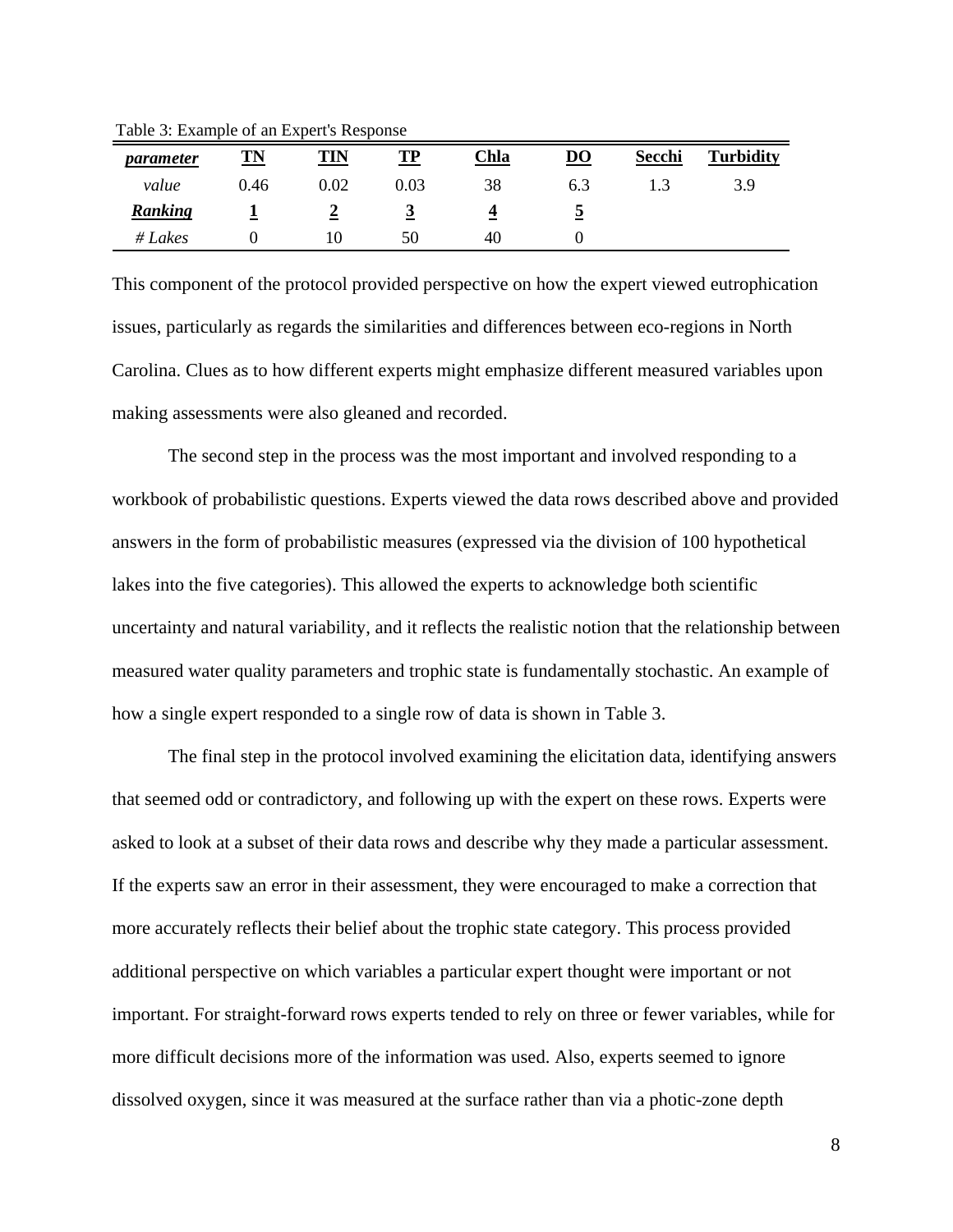|                                   | <b>Mean</b> | <b>Std. Error</b> | <b>Median</b> |
|-----------------------------------|-------------|-------------------|---------------|
| Full Data Set $(N=1400)$          |             |                   |               |
| <b>Expect Rank</b>                | 2.97        | 0.96              | 3             |
| Mode Rank                         | 2.91        | 1.08              | 3             |
| 50 Common Rows $(N=700)$          |             |                   |               |
| <b>Expect Rank</b>                | 2.96        | 0.90              | 3.10          |
| Mode Rank                         | 3.01        | 1.02              | 3             |
| 50 Common Rows Collapsed $(N=50)$ |             |                   |               |
| <b>Expect Rank</b>                | 2.96        | 0.69              | 3.10          |

Table 4: Summary of Expert Elicitation Data

integrated sample.

 This process provided 1400 rows of explanatory and response variables as shown in Table 3, and these data provide the basis for our analysis. Table 4 provides summaries of the key features of the data. The first set of statistics describes the full dataset, including all 1400 rows. The expected rank is the row-specific weighted average of the five categories, where the weights are given by the experts' responses. The mode rank is the row-specific category that received the highest weight from the expert. The mean and median are approximately three in the dataset, suggesting the typical lake in NC according to these experts would receive a rank of 3. The second set of statistics presents this same information, but limits the calculations to the 50 data rows that were common across the 14 experts (700 total rows). The final set of statistics presents a summary for our collapsed data. Here, the 14 exerts' answers for each of the 50 common rows are first averaged, resulting in a 50 (as opposed to 700) row data set. The summaries presented are over these 50 rows. While the measures of central tendency are similar to the non-collapsed data, the smaller standard error is consistent with the idea that heterogeneity among experts is minimized by first collapsing the data.

## 4) ANALYSIS

The data gathered via the expert elicitation exercise are our primary source for estimating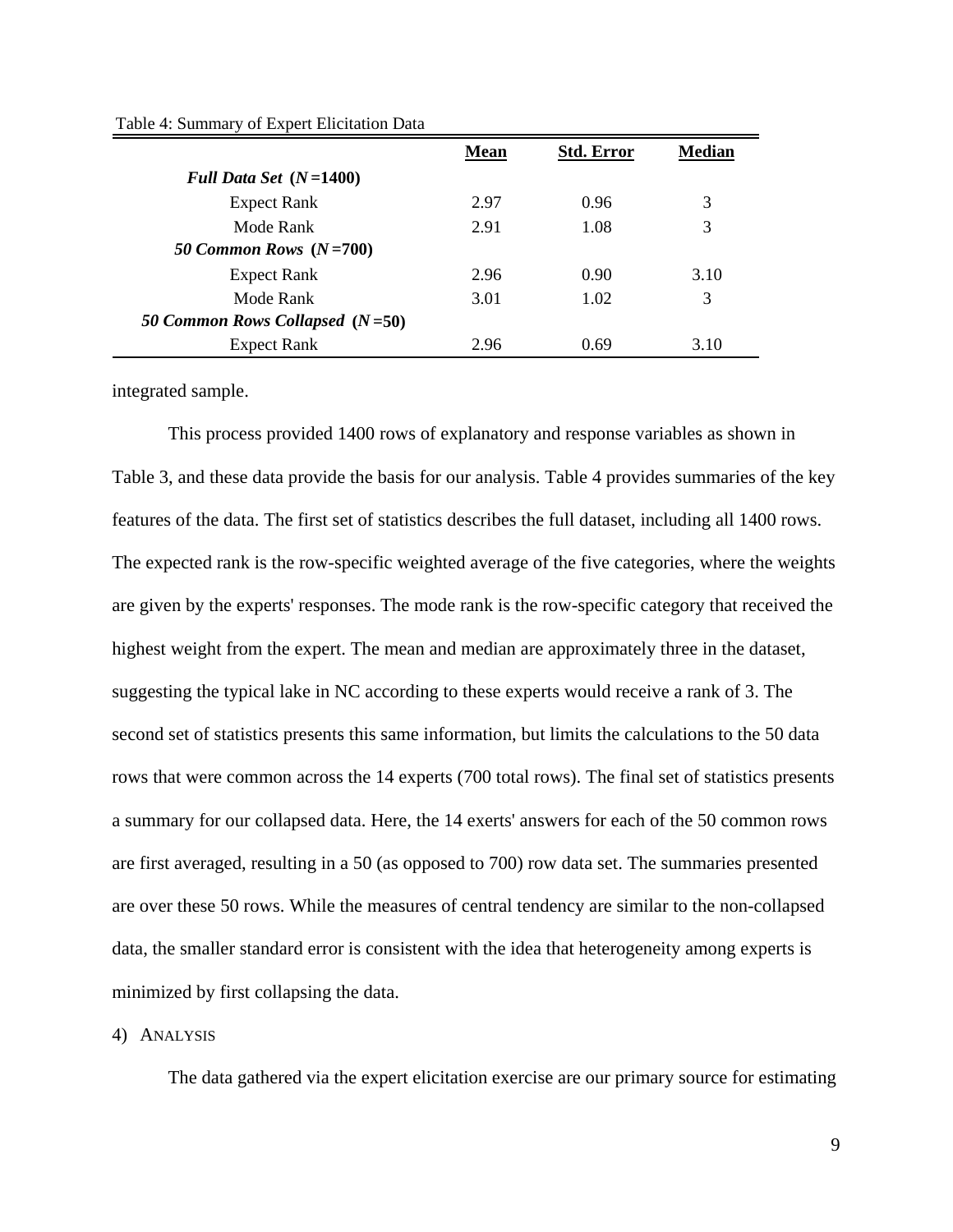empirical versions of equation (1). We have investigated several modeling strategies for fitting our production functions. Here we describe our two preferred approaches, which differ primarily in the way we configure the data for analysis. The first, which we refer to as our *ordered logit regression* model, uses disaggregate configurations of the data. The second, which we call our *binomial regression* model, aggregates judgments from the experts before proceeding with the analysis. We describe these two analyses approaches and a number of model estimates in this section.

#### *Ordered Logit Regression*

 Recall that our basic modeling objective is to relate measured water quality variables to our *j*=1,...,5 trophic state rankings. These rankings are an example of ordinal data. Ordinal data is characterized by discrete outcomes that have a natural ranking but for which there is no meaningful scale. The best examples are responses to opinion questions that ask people to rate something using scales such as {very poor, poor, average, good, very good}. In this case there is a natural progression from very poor to very good, but the common labeling device of using {1, 2, 3, 4, 5} to denote the categories is devoid of quantitative meaning. Statistical models are needed that predict the probability of particular outcomes while recognizing this progression. A commonly applied approach for statistical modeling of ordinal data is the ordered logit model.

 Ordinal outcomes can be modeled as discrete outcomes that occur sequentially as values for an unobserved (or "latent") continuous variable pass specific thresholds. Denote the data generating process for the latent variable for an observation *i* on decision occasion *t* by

$$
r_{it}^* = \beta' q_{it} + u_{it},\tag{3}
$$

where  $q_{it}$  is a vector of covariates (absent an intercept term) thought to influence the ordinal outcome,  $\beta$  is a vector of parameters, and  $u_{it}$  is a random variable. In our model,  $q_{it}$  is a vector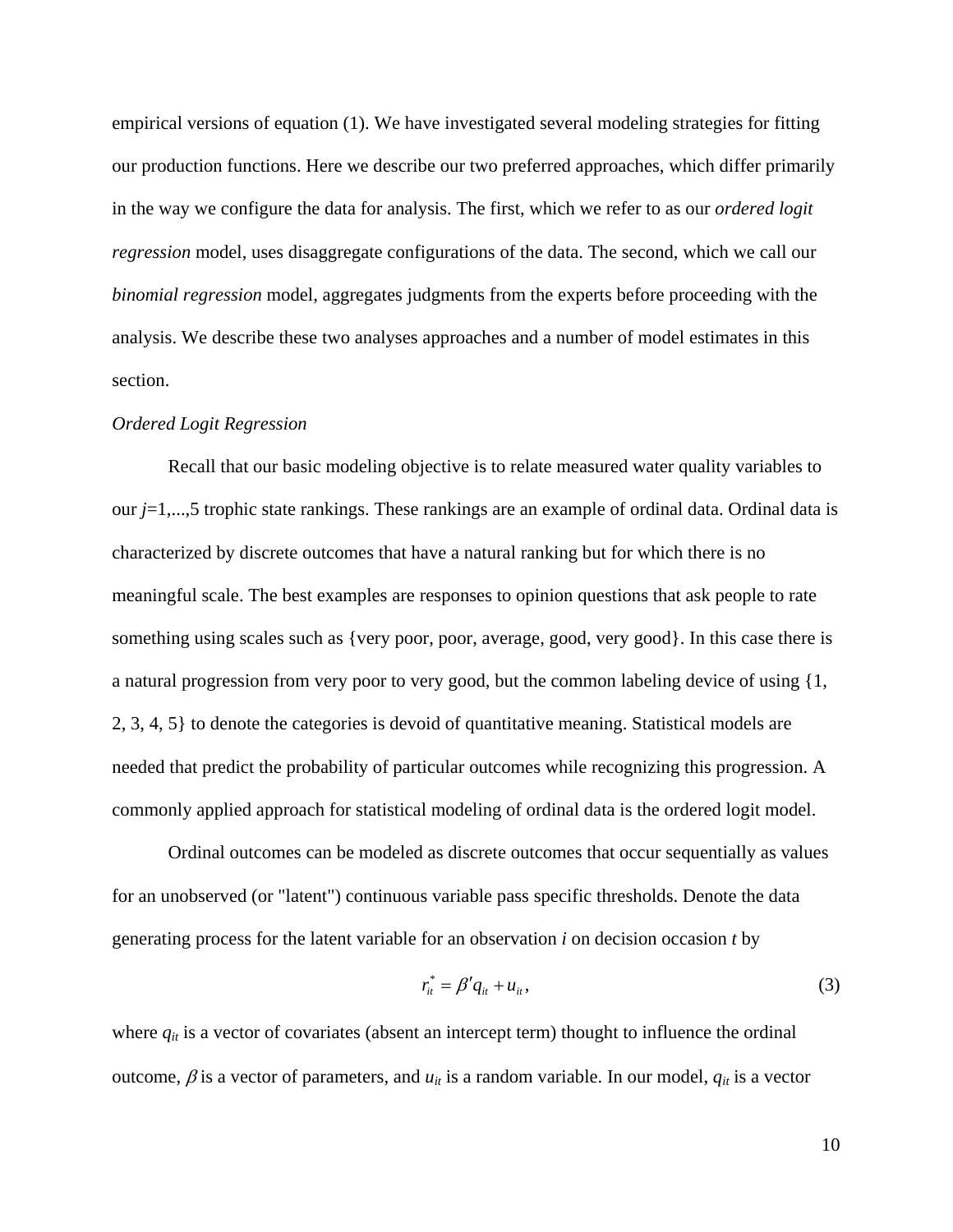holding row *t* of measured water quality outcomes examined by expert *i*. The unobserved latent variable is linked to the observed ordinal outcome by the relationship

$$
r_{it}^{j} = 1 \quad \text{if } \alpha_{j-1} < r_{it}^{*} \leq \alpha_{j}
$$
\n
$$
r_{it}^{j} = 0 \quad \text{otherwise,} \tag{4}
$$

where  $j=1,...,R$  denotes the *R* possible ordered outcomes, the  $\alpha_j$ 's are threshold values, and  $\alpha_0 = -\infty$  and  $\alpha_j = \infty$ . From this setup we can state the probability of observing rank *j* as

$$
Pr(j | qit) = Pr(\alphaj-1 < rit* \leq \alphaj)
$$
  
= Pr(\alpha<sub>j-1</sub> < \beta' q<sub>it</sub> + u<sub>it</sub> \leq \alpha<sub>j</sub>). (5)

From this some rearranging makes clear that the probability of observing a particular outcome depends on the probability distribution function for *ui*:

$$
Pr(j | q_{ii}) = Pr(\alpha_{j-1} - \beta' q_{ii} < u_i \le \alpha_j - \beta' q_{ii})
$$
\n
$$
= F(\alpha_j - \beta' q_{ii}) - F(\alpha_{j-1} - \beta' q_{ii}), \tag{6}
$$

where  $F(\cdot)$  is the cumulative distribution function for  $u_{it}$ . Equation (6) makes clear that the probability of an outcome is a function of observed covariates, a known distribution, and the unknown parameters  $(\beta, \alpha_2, ..., \alpha_{J-1})$ , which are estimated via maximum likelihood.

The ordered logit model arises when we assume that  $u_{it}$  is logistically distributed such that the cumulative distribution function  $F(\cdot)$  is

$$
F(z) = \frac{\exp(z)}{1 + \exp(z)}.\tag{7}
$$

From equations (6) and (7) we can construct the log-likelihood function for a sample of *I* experts assigning each of *T* data rows to the *R* categories as

$$
LL(\alpha_1, \ldots \alpha_{J-1}, \beta) = \sum_{i=1}^{I} \sum_{t=1}^{T} \sum_{j=1}^{R} r_{it}^{j} \times \ln \left[ \frac{\exp(\alpha_j - \beta' q_{it})}{1 + \exp(\alpha_j - \beta' q_{it})} - \frac{\exp(\alpha_{j-1} - \beta' q_{it})}{1 + \exp(\alpha_{j-1} - \beta' q_{it})} \right].
$$
 (8)

Standard numerical search methods are used to find values of the unknown parameters that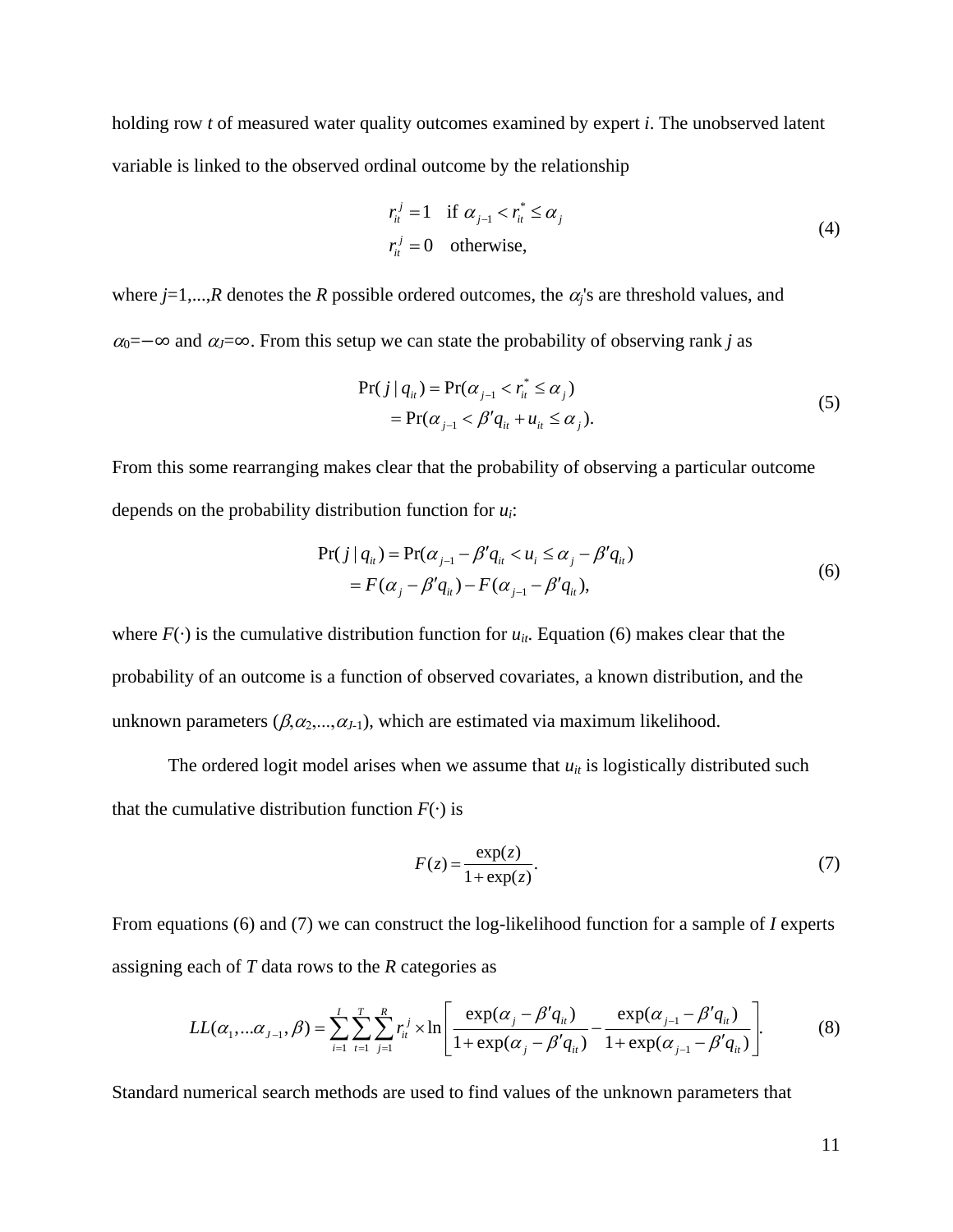maximize (8), which are the maximum likelihood parameter estimates for the ordered logit model.

 Once the parameters are estimated, predictions for the probabilities of the different categories conditional on values for *q* are straightforward to compute using (4) and (5). In particular, the predicted rank for some value of water quality  $q_0$  obtained from a water body indexed 0 is calculated as

$$
\hat{r}_0 = \sum_{j=1}^{R} pr(j | q_0) \times j.
$$
\n(9)

Predicted rankings for specific water bodies can be obtained using equation (9) and actual observations from the water body's quality monitoring stations.

 To estimate our ordered logit models, a transformation of the raw data is needed. Recall that our experts provided a *distribution* (i.e. the proportion of lakes that would fall into each category) of ordinal ranks, rather than a single rank, as is needed for this model. To assign a single ordinal rank to each of our 1400 observations (100 from each of 14 experts) we selected the rank that received the highest proportion of the expert's distribution, which is the mode rank as described in Table 4. The average mode rank is 2.91, and the standard error of over one suggests there is usable variability in the data among experts' mode rank responses.

 We examined several ordered logit specifications, and we report here sets of results that are useful for predictions in different contexts. Our baseline model includes all 100 answers from each of the 14 experts. This is consistent with the notion that there is a single function that is appropriate for predicting the trophic state in lakes and reservoirs across all four of the North Carolina eco-regions included among our data. Table 5 presents results from three specifications of this model. In all instances the standard errors shown in parenthesis are clustered to reflect the likely correlation among judgments from the same expert.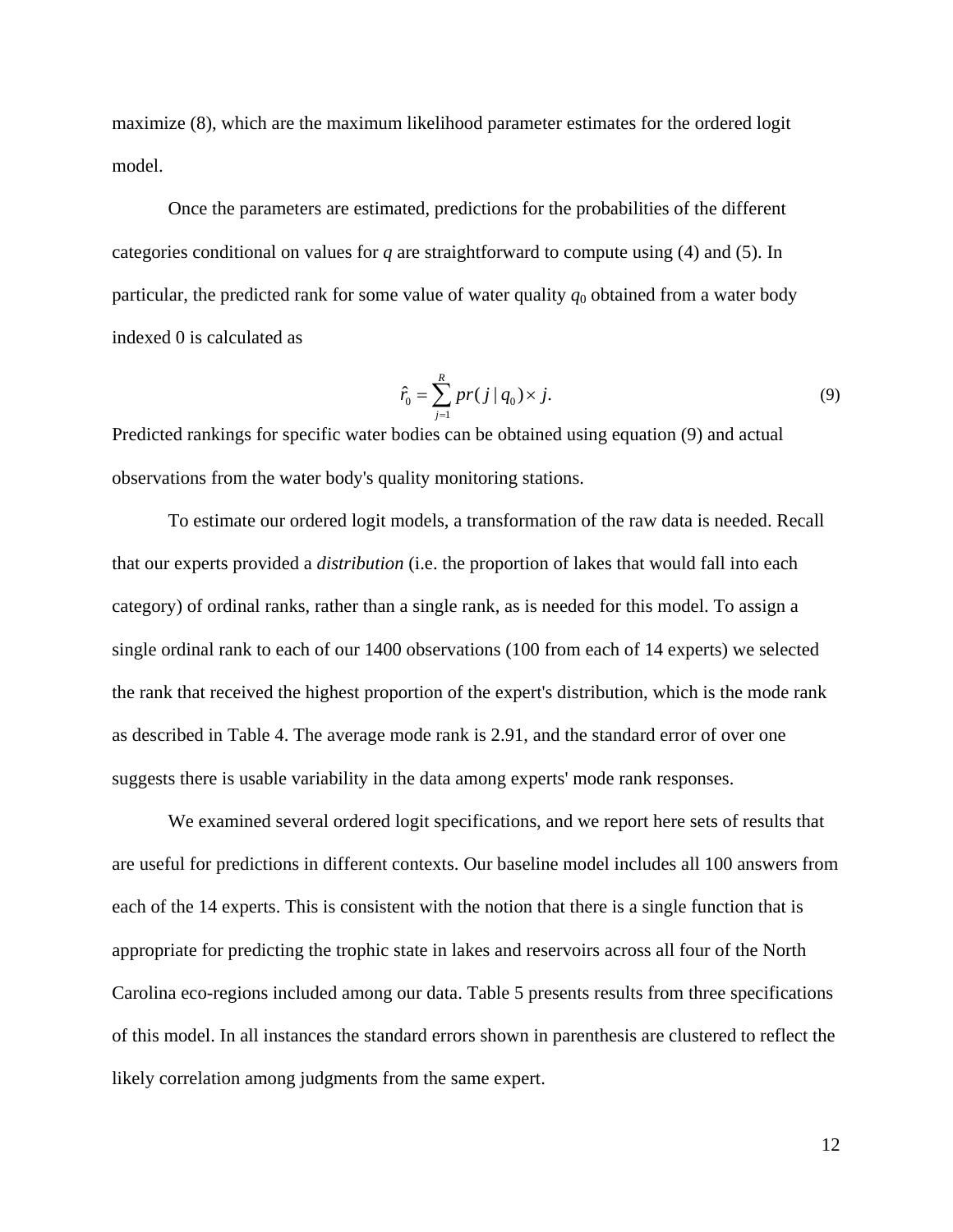| <b>VARIABLE</b>                 | <b>Model 1</b>  | <b>Model 2</b>  | <b>Model 3</b> |
|---------------------------------|-----------------|-----------------|----------------|
| <b>Total Nitrogen</b>           | 0.436(0.301)    | 0.603(0.269)    | 1.335(0.275)   |
| <b>Total Inorganic Nitrogen</b> | 0.873(0.494)    |                 |                |
| <b>Total Phosporous</b>         | 9.792(2.463)    | 10.402(2.606)   | 11.729 (2.774) |
| Chlorophyll a                   | 0.076(0.012)    | 0.075(0.011)    | 0.072(0.01)    |
| Dissolved Oxygen                | $-0.004(0.05)$  |                 |                |
| Secchi Depth                    | $-0.73(0.139)$  | $-0.705(0.137)$ |                |
| <b>Turbidity</b>                | 0.017(0.009)    | 0.02(0.008)     | 0.035(0.01)    |
| Cut2                            | $-1.112(0.764)$ | $-1.007(0.593)$ | 0.61(0.403)    |
| Cut3                            | 0.535(0.546)    | 0.639(0.396)    | 2.146(0.351)   |
| Cut4                            | 3.044(0.394)    | 3.152(0.404)    | 4.505(0.451)   |
| Cut 5                           | 6.264(0.561)    | 6.351(0.483)    | 7.695 (0.578)  |
| Log-likelihood Value            | $-1,542.50$     | $-1,544.37$     | $-1,597.41$    |

Table 5: Full Sample Ordered Logit Model Results

 Model 1 contains all the water quality variables that were presented to the experts. The coefficient estimates are not meaningful in magnitude, but their signs do have a direct interpretation. A positive sign suggests that a higher level of the variable pushes the ranking higher (i.e. towards a worse trophic state), and a negative coefficient means that higher levels of the variable are associated with a better (lower index number) trophic state. Based on this interpretation all of the estimated coefficients have sensible signs. Higher levels of nitrogen, phosphorous, chlorophyll *a*, and turbidity are associated with higher index numbers, and higher levels of positive indicators such as dissolved oxygen and clarity are associated with lower index numbers. In this qualitative sense the model works quite well. As regards statistical performance, with some exceptions, coefficient estimates are generally significant at a 5% level (estimates greater than twice standard the errors). However, both nitrogen types are individually insignificant, as is surface dissolved oxygen. The former likely suggests total nitrogen and total inorganic nitrogen were redundant sources of information for the experts. The latter reflects the fact that surface dissolved oxygen is less relevant than other oxygen measures for predicting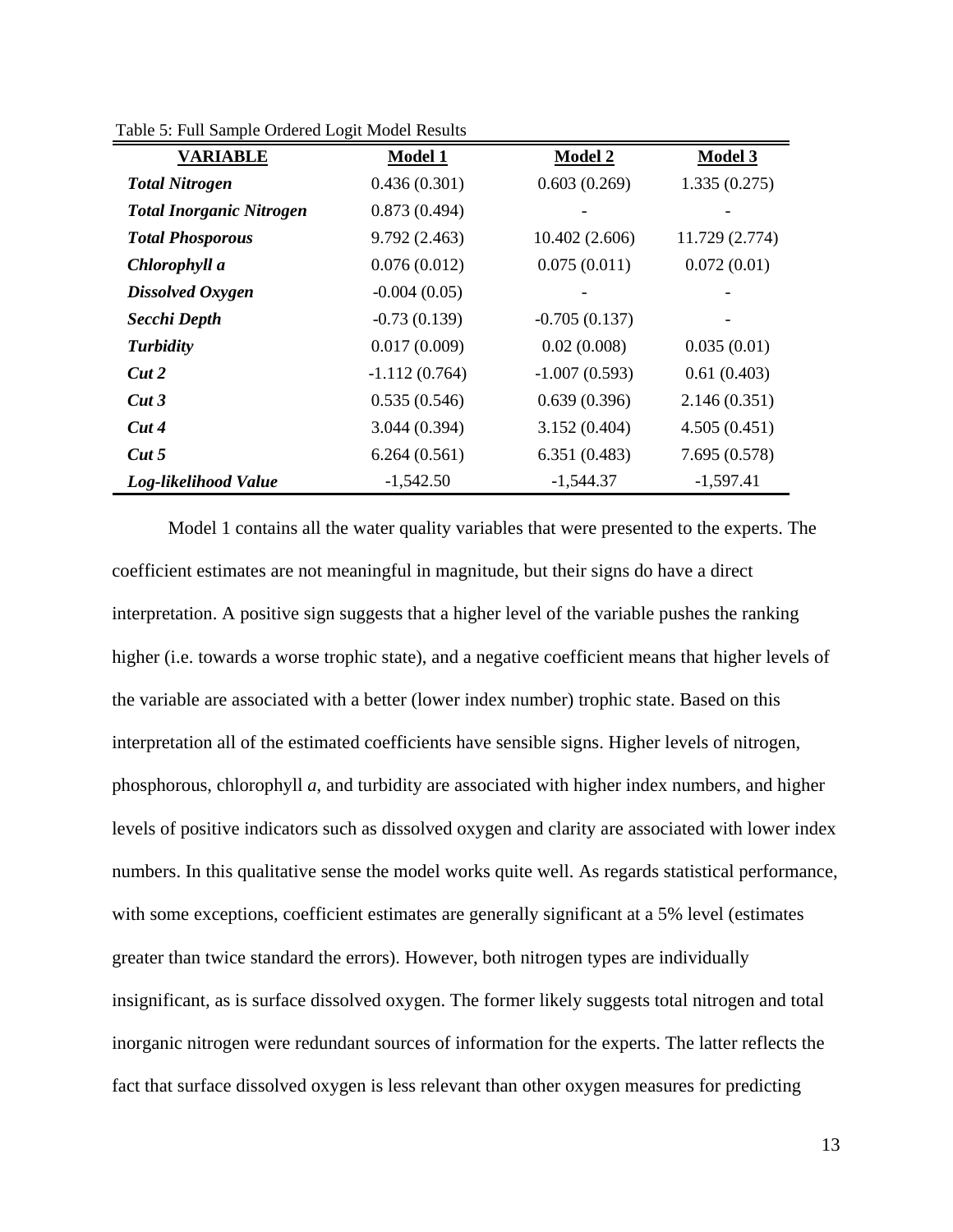trophic state. These observations motivate model 2, which examines coefficient estimates when inorganic nitrogen and dissolved oxygen are excluded. We find that all remaining coefficients are now significant, and a log-likelihood test between models 1 and 2 suggests no loss of statistical fit from the exclusions. Model 3 is motivated by the practical observation that many water bodies in our study region lack measurements for particular variables. For example, in our data for South Carolina reservoirs discussed below, Secchi depth is infrequently observed. In this and similar instances, prediction of the water quality ranking may require use of a model that excludes particular variables. The remaining variables in this model - total nitrogen, total phosphorous, chlorophyll *a*, and turbidity - are perhaps more commonly available. We find all four coefficients are intuitively signed and significant, though a log-likelihood ratio tests suggests a statistically significant loss of explanatory power from their exclusion. The extent to which this has practical implications will be discussed in section 6. Based on analysis of the full sample we conclude that model 2 represents our best specification.

 While the individual coefficient magnitudes are not directly interpretable, they can be used to compute *elasticity* measures, which provide unit-free comparisons between the different variables. Specifically, the model estimates can be used to compute the probability for each trophic level, conditional on values for the water quality variables. An elasticity is the percent by which one of these probabilities changes due to a one percent change in a single explanatory variable. Using elasticities we can determine which variables have the largest relative influence on probability predictions. Elasticities from our preferred model (model 2) for each variable and each trophic level are shown in Table 6. For lower index levels (better quality) the pollution measures have negative signs, since higher pollution decreases the probability of a good index; the opposite holds for the higher index number (worse quality). In all instances we find that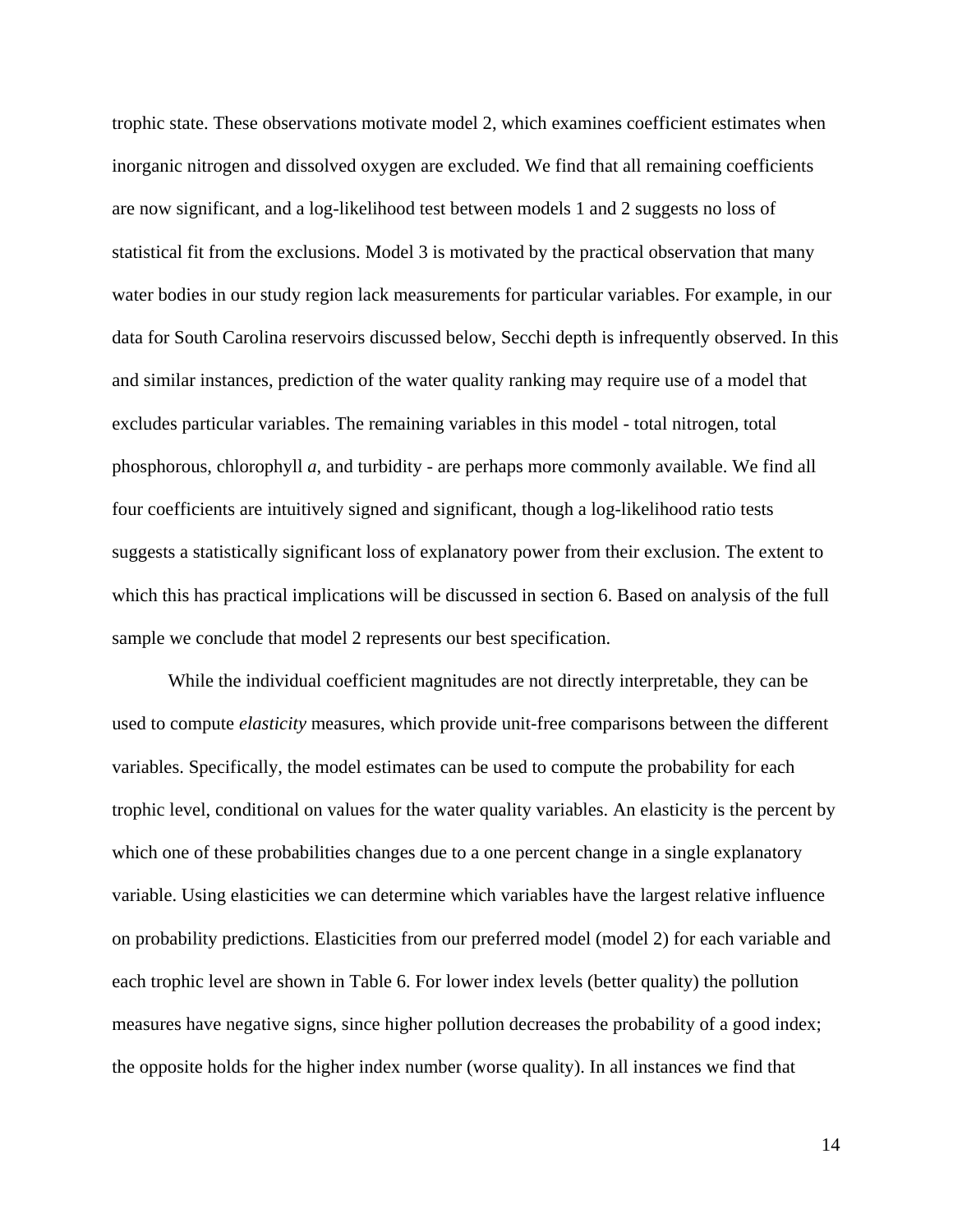| <b>VARIABLE</b>         | Category 1 | Category 2 | Category 3 | Category 4 | Category 5 |
|-------------------------|------------|------------|------------|------------|------------|
| <b>Total Nitrogen</b>   | $-0.289$   | $-0.224$   | $-0.004$   | 0.231      | 0.301      |
| <b>Total Phosporous</b> | $-0.556$   | $-0.430$   | $-0.008$   | 0.444      | 0.578      |
| Chlorophyll a           | $-1.755$   | $-1.358$   | $-0.024$   | 1.404      | 1.826      |
| Secchi Depth            | 0.908      | 0.703      | 0.013      | $-0.727$   | $-0.945$   |
| <b>Turbidity</b>        | $-0.145$   | $-0.112$   | $-0.002$   | 0.116      | 0.151      |

Table 6: Elasticity Measures

chlorophyll *a* has largest elasticity, suggesting this was on average the most important variable driving experts' judgments. Secchi depth was also relatively important, followed by total phosphorous and total nitrogen.

 The full models presented in Table 5 pool expert judgments from across the state, resulting in a single parameterization for use in subsequent predictions, regardless of the ecoregion in which a lake sits. Given the differing physical characteristics of lakes and reservoirs in different eco-regions, however, it may in some instances be desirable to use a model specific to an eco-region type. Because the experts were asked to make their judgments conditional on a specific eco-region, it is possible to use subsets of the data to estimate region-specific or lumpedregion models. This comes, of course, at a cost of fewer observations used for estimation. Table 7 presents results for three disaggregate models as well as the state-wide model repeated from Table 5, each using the preferred specification. We have combined observations from the Piedmont and Southeastern Plains experts, since only one expert from the latter region participated. The Blue Ridge and Coastal models include only experts from their respective regions. We find some differences in coefficient estimates, the most notable being the size differences in the nitrogen and phosphorus coefficients between the Blue Ridge and Piedmont models. Elasticity estimates that we examined suggested that, while chlorophyll *a* and Secchi depth remain the most important predictors in the Blue Ridge as elsewhere, total nitrogen and total phosphorous are comparatively more important predictors of trophic state in this region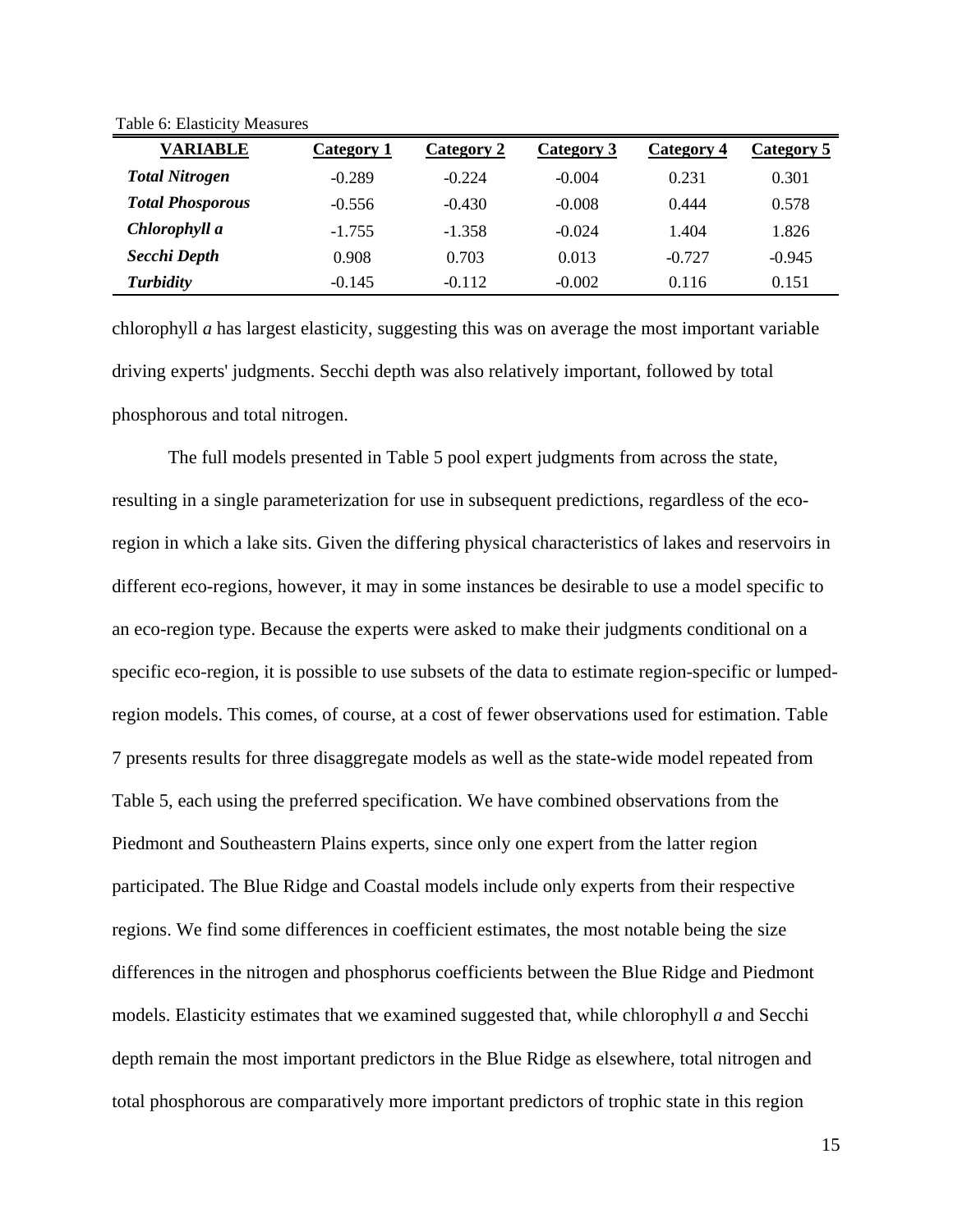| <b>VARIABLE</b>         | <b>Statewide</b> | <b>Piedmont/SE Plains</b> | <b>Blue Ridge</b> | Coastal         |
|-------------------------|------------------|---------------------------|-------------------|-----------------|
| <b>Total Nitrogen</b>   | 0.603(0.26)      | 0.907(0.18)               | 1.381 (0.688)     | $-0.169(0.468)$ |
| <b>Total Phosporous</b> | 10.402(2.606)    | 7.192(2.252)              | 16.289 (3.639)    | 14.322 (8.631)  |
| Chlorophyll a           | 0.075(0.011)     | 0.081(0.016)              | 0.077(0.015)      | 0.124(0.014)    |
| Secchi Depth            | $-0.705(0.137)$  | $-0.819(0.22)$            | $-0.937(0.353)$   | $-0.561(0.142)$ |
| <b>Turbidity</b>        | 0.02(0.008)      | 0.036(0.004)              | 0.035(0.03)       | 0.039(0.008)    |
| Cut2                    | $-1.007(0.593)$  | $-1.519(0.99)$            | $-2.093(0.448)$   | 1.622(0.857)    |
| Cut3                    | 0.639(0.396)     | 0.426(0.597)              | 0.053(0.17)       | 2.964 (0.298)   |
| Cut4                    | 3.152(0.404)     | 3.196 (0.558)             | 3.301 (0.676)     | 5.386(0.15)     |
| Cut 5                   | 6.351(0.483)     | 6.413(0.606)              | 7.329 (0.454)     | 8.807 (1.012)   |

Table 7: Region-Specific Ordered Logit Results

than elsewhere in the state.

#### *Binomial Regression*

 Our second analysis approach mirrors the models presented by Kenney (2008), and begins with some aggregation of the data to average out heterogeneity among the experts. Consider for example the *t*=1,...50 rows of data that were common for all 14 experts, and let *wijt* denote the proportion expert *i* assigned to category *j* for data row *t*. Define the average proportion assigned by the 14 experts as

$$
w_{jt} = \frac{1}{14} \sum_{i=1}^{14} w_{ijt}, \quad j = 1, ..., 5,
$$
 (10)

and note that the  $w_{it}$ 's can be interpreted as the derived consensus among the panel of experts as to how row *t* of quality measurements maps to a distribution for the five trophic state levels. With this we can define the expected rank for data row *t* as

$$
E(rt) = \sum_{j=1}^{5} j \times w_{jt}.
$$
 (11)

This is the statistic that was summarized in the last row of Table 4. For estimation it is convenient to normalize  $E(r_t)$  such that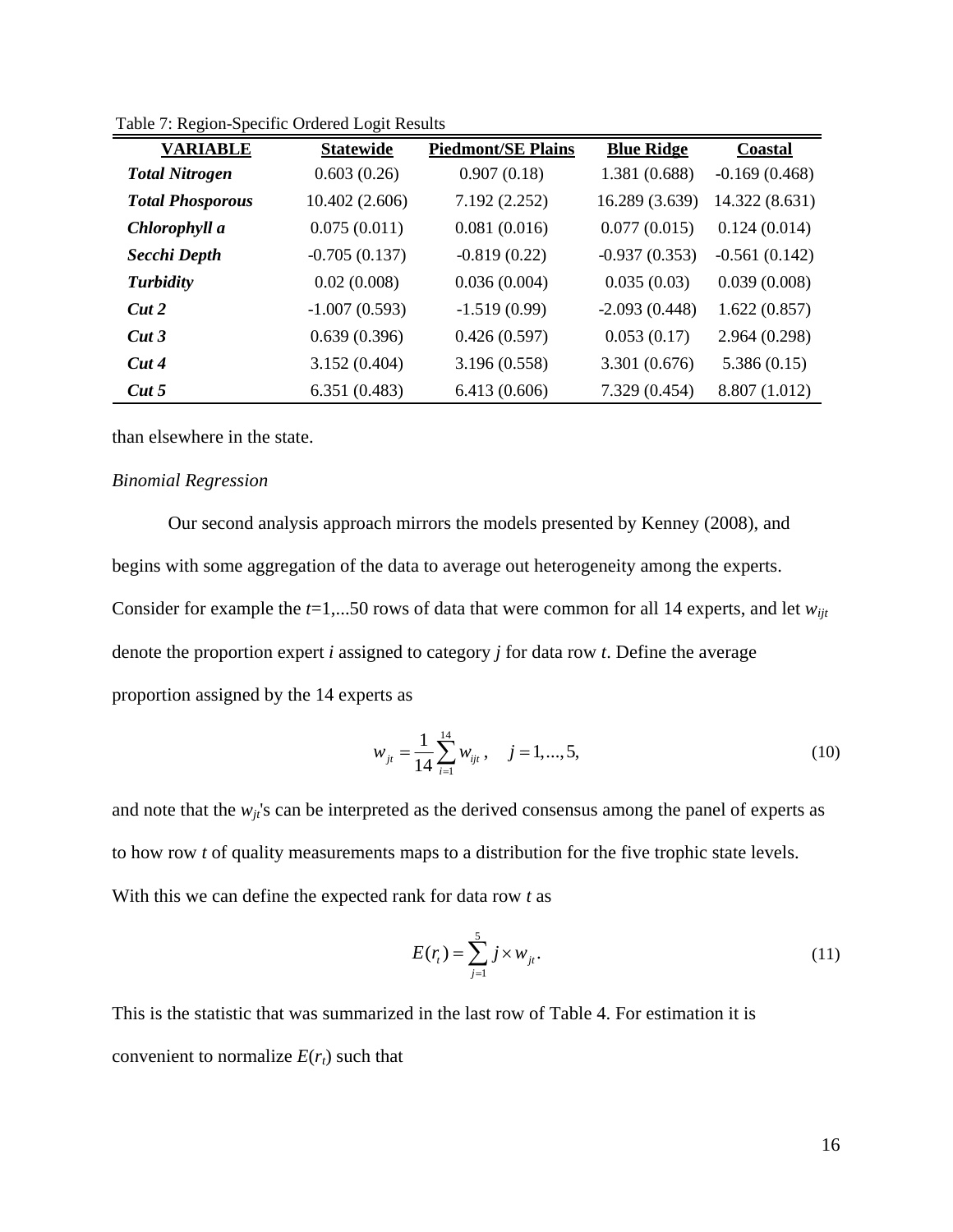$$
z_{t} = \frac{E(r_{t})}{5} = \frac{1}{5} \sum_{j=1}^{5} j \times w_{jt},
$$
\n(12)

where  $z_t$  is contained in the unit interval. Equation (12) completes the data manipulation needed for estimation. The estimating equation then is a simple linear regression

$$
\ln\left(\frac{z_t}{1-z_t}\right) = \theta' q_t + \varepsilon_t,
$$
\n(13)

where  $q_t$  is the vector of water quality measures contained in row *t*. Equation (13) is estimated by least squares and estimates for the coefficient vector  $\theta$  are obtained. The form of (13) suggests prediction of  $z$  for any value of water quality measurements  $q_0$  is given by

$$
\hat{z}_0 = \frac{\exp(\theta'q_0)}{1 + \exp(\theta'q_0)}.\tag{14}
$$

With the prediction for *z*, we can compute the implied probability of rank *j* conditional on water quality values  $q_0$  using the binomial distribution as

$$
p(j | q_0) = \frac{5!}{j!(5-j)!} \times \hat{z}_0^j \times (1 - \hat{z}_0)^{5-j},
$$
\n(15)

and equation (9) can be used to compute the predicted trophic state.

 We estimate five versions of equation (13). The first is a state-wide model that uses the 50 data rows common to the 14 experts. We then estimate region-specific models, which use the 100 rows of data that were common for the experts within the specific region. As described above, the experts' answers for common data rows were first averaged, and then the regression was estimated.

 Table 8 presents results of estimation for our state-wide binomial regression models. These models are based on the average among the 14 experts over the 50 common data rows. Models 1 and 2 here are comparable to the corresponding ordered logit specifications presented in Table 5, and quite similar conclusions emerge from the estimates. The coefficient estimates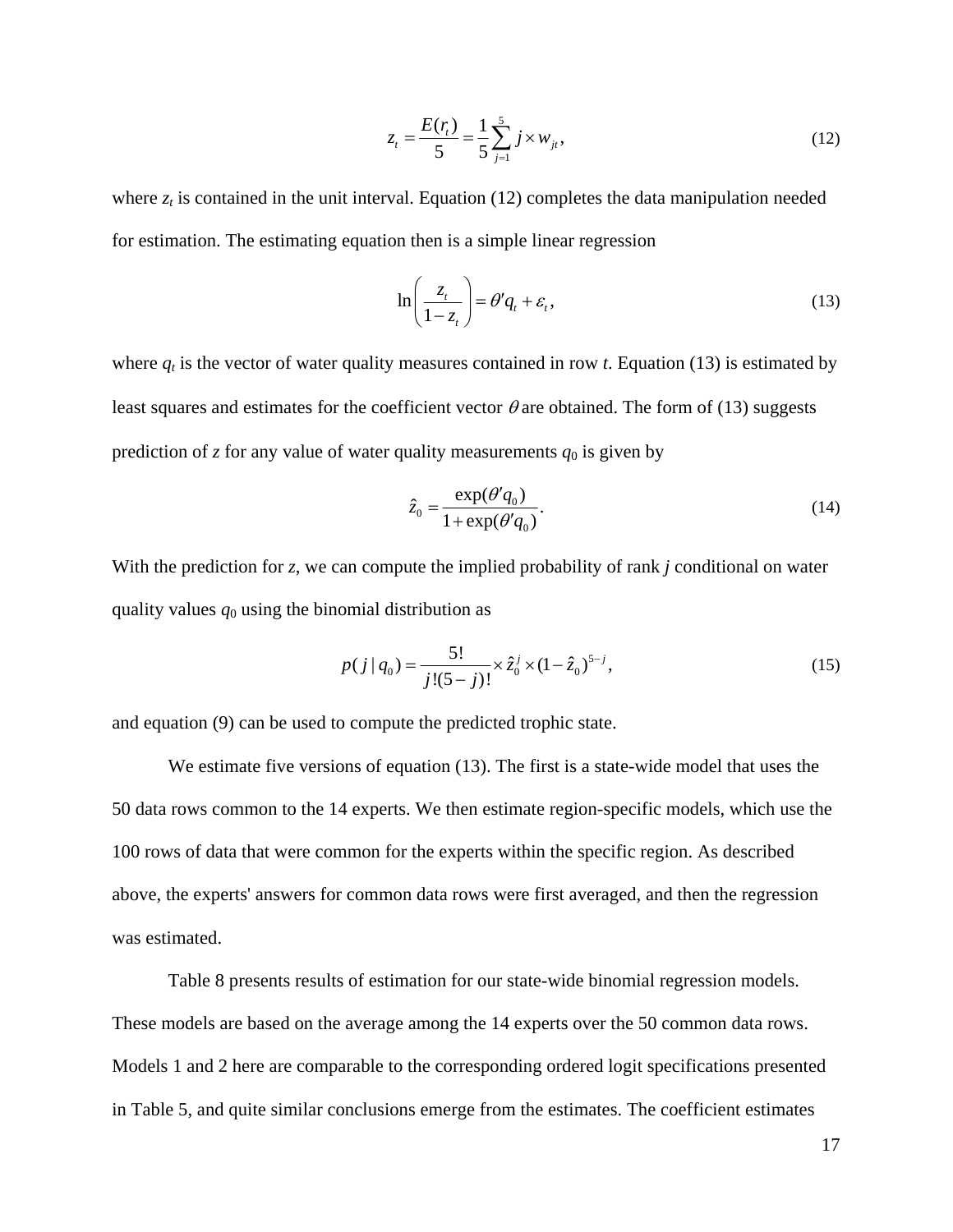| <b>VARIABLE</b>                 | <b>Model 1</b>  | <b>Model 2</b>  | <b>Model 3</b>  |
|---------------------------------|-----------------|-----------------|-----------------|
| <b>Total Nitrogen</b>           | 0.142(0.086)    | 0.139(0.083)    | 0.422(0.112)    |
| <b>Total Inorganic Nitrogen</b> | 0.295(0.212)    |                 | $-0.038(0.302)$ |
| <b>Total Phosporous</b>         | 4.256 (0.496)   | 4.193 (0.47)    | 5.346(0.691)    |
| Chlorophyll a                   | 0.027(0.002)    | 0.028(0.001)    | 0.025(0.002)    |
| <b>Dissolved Oxygen</b>         | 0.025(0.016)    |                 | 0.051(0.023)    |
| Secchi Depth                    | $-0.201(0.028)$ | $-0.202(0.028)$ |                 |
| <b>Turbidity</b>                | 0.009(0.003)    | 0.011(0.003)    | 0.013(0.004)    |
| Constant                        | $-0.642(0.159)$ | $-0.444(0.079)$ | $-1.275(0.192)$ |

Table 8: Statewide Binomial Regression Results

|  |  | Table 9: Region-Specific Binomial Regression Results |  |
|--|--|------------------------------------------------------|--|
|  |  |                                                      |  |

| <b>VARIABLE</b>                 | <b>Piedmont/SE Plains</b> | <b>Blue Ridge</b> | Coastal         |
|---------------------------------|---------------------------|-------------------|-----------------|
| <b>Total Nitrogen</b>           | 0.142(0.086)              | 0.447(0.115)      | $-0.109(0.115)$ |
| <b>Total Inorganic Nitrogen</b> | 0.295(0.212)              | 0.065(0.196)      | 1.145(0.284)    |
| <b>Total Phosporous</b>         | 4.256 (0.496)             | 4.844 (0.708)     | 4.634(0.667)    |
| Chlorophyll a                   | 0.027(0.002)              | 0.02(0.002)       | 0.04(0.002)     |
| Dissolved Oxygen                | 0.025(0.016)              | $-0.211(0.027)$   | $-0.181(0.038)$ |
| Secchi Depth                    | $-0.201(0.028)$           | 0.022(0.015)      | 0.027(0.022)    |
| <b>Turbidity</b>                | 0.009(0.003)              | 0.007(0.004)      | 0.006(0.004)    |
| <b>Constant</b>                 | $-0.642(0.159)$           | $-0.402(0.169)$   | $-1.281(0.216)$ |

are sensibly signed and generally significant at the 5% level, though as with the ordered logit model the two nitrogen variables seem redundant, and the dissolved oxygen variable provides little explanatory power. As with the ordered logit model a positive coefficient implies higher levels of the variable push the trophic state ranking higher (generally worse water quality), while the opposite holds for negative coefficients. Model 3 is included for use in our predictive exercises, where observations on Secchi depth are often missing. The region specific models shown in Table 9 also provide similar results as their ordered logit counterparts. We find that total nitrogen levels are more important in predicting trophic state for the Blue Ridge region than for others in the state.

Taken together the results from our two modeling approaches suggest a qualitative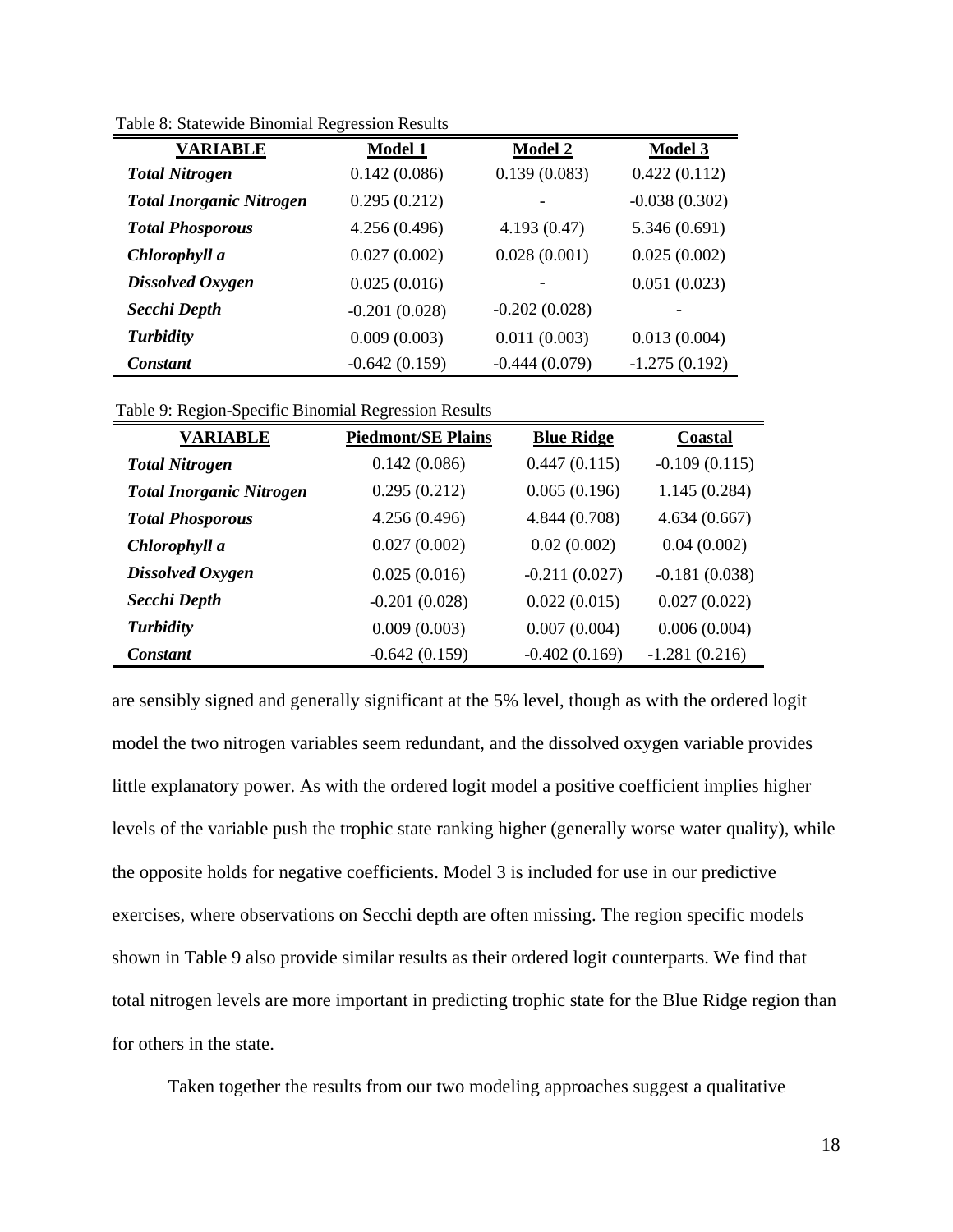robustness in how we quantify the role of the different water quality measures in predicting trophic state. We consistently find that chlorophyll *a* and Secchi depth are the most important factors in predicting quality outcomes, with total nitrogen and total phosphorus also playing a notable role. In Section 6 we examine the extent to which similar predictions from the models arise. In the next section we discuss the data needed to carry out predictions across our study region.

## 5) WATER QUALITY DATA

 Our objective is to use the models discussed above to predict the trophic state of water bodies throughout our study region. A necessary condition for this is the availability of ambient water quality measurements from the lakes and reservoirs of interest. Potential sources of quality measurements include federal, state, local, and private monitoring networks. The availability, completeness, and reliability of monitoring network data varies widely within and across states. As we discuss in greater detail below, the absence of sufficient water quality measurements is likely to be the main impediment to our ongoing efforts to make our approach operational. In this section we describe efforts to obtain water quality information for two states in our study region, which we use to demonstrate our methodology. We focus on and summarize information for North Carolina and South Carolina. In Section 6 this information is then used to provide a series of illustrative predictions of trophic state for lakes and reservoirs in the two states.

 Water quality monitoring is primarily carried out by state and local agencies, and these agencies are responsible for the design and maintenance of the monitoring station network and resulting data. To provide a single repository for data generated by the myriad of agencies, EPA maintains the STORET system. This is a database of measurements deposited by government and private managers, and it is the primary vehicle through which information on water quality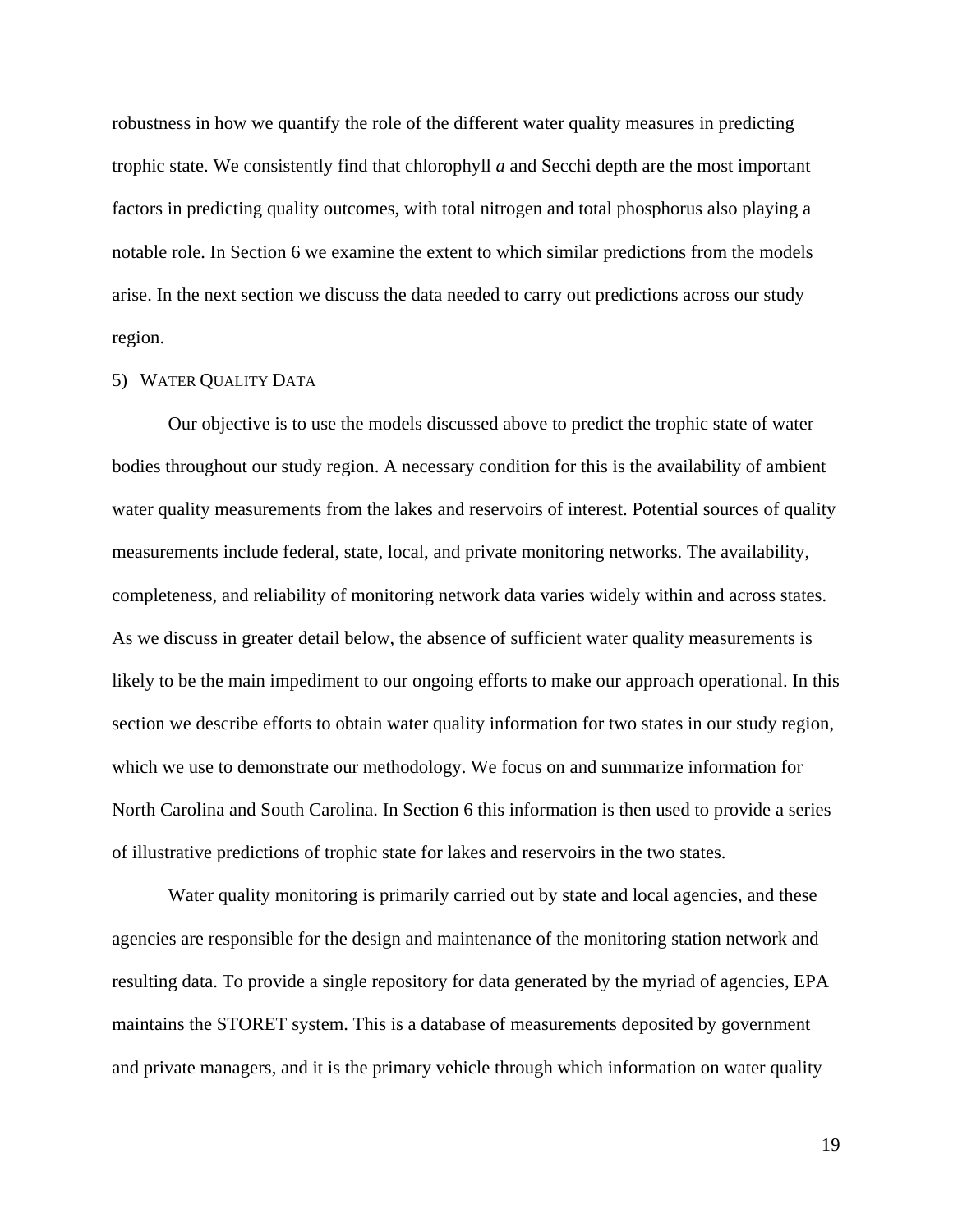across multiple regions and agencies can be obtained. Online queries allow users to download information for specific locations, hydrological units, or monitoring stations. Filters for water quality parameters of interest (e.g. phosphorous, dissolved oxygen) can be used, and the information arrives in spreadsheet readable form. Our intent was to rely primarily on the STORET system to obtain the water quality information needed for the demonstrations in this report, and for subsequent project-related analysis. A potential problem with this strategy is that the STORET system may not include all potentially useful information for a given region or water body. There is variability across agencies in the timing of data uploads, and some monitoring station information (particularly for non-government networks and ad hoc monitoring activities) may not be deposited. Thus any sparseness of data availability may be due to incomplete assembly of relevant information or an actual lack of information. The former is less worrying, because state managers who use this protocol will likely have better institutional knowledge of local data sources than we do. The latter is more of an issue, and we return to this point below.

 To gather water quality measurements for lakes and reservoirs in our study region we began with a consistent STORET download protocol for each state. Searching by geographic region, the following fields were coded:

- **State** *state name* (North Carolina, South Carolina)
- **Station Type** *lake* and *reservoir*
- **Date** *January 1, 2005 April 10, 2009*
- **Activity Medium** *water*
- **Activity Intent**  *select all*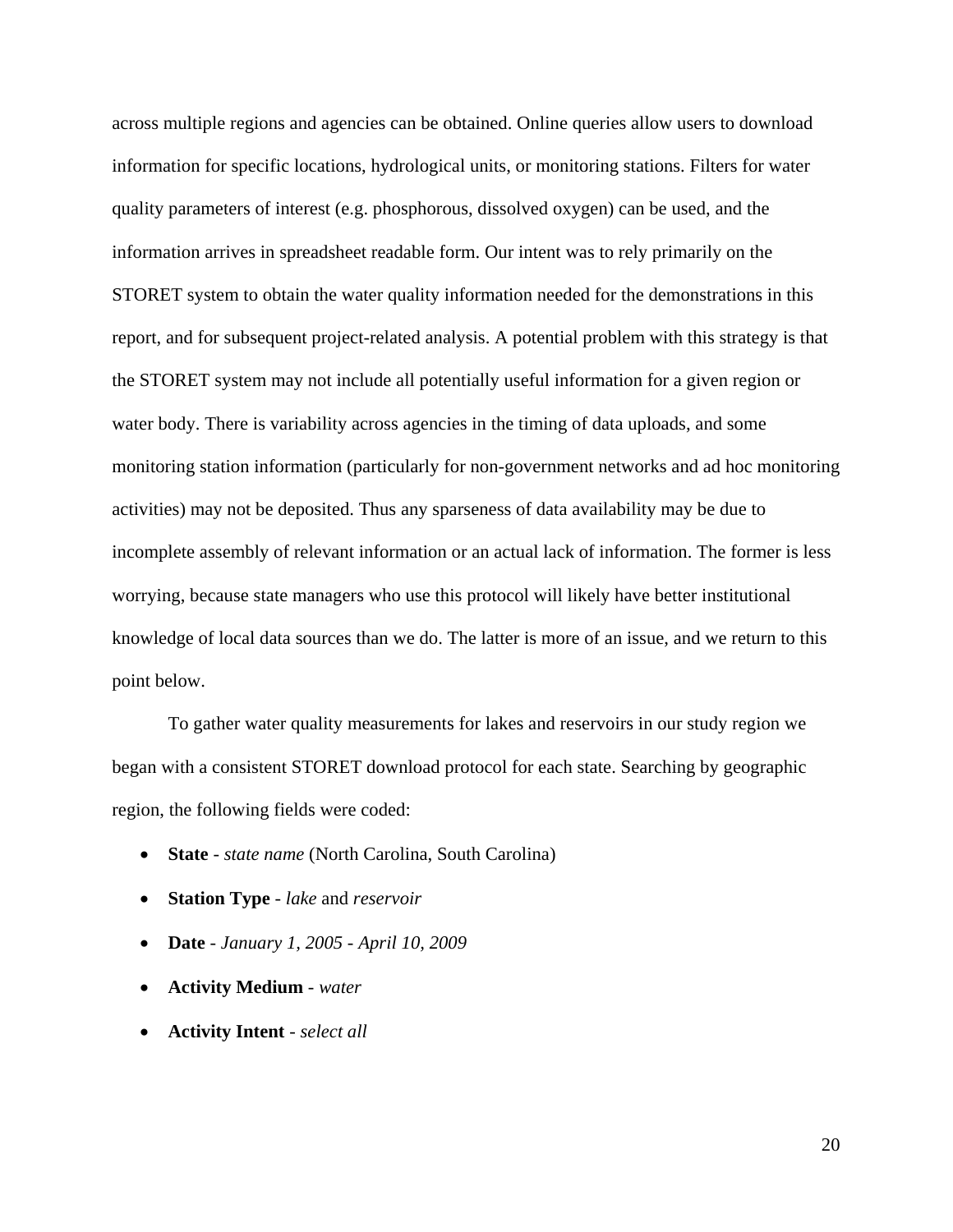• **Characteristic** - *Secchi Disk Depth; Chlorophyll a* (various measures)*; Phosphorus as P; Nitrogen, Kjeldahl; Nitrogen, Nitrite (NO2) + Nitrate (NO3) as N; Nitrogen, ammonia as N* or *Nitrogen, ammonia as NH3; Turbidity; Dissolved oxygen*.

For North Carolina this protocol resulted in 4,119 data points among the eight characteristics included. For South Carolina 20,049 measurements were obtained. We discuss STORET and available auxiliary data, and subsequent formatting for each state in turn.

 The downloaded data from North Carolina are based on samples taken from only fourteen unique stations that provided data for the years 2005-2007. Only a small fraction of lakes and reservoirs in the state are represented. Conspicuously absent are major water bodies such as Jordan Lake, Falls Lake, and Kerr Lake, among others. While monitoring stations associated with these lakes can be found via STORET text string searches, queries on these stations did not produce any actual data. Review of materials published by the NC Division of Water Quality suggests monitoring of, for example, Falls and Jordan Lakes has occurred in recent years, though the information is not obviously available for download. Given the paucity of information from STORET we have elected to use data from other sources for our North Carolina demonstrations. As part of the expert elicitation project co-PIs Kenney and Reckhow assembled a near census of lake and reservoir water quality measurements for North Carolina. This was obtained by direct contacts with NC Division of Water Quality personnel, and it seems to represent information that is not uploaded to STORET. Using the Kenney/Reckhow data for our NC demonstration we focus on a selection of lakes and reservoirs spread throughout the state. These water bodies are listed in Table 10, along with the number of complete observations available for each. A complete observation for a NC lake consists of observations for the seven relevant water quality parameters at a particular date/time and at the same location. The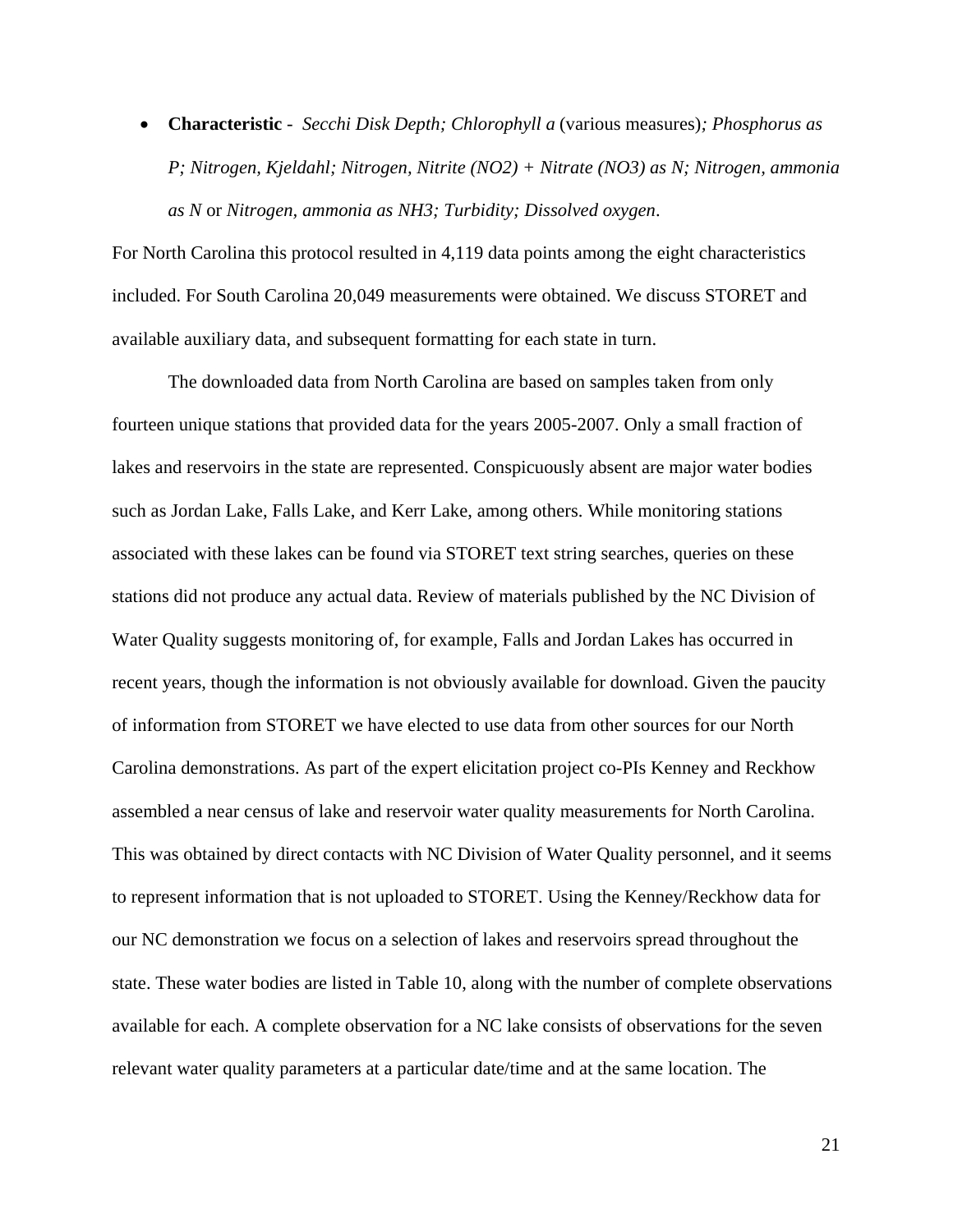|                       | Obs. | TN     | <b>TIN</b> | TP     | <b>Chla</b>    | DO     | Secchi                   | <b>Turbidity</b> |
|-----------------------|------|--------|------------|--------|----------------|--------|--------------------------|------------------|
| <b>North Carolina</b> |      | (mg/l) | (mg/l)     | (mg/l) | $(\mu$ g/l)    | (mb/l) | $\mathbf{m}$             | (NTU)            |
| <b>Belews Lake</b>    | 15   | 0.11   | 0.02       | 0.02   | 2              | 6.6    | 3.2                      | 2.20             |
| <b>High Rock Lake</b> | 34   | 0.895  | 0.245      | 0.065  | 37.5           | 9.05   | 0.6                      | 12.50            |
| Jordan Lake           | 22   | 0.82   | 0.04       | 0.075  | 33             | 7.9    | 0.6                      | 12.0             |
| Kerr Scott Reservoir  | 15   | 0.17   | 0.03       | 0.02   | 7              | 8.5    | 2.2                      | 3.60             |
| Lake Norman           | 24   | 0.12   | 0.02       | 0.02   | $\overline{4}$ | 7.9    | 2.3                      | 2.30             |
| Limestone Lake        | 13   | 1.57   | 0.15       | 0.18   | 23             | 5.1    | 0.3                      | 12.00            |
| Old Town Reservoir    | 12   | 0.395  | 0.02       | 0.015  | 5              | 7.75   | 1.95                     | 2.45             |
| <b>South Carolina</b> |      |        |            |        |                |        |                          |                  |
| Lake Greenwood        | 37   | 0.63   | 0.37       | 0.03   | 9.01           | 9.52   |                          | 7.05             |
| Lake Hartwell         | 69   | 0.47   | 0.31       | 0.05   | 4.11           | 8.40   | $\overline{\phantom{a}}$ | 2.50             |
| Lake Keowee           | 37   | 0.59   | 0.25       | 0.04   | 1.43           | 8.39   | $\overline{\phantom{a}}$ | 1.25             |
| Lake Marion           | 151  | 0.67   | 0.49       | 0.06   | 6.30           | 8.10   | 0.94                     | 5.45             |
| Lake Moultrie         | 49   | 0.58   | 0.37       | 0.03   | 6.10           | 9.20   | 1.37                     | 2.75             |
| Lake Murray           | 60   | 0.51   | 0.26       | 0.04   | 8.51           | 8.63   |                          | 3.53             |
| Lake Wateree          | 32   | 0.73   | 0.50       | 0.04   | 10.40          | 8.65   |                          | 4.55             |
| Lake Wylie            | 35   | 0.57   | 0.42       | 0.03   | 5.60           | 9.26   |                          | 4.05             |

Table 10: Demonstration Lakes and Data Summaries

observations are literal measurements in that no averaging or other combining was undertaken. A summary of the median water quality parameter values for each of the seven variables entering our models is also shown in Table 10.

 The measurements from the South Carolina STORET query are nominally more complete. Over 20,000 records were obtained for the years 2005-2009. For our demonstration we focus on data for the eight lakes that are listed in Table 10. Data records were assigned to the eight lakes based on manually matching station names. The matching process produced over 11,000 data points for the nutrient measures of interest for our analysis (the majority from Lake Marion). Even here, however, there are data thinness challenges. Most of the lakes are regularly (i.e. monthly or bi-monthly) measured for dissolved oxygen, phosphorus, turbidity, and the various nitrogen types. Often absent, however, are regular measurements for Secchi disk and chlorophyll *a* - the parameters our analyses suggests have the greatest importance for predicting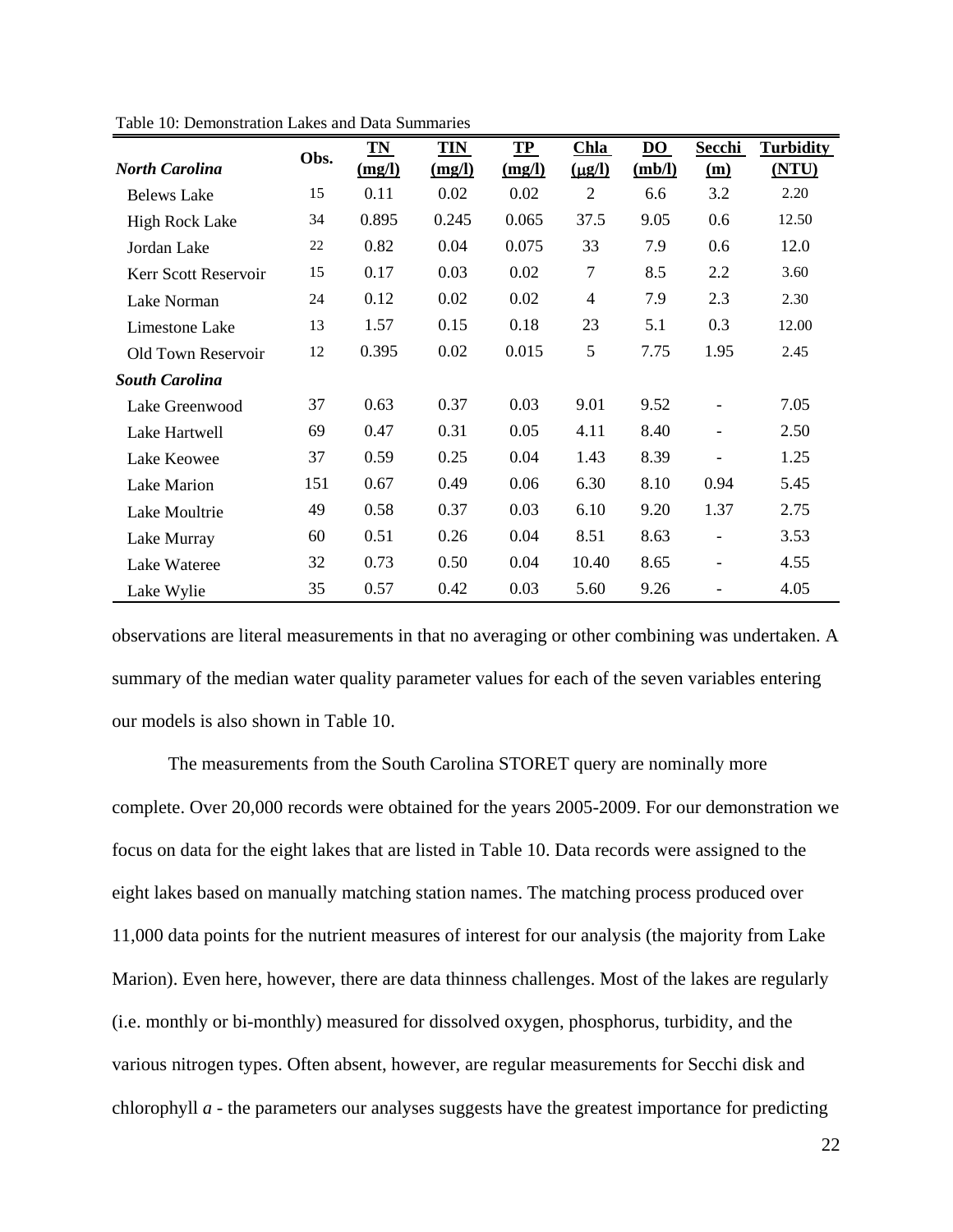trophic state. Furthermore the different parameters are typically not measured simultaneously at the same monitoring station. Because of this we have collapsed the data into lake/sample date groupings for summary purposes. Specifically, for each water quality variable of interest we have selected all data points available for a particular lake on a given date. We then assign the median among the measurements as the measure of interest. Thus a characterization of a lake's water quality on a given day is potentially obtained from multiple stations and measurements. A complete observation for a SC lake includes measures of all seven variables obtained this way. While we have undertaken this aggregation largely out of pragmatism, it may have other virtues for our purposes. Via this collapsing strategy we have assembled 470 data rows for the eight SC lakes, but very few are complete and may not be useable for prediction exercises. Table 10 provides a summary of the medians over these data rows for the lakes of interest.

## 6) ILLUSTRATIVE PREDICTIONS

 In this section we examine predictions for trophic state at the focus lakes listed in Table 10, using the model estimates presented in Section 4 and the data summarized in Section 5. We present estimates at baseline (current) conditions, and then discuss predictions for counterfactual situations involving improvements (defined by hypothetical levels of the variables that would reduce eutrophication) in water quality measurements.

 With both the ordered logit and binomial regression models there are two approaches we can take for computing predicted trophic state. The first simply uses the median of the all the observed water quality parameters available for a particular lake, and with these computes a single prediction. This approach would, for example, directly use the values presented in Table 10 to compute baseline predictions for the NC and SC focus lakes. This strategy is computationally straight-forward, and eliminates much of the noise in the water quality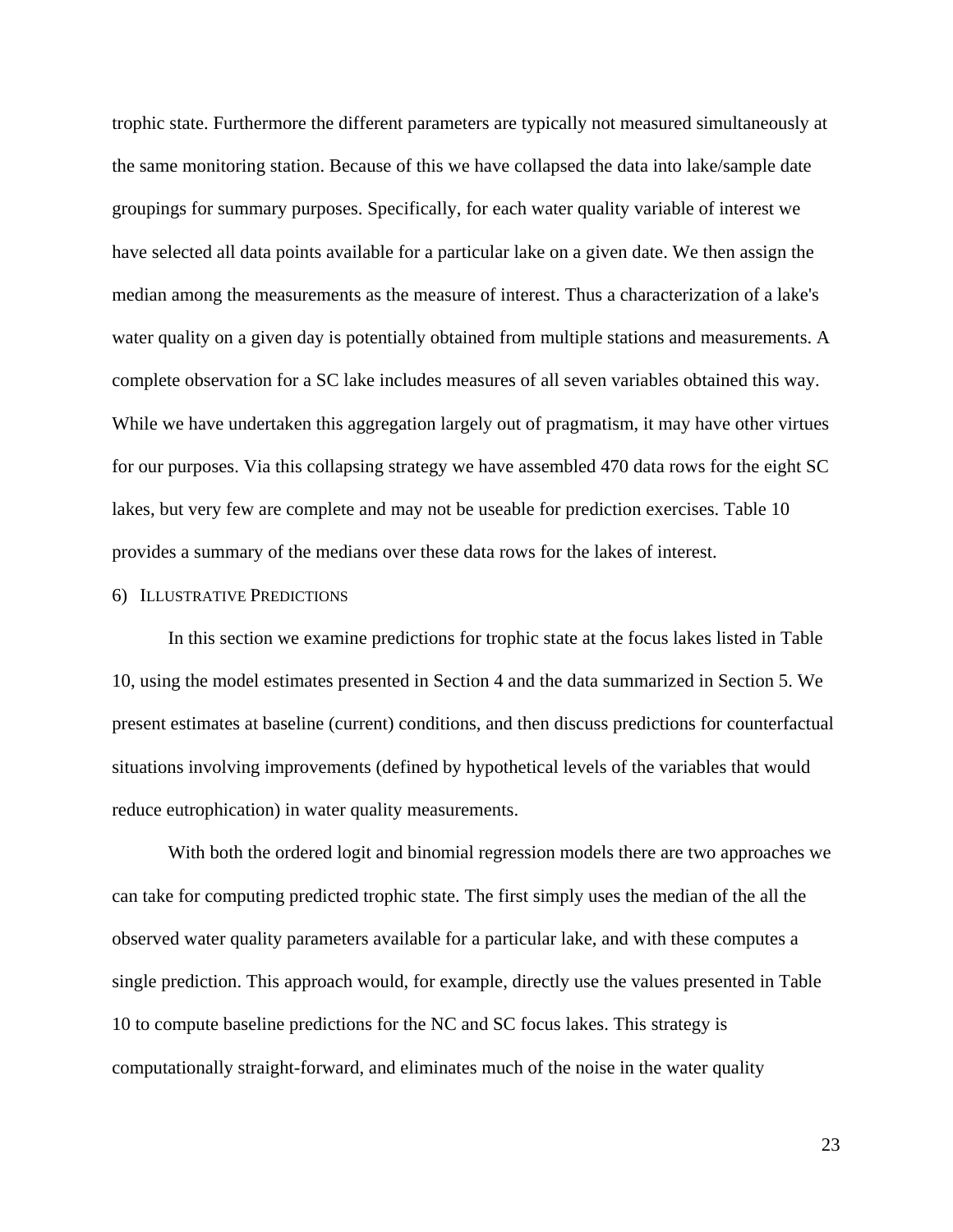measurements ex ante. We refer to this as the *median* strategy. The second strategy computes trophic state predictions for the individually observed quality measurements, thereby producing a distribution of predictions for a particular lake. This approach would, for example, use the 15 observations available for North Carolina's Bellows Lake to produce 15 predictions for its trophic state. Summaries (i.e. mean, median, spread) over the distribution of predictions can then be used to characterize the water quality at the water body. The advantages of this approach are that it provides a better sense of the precision with which we can characterize a lake, and it better reflects natural variability. However, these advantages can only be realized when data is reasonably complete and representative of the median and range of conditions. We refer to this as the *distribution* strategy. In what follows we examine both approaches. In all instances the actual predictions are carried out using the methods discussed in Section 4. We rely on our statewide models to provide the cleanest comparison across and within the different approaches.

 Tables 11 and 12 contain our predictions, where the former focuses on the median strategy and the latter on the distribution strategy. Except where noted the ordered logit predictions come from the state-wide model with our preferred specification (model 2 in Table 5), and the binomial predictions are from the state-wide, complete model shown in Table 8. The exceptions are for lakes in South Carolina for which no measurements on Secchi depth are available (all lakes aside from Lakes Marion and Moultrie). In these instances we have used model 3 in Table 5 for the ordered logit predictions, and model 3 in Table 9 for the binomial regression, which includes all parameters aside from Secchi depth. The predictions for the distribution strategy include point estimates and the inter-quartile range, which is the distance between the 25th and 75 percentiles of the empirical distribution of predictions. Because the South Carolina lakes outside of Lakes Marion and Moultrie lacked any substantial chlorophyll *a*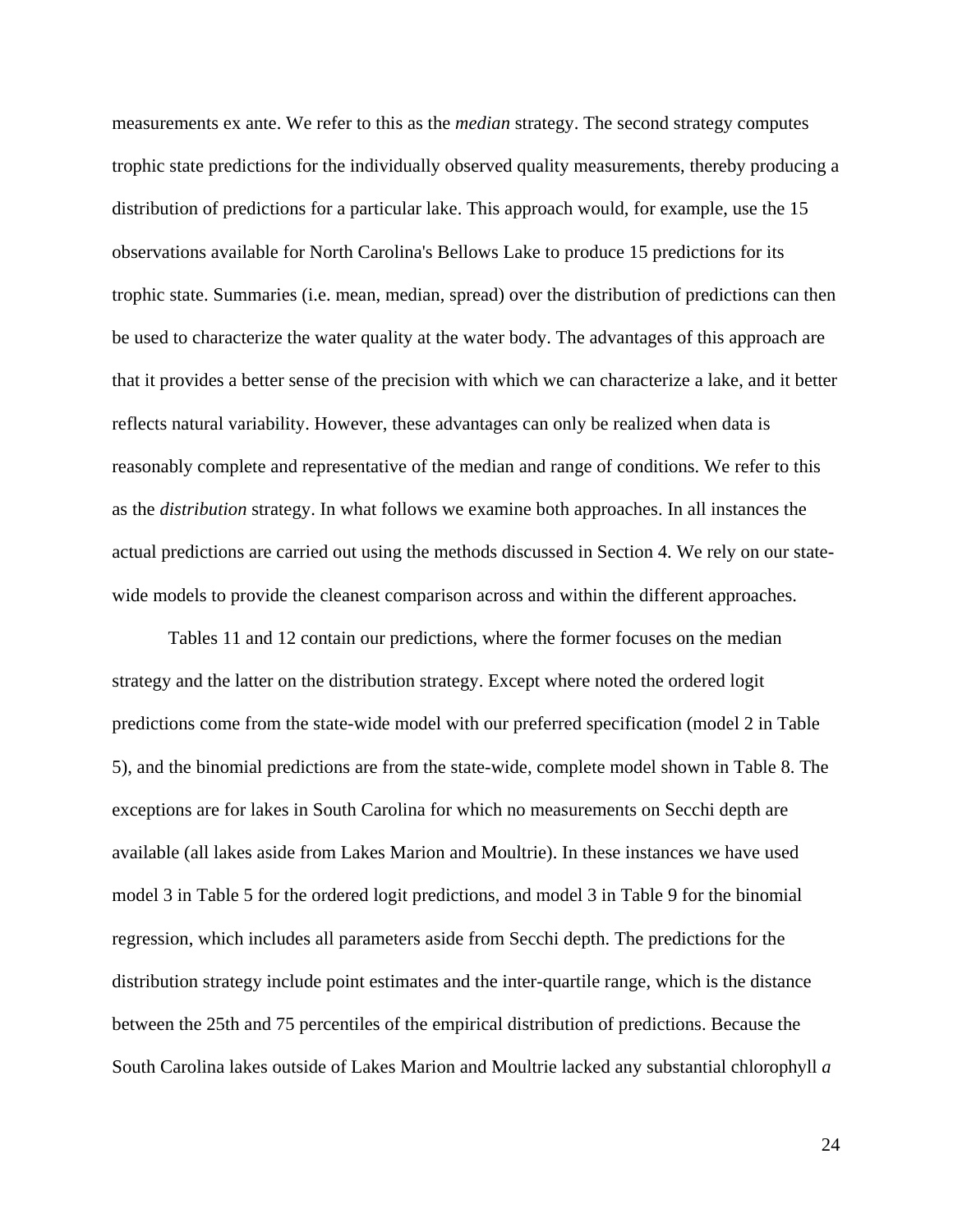|                       | <b>Baseline Predictions</b> |                 | 20% Improvement |                 | <b>Eutromod Predictions</b> |                 |
|-----------------------|-----------------------------|-----------------|-----------------|-----------------|-----------------------------|-----------------|
| <b>North Carolina</b> | Logit                       | <b>Binomial</b> | Logit           | <b>Binomial</b> | Logit                       | <b>Binomial</b> |
| <b>Belews Lake</b>    | 1.40                        | 1.60            | 1.26            | 1.51            | 1.70                        | 1.78            |
| High Rock Lake        | 3.70                        | 3.72            | 3.36            | 3.41            | 2.46                        | 2.60            |
| Jordan Lake           | 3.60                        | 3.54            | 3.27            | 3.24            | 2.48                        | 2.53            |
| Kerr Scott Reservoir  | 1.83                        | 1.95            | 1.63            | 1.84            | 1.74                        | 1.91            |
| Lake Norman           | 1.68                        | 1.82            | 1.51            | 1.73            | 1.70                        | 1.85            |
| Limestone Lake        | 3.93                        | 3.83            | 3.60            | 3.50            | 3.09                        | 3.04            |
| Old Town Reservoir    | 1.87                        | 1.93            | 1.68            | 1.84            | 1.73                        | 1.93            |
| <b>South Carolina</b> |                             |                 |                 |                 |                             |                 |
| Lake Greenwood        | 2.38                        | 2.46            | 2.21            | 2.41            | 2.04                        | 2.25            |
| Lake Hartwell         | 2.13                        | 2.22            | 1.99            | 2.19            | 2.09                        | 2.14            |
| Lake Keowee           | 2.04                        | 2.14            | 1.92            | 2.12            | 2.05                        | 2.14            |
| Lake Marion           | 2.53                        | 2.61            | 2.34            | 2.45            | 2.25                        | 2.28            |
| Lake Moultrie         | 2.21                        | 2.32            | 2.02            | 2.20            | 1.98                        | 2.15            |
| Lake Murray           | 2.29                        | 2.35            | 2.12            | 2.30            | 2.07                        | 2.16            |
| Lake Wateree          | 2.52                        | 2.53            | 2.31            | 2.44            | 2.16                        | 2.27            |
| Lake Wylie            | 2.15                        | 2.25            | 2.01            | 2.23            | 1.95                        | 2.14            |

Table 11: Trophic State Predictions - Median Strategy

Table 12: Trophic State Predictions - Distribution Strategy

|                       | <b>Baseline Median (quartile range)</b> |                 |  |  |
|-----------------------|-----------------------------------------|-----------------|--|--|
| <b>North Carolina</b> | logit                                   | <i>Binomial</i> |  |  |
| <b>Belews Lake</b>    | 1.41(0.09)                              | 1.61(0.06)      |  |  |
| <b>High Rock Lake</b> | 3.71(0.65)                              | 3.72(0.72)      |  |  |
| Jordan Lake           | 3.73(0.72)                              | 3.68(0.77)      |  |  |
| Kerr Scott Reservoir  | 1.83(0.37)                              | 1.94(0.29)      |  |  |
| Lake Norman           | 1.67(0.35)                              | 1.82(0.23)      |  |  |
| Limestone Lake        | 4.08(1.47)                              | 3.97(1.38)      |  |  |
| Old Town Reservoir    | 1.9(0.3)                                | 1.95(0.24)      |  |  |
| <b>South Carolina</b> |                                         |                 |  |  |
| Lake Marion           | 2.5(0.36)                               | 2.57(0.28)      |  |  |
| Lake Moultrie         | 2.34(0.41)                              | 2.44(0.36)      |  |  |

measurements, we only examine estimates from the distribution approach for these two lakes.

 Consider first the baseline predictions that are contained in the first two columns of results in both tables. For both the ordered logit and binomial regression models the point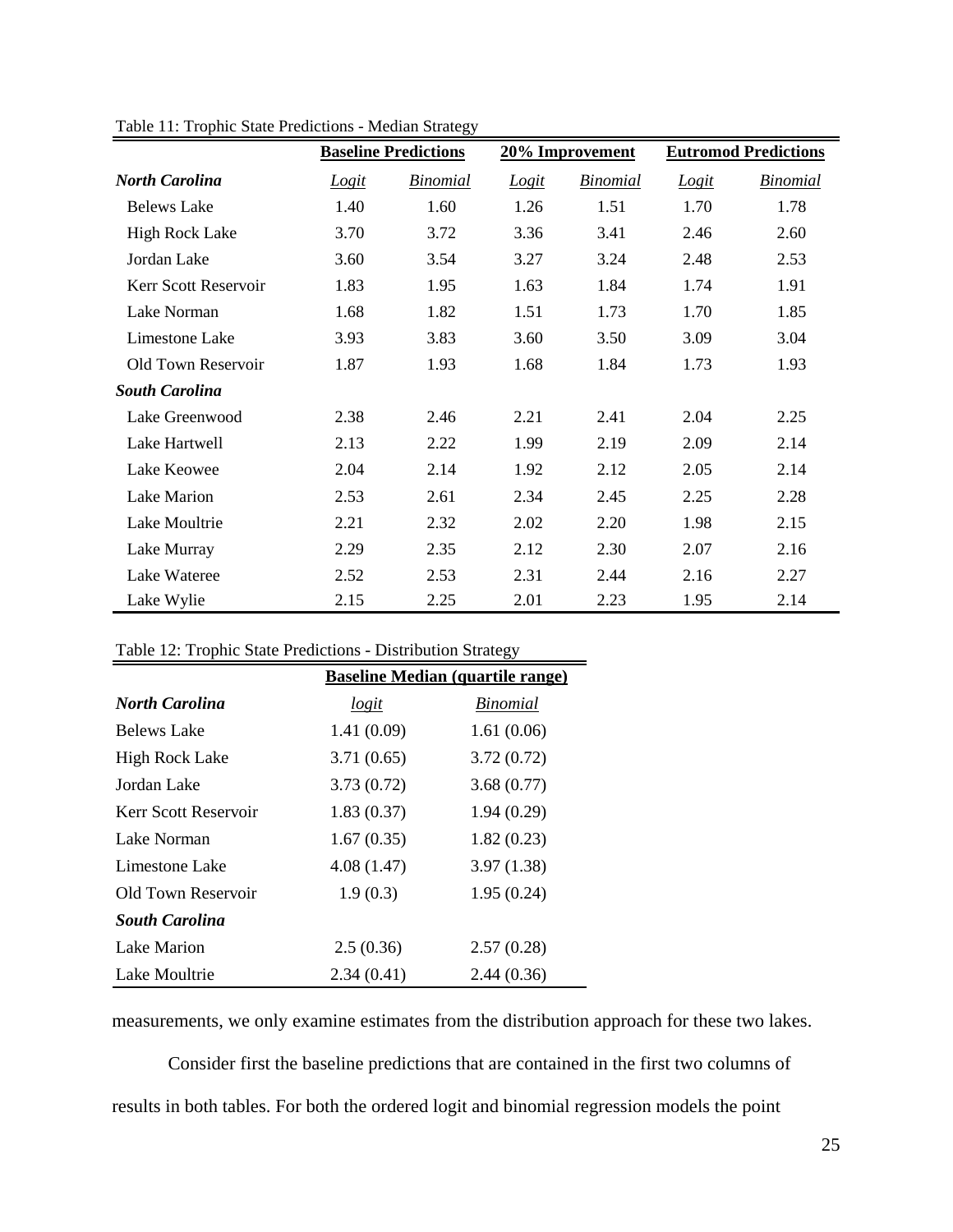estimates from the two approaches are virtually identical. This suggests the value added from the predictions using the distribution method lies in summarizing the inherent uncertainty in how the collection of water quality measurements taken at different points in time and space map into a single water quality index. The extent to which this provides a good measure of uncertainty depends, of course, on having sufficient observations to characterize the range of water quality parameter values a lake might take. For many of our focus lakes - particularly in South Carolina the number of available data points is likely too small to provide much resolution on this statistic. For this reason we focus primarily on the results generated from the median strategy. A comparison between baseline estimates from the ordered logit and binomial regression predictions suggest qualitatively similar outcomes, though there are some quantitative differences. It seems that when there is a comparatively large difference between the two, the binomial model predicts a higher (worse quality) index.

 Our model is also designed for use in predicting the extent to which decreases in nutrient pollution will lead to qualitative improvements in trophic state. As a demonstration of this capability of the model we examine two types of counterfactual scenarios. The first is purely illustrative and examines how our predictions change when all quality measures improve by 20% (i.e. total nitrogen, total phosphorous, chlorophyll *a*, and turbidity decrease, and Secchi depth and dissolved oxygen increase). The second and third columns of Table 11 provide predictions for the lakes' trophic state under these changed conditions. For the ordered logit model the change in the predicted trophic state for the lakes ranges from 8-11% of the initial prediction among the NC lakes, and 6-9% for the SC lakes. The size of the predicted change is comparatively smaller for the binomial model. Here we find changes that range from 4-8% for the NC lakes, and 1-6% for the SC lakes. These examples suggest there is perhaps more potential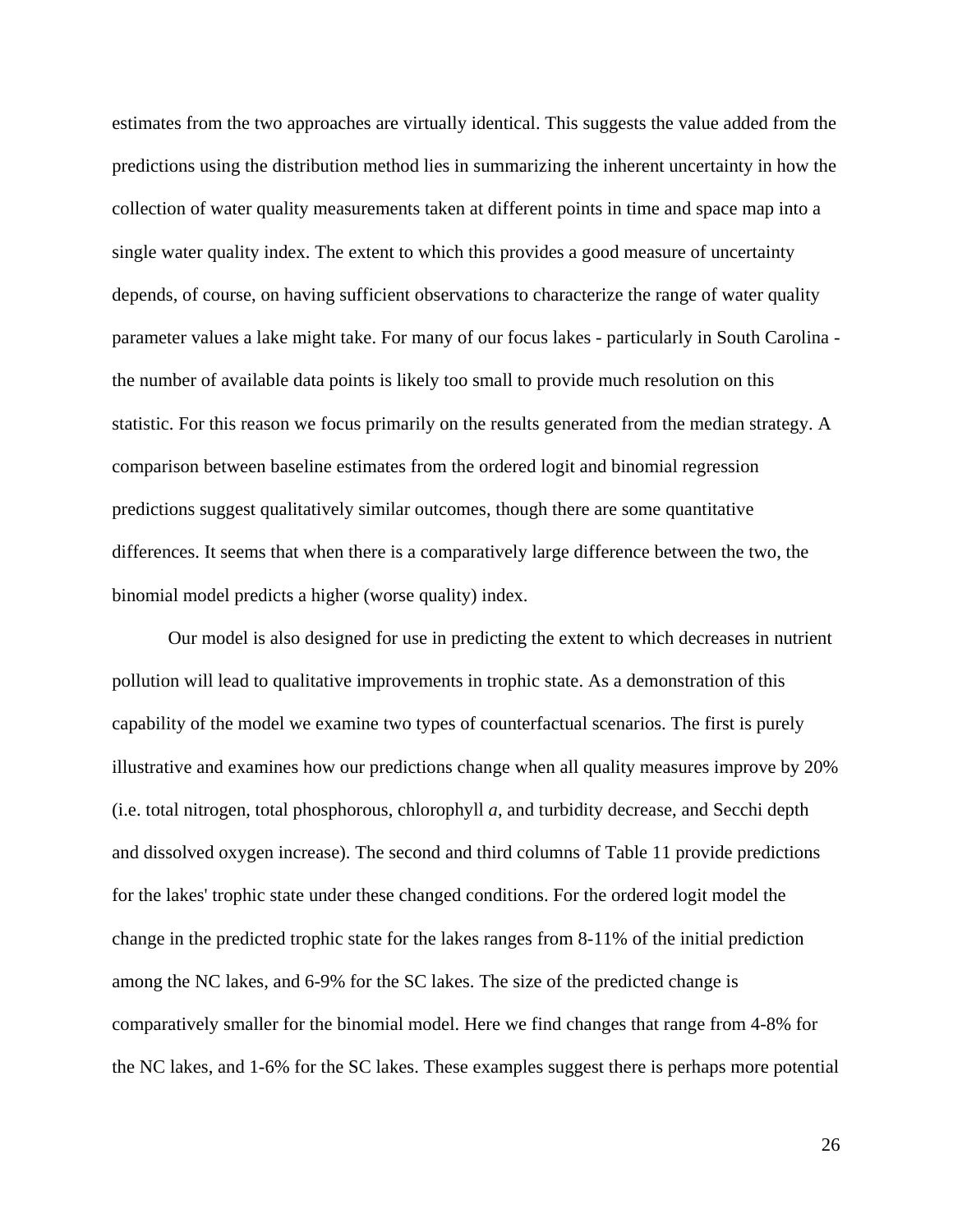for movement along the range of trophic state predictions with the ordered logit model relative to the binomial model. This, however, would need to be confirmed with a larger sample of lakes.

 Our final analysis is designed to provide a more realistic demonstration of the models' counterfactual prediction capabilities. The seven water quality parameters that enter our model are correlated, and changes in nutrient source loadings will lead to a (partially) predictable but non-uniform change in the parameters' values away from baseline. Existing models provide quantifications of these relationships, and we describe the well-known *Eutromod* model for Southeastern lakes based on Reckhow (1988) and Reckhow et al. (1993) here. Our objective is to observe the baseline measurements of parameters at a water body, postulate a reduction in nutrient loadings into the water body, and compute the predicted change in parameter values. The latter will then be used to predict the change in trophic state resulting from the nutrient loadings reduction.

 We focus on predicting changes in four variables: total nitrogen, total phosphorus, Secchi depth, and chlorophyll *a*. To this end define the concentration of total nitrogen and total phosphorus from the watershed inflow waters to the lake of interest by  $TP_f$  and  $TN_f$ , respectively. In Eutromod in-lake concentration predictions  $TP<sup>1</sup>$  and  $TN<sup>1</sup>$  are based on mechanistic descriptions given by

$$
log 10(TP^{1}) = log 10[TP_{f} / (1 + g_{TP}t)]
$$
  
\n
$$
log 10(TN^{1}) = log 10[TN_{f} / (1 + g_{TN}t)],
$$
\n(16)

where *t* is the hydraulic detention time, and  $g_{TN}$  and  $g_{TP}$  are the trapping parameters for nitrogen and phosphorus, respectively. Reckhow (1988) estimates equations for the trapping parameters in the Southeastern region as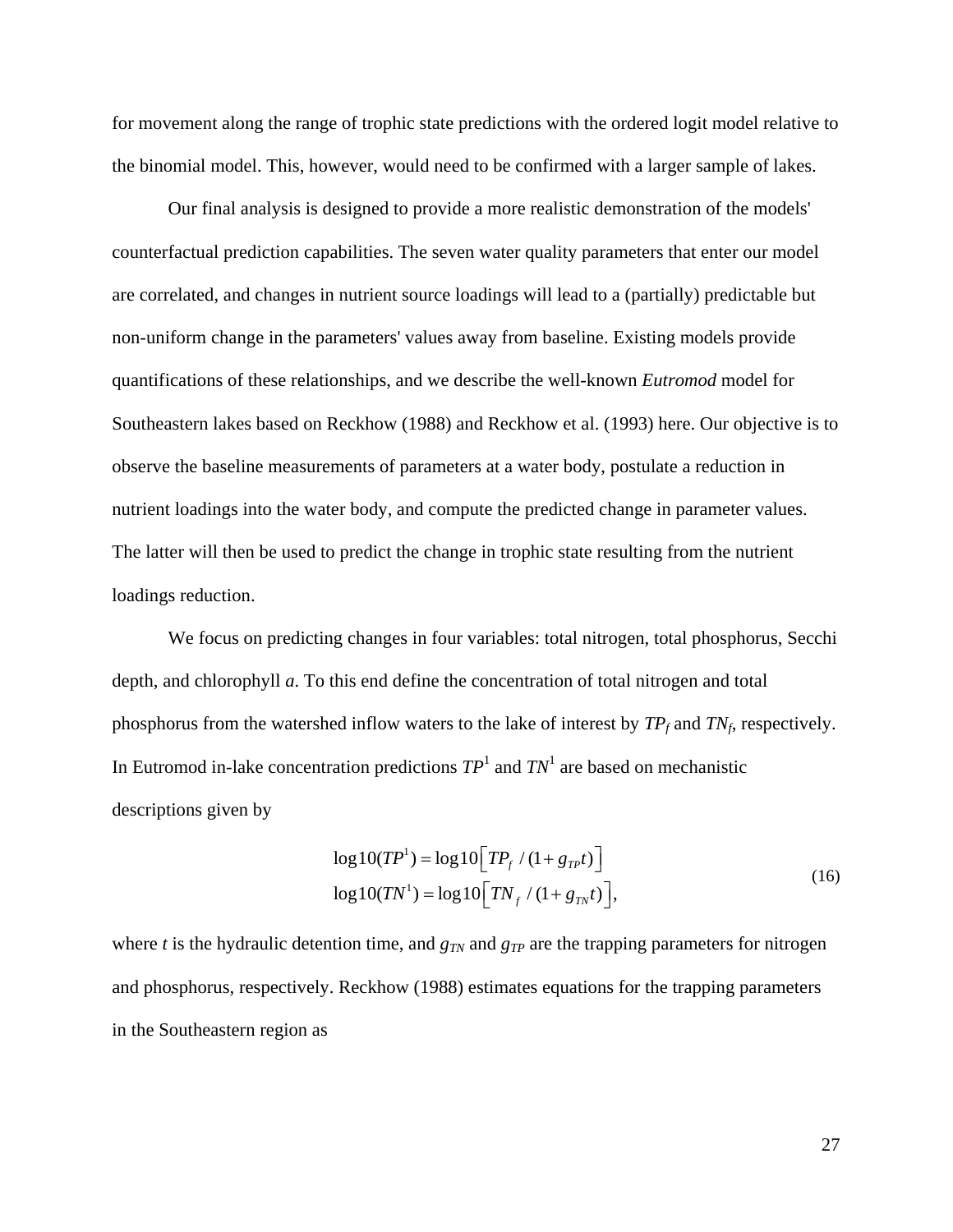$$
g_{TP} = 3.0(TP_f)^{0.53} t^{-0.75} d^{0.58}
$$
  
\n
$$
g_{TN} = 0.76t^{-0.75},
$$
\n(17)

where *d* is the mean depth. Based on the predicted values for  $TP<sup>1</sup>$  and  $TN<sup>1</sup>$ , Reckhow et al. (1993) and Reckhow (1988) present predictive equations for chlorophyll *a* and Secchi depth, respectively, as

$$
\log 10(Chla^1) = 2.33 \left[ \log 10(TP^1) \right]^{0.775} \times \left[ \log 10(TN^1) \right]^{0.317}
$$
  

$$
\log 10(Secchi^1) = -0.47 \left[ \log 10(TP^1) \right]^{-0.364} \times \log 10(t^{0.102}) \times \log 10(d^{0.137}),
$$
 (18)

where *Chla*<sup>1</sup> and *Secchi*<sup>1</sup> are the respective predictions. With observation of  $TN_f$  and  $TP_f$ , equations (16) - (18) can be used to predict either the baseline or counterfactual values of the four water quality measures.

In instances where  $TP_f$  and  $TN_f$  are not observed, for the baseline conditions the nutrient inflow can be approximated using retention coefficients. In particular,

$$
TPf = TP/(1 - Rp)
$$
  
\n
$$
TNf = TN/(1 - RN),
$$
\n(19)

where  $R_P$  and  $R_N$  are the retention coefficients for nitrogen and phosphorus, respectively.

 For our application we consider a hypothetical decrease in nutrient loadings that leads to a 30% reduction in lake in-flow concentrations of total nitrogen and total phosphorus. Based on this we predict new levels of ambient total nitrogen, total phosphorus, chlorophyll *a*, and Secchi depth in the lake, which are then used to predict the new trophic state. To make this operational we need to set values for lake depth, detention time, and phosphorus and nitrogen retention. We follow Reckhow (1988) and set values tailored to the Southeast based on the USEPA National Eutrophication Survey. We use the retention levels and observed total nitrogen and total phosphorus to set baseline concentration inflows, and scale this by 0.70 to simulate the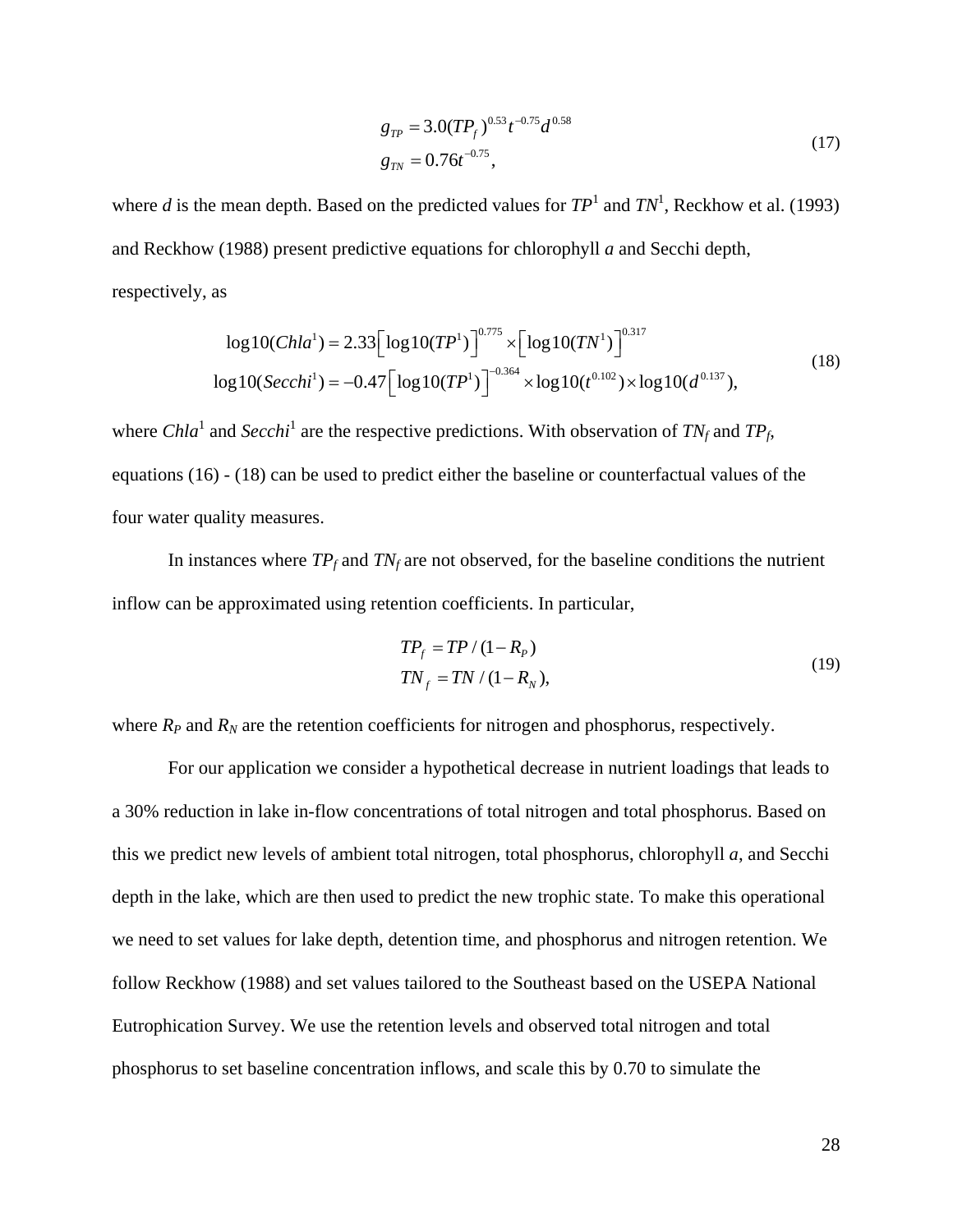improvement. We assume the values for turbidity, inorganic nitrogen, and dissolved oxygen remain constant in the counterfactual scenario, since models have not been developed that allow us to predict their changes.

 Predictions for our North Carolina and South Carolina focus lakes are shown in the last two columns of Table 11. In a few instances the predictions for the improved trophic state are actually *worse* than the baseline. This is due to imperfect predictions from eutromod, which is most apparent when the baseline condition is relatively non-eutrophic. In these cases the improved predictions for chlorophyll *a* and Secchi depth tend to be worse than their baseline, leading to the counter intuitive result. Focusing on the predictions that show an actual improvement, the logit model has a median percentage improvement in the trophic ranking of around 11%, while the binomial model produces a median improvement among all the lakes of 9%. There is variability in the size of improvement among the different lakes, however. Perhaps not surprisingly, the lakes with a higher trophic state at baseline (i.e. the more eutrophic lakes) have a better percentage improvement than those that are less eutrophic at baseline. For example, for North Carolina's High Rock Lake we predict a 30-33% improvement in trophic ranking resulting from the 30% decrease input loading. This contrasts with the 2-4% rank improvement for South Carolina's Lake Hartwell, which has a baseline ranking of 2.13 on our scale. From this exercise we conclude that the more eutrophic lakes will improve their rankings to a greater extent from reduced nutrient loading than their less eutrophic counterparts, perhaps because the cleaner lakes have less distance to move. We see this as additional evidence that our model predictions are working as expected.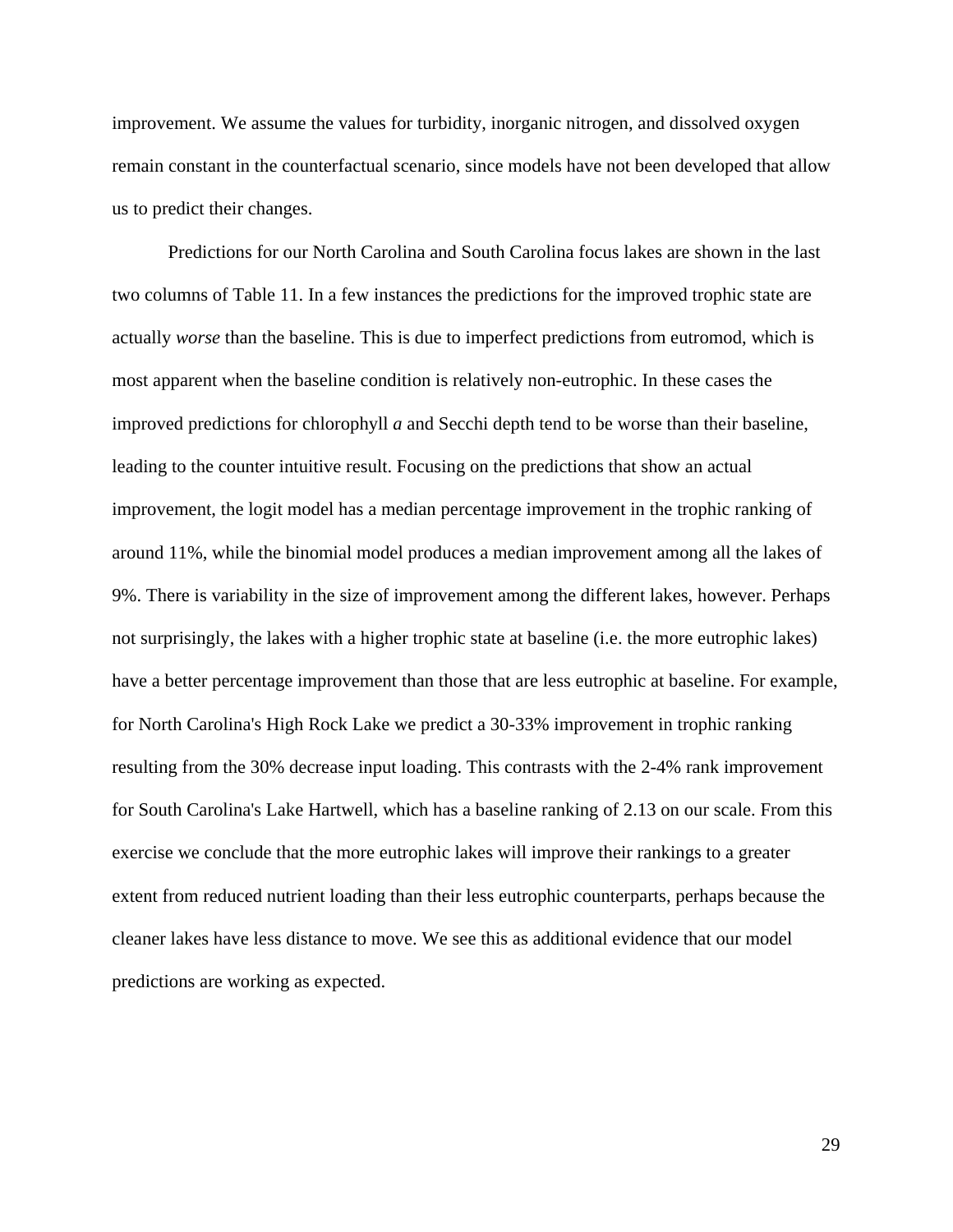## 7) DISCUSSION AND CONCLUSION

 Our objective in writing this report has been to report on the first year of our project team's efforts to provide a water quality production function that is capable of predicting qualitative nutrient pollution rankings at lakes and reservoirs as a function of measured water quality. We have relied on an expert elicitation protocol to obtain data relating measured water quality parameters to qualitative rankings of a water body's trophic state. Two different modeling approaches applied to our data provide similar characterizations of how water quality parameters such as total nitrogen, total phosphorus, chlorophyll *a*, Secchi depth, dissolved oxygen, and turbidity map to nutrient-pollution quality rankings. Our sense is that this aspect of the project has been quite successful. Our mapping provides a robust means by which observations on a lake's objectively measured quality can be used to construct a prediction of the lake's subjective or qualitative nutrient pollution index. Ultimately, however, the reliability of predictions depends on the availability of sufficient monitoring network measurements from the water body. In our demonstrations using lakes and reservoirs in North Carolina and South Carolina we have shown the range of capabilities of our models and their limitations. Our illustrative predictions for North Carolina, where we had access to a wider range of quality data, are arguably more reliable than those for South Carolina, where we were constrained by limited observations for Secchi depth and chlorophyll *a*. Because these two parameters are the strongest predictors of trophic state, our ability to characterize lakes that lack these measurements will be much more limited. Nonetheless constrained versions of our models that eliminate missing quality variables may be useful, in some instances, for providing rough predictions when certain quality measurements are limited or absent.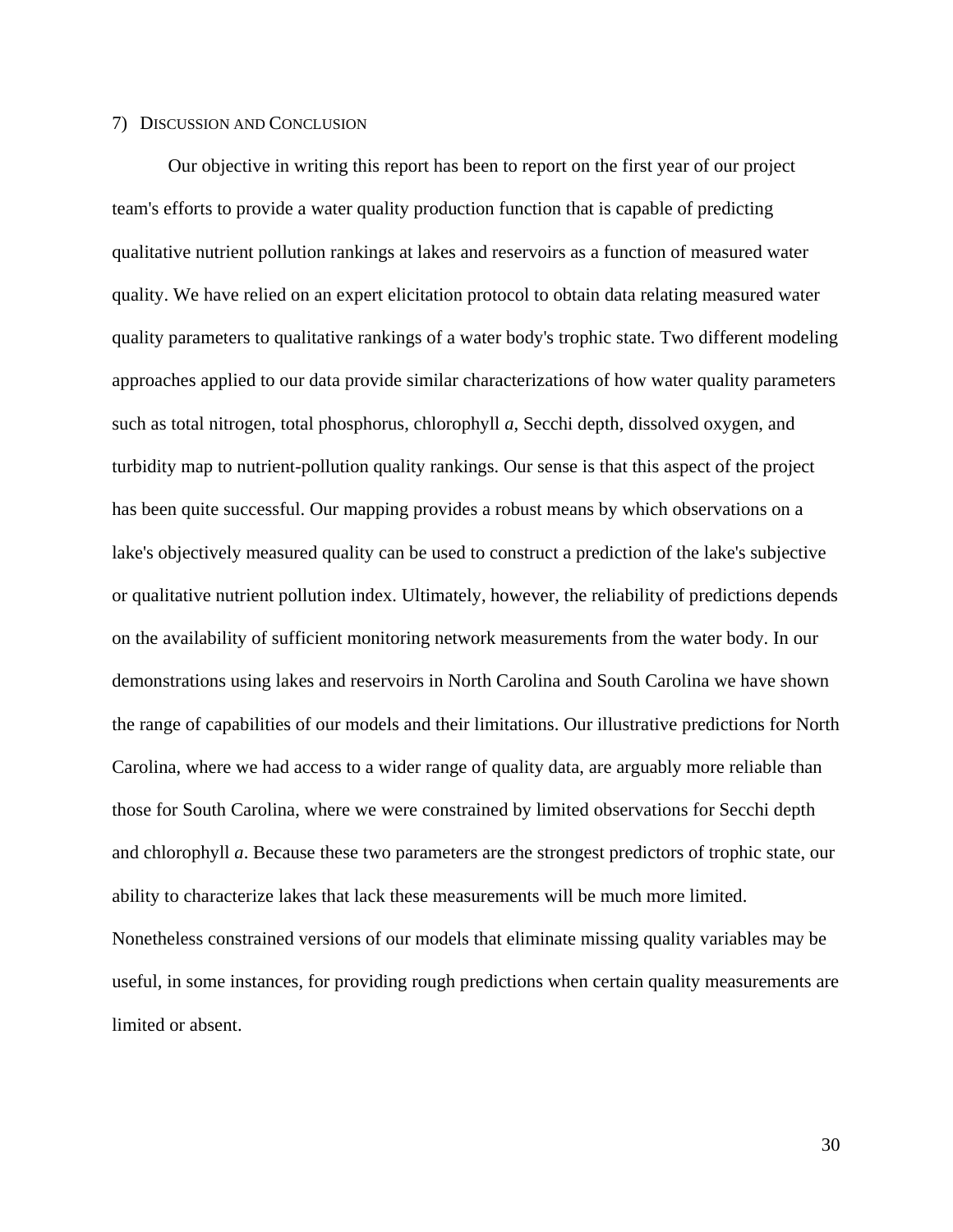To conclude the report we discuss additional limitations and uncertainties inherent in using our model for predictive exercises and describe the next steps in our research. Perhaps most importantly, the expert elicitation data we have used focused on North Carolina, and the experts were asked to consider rankings in the specific context of the eco-region in which they were most expert. Because of this, there are limits to how far our production function can be geographically moved away from North Carolina and still produce meaningful predictions. Our sense is that the inland Southeast Piedmont regions and reservoirs are suitable for transferring our function, but that the coastal and mountainous regions (and natural lake areas) are less so. We have relied on our state-wide models for our prediction demonstrations because previous work (see Kenney, 200x) has suggested these models perform better. It may be, however, that the Blue Ridge regional model would be better for analysis of lakes and reservoirs in higher elevation areas, while the state-wide model is preferred for all else. In all cases we have little confidence in the models' ability to predict outcomes for natural lakes and coastal areas. We stress that these statements are hard to evaluate quantitatively because out of sample predictions cannot be examined for accuracy. Thus, applications of our models beyond similar reservoir systems and the associated hydrogeomorphology that one might find in South Carolina and Virginia requires additional judgment, and the usefulness of predictions will depend on the specific needs of the application.

 Judgments on the use of sparse monitoring station data will also be necessary, and the usefulness of predictions from areas with little available data will also depend on the specific needs of the application. For our South Carolina example we have pooled measurements taken from multiple stations on the same day to produce 'observations' for use in our predictions. Further data aggregation, such as pooling all measurements from all stations in a given month for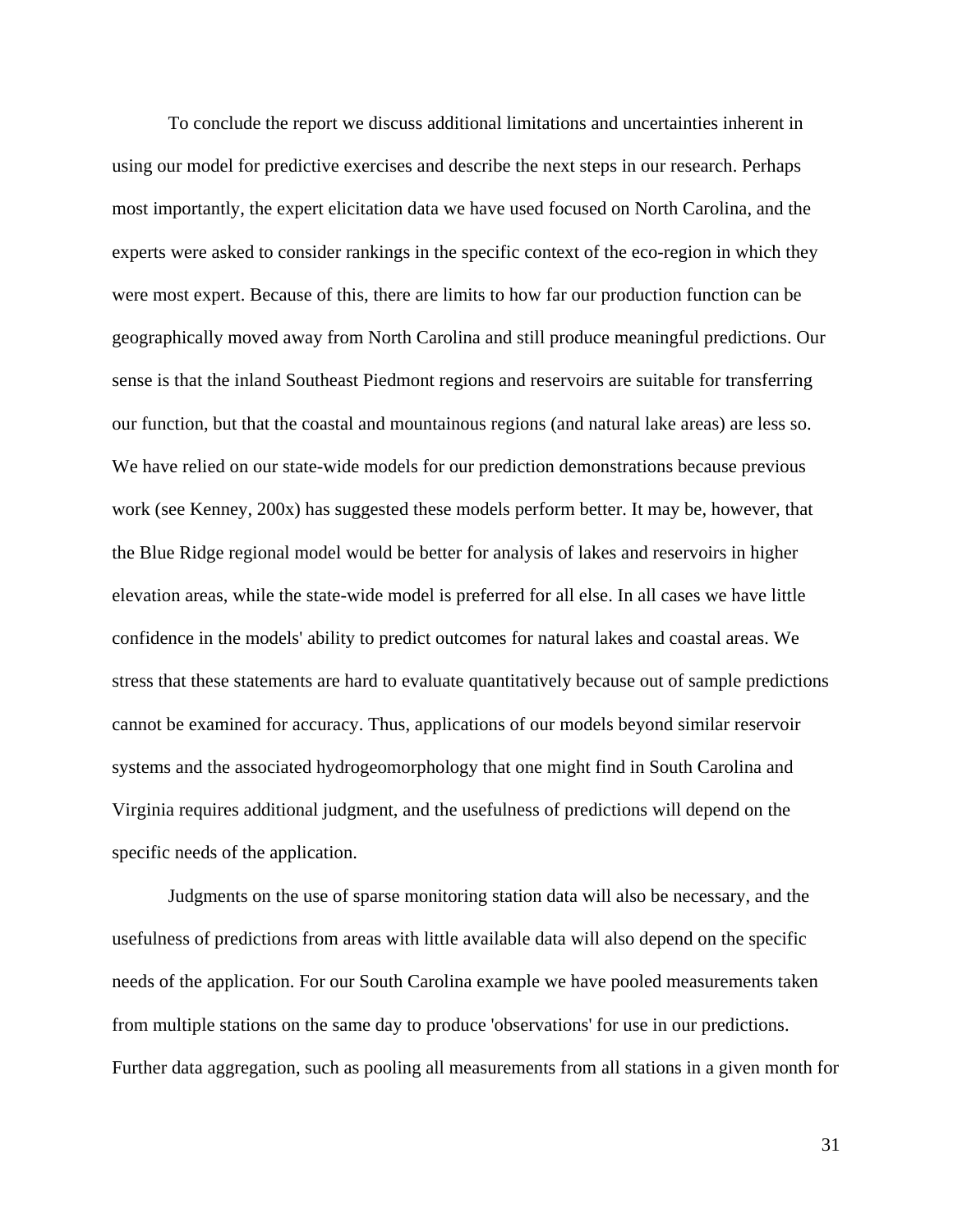a lake, might also be sensible in some instances. In all cases prediction results should be reported with discussion of how the input data was obtained and formatted, and it should be explicitly noted that pooled measure will reflect central tendencies rather than possible (and possibly interesting) extreme outcomes. Finally, care must be taken to recognize that water quality parameters can be differently measured - both in terms of the depth of sample and laboratory procedures used. If measurement methods are substantially different than those explained during the expert elicitation process, the results may be inaccurate.

 While acknowledging these limitations, our sense is that the water quality modeling work we've done is suitably rigorous, transparent, and reliable enough to begin merging predictions into our economic models for valuation purposes. To this end, we will begin working on a more complete suite of predictions for the various water bodies we are likely to consider as part of our economic analysis. This will proceed simultaneously with the continued development of our economic modeling approach.

8) REFERENCES

- Kenney, M.A., K.H. Reckhow, and G.B. Arhonditsis, *Evaluating eutrophication-related water quality parameters in North Carolina Lakes and Reservoirs*, report to North Carolina Department of Natural Resources, Division of Water Quality, 2007.
- Kenney, M. A., *Which nutrient criteria should state and tribes choose to determine water body impairment? Using science and judgments to inform decision making*, PhD thesis, Duke University, 2007.
- Meyer, M.A. and J.M. Booker, *Eliciting and analyzing expert judgment: A practical guide*, American Statistical Association and the Society for Industrial and Applied Mathematics, Philadelphia, 2001.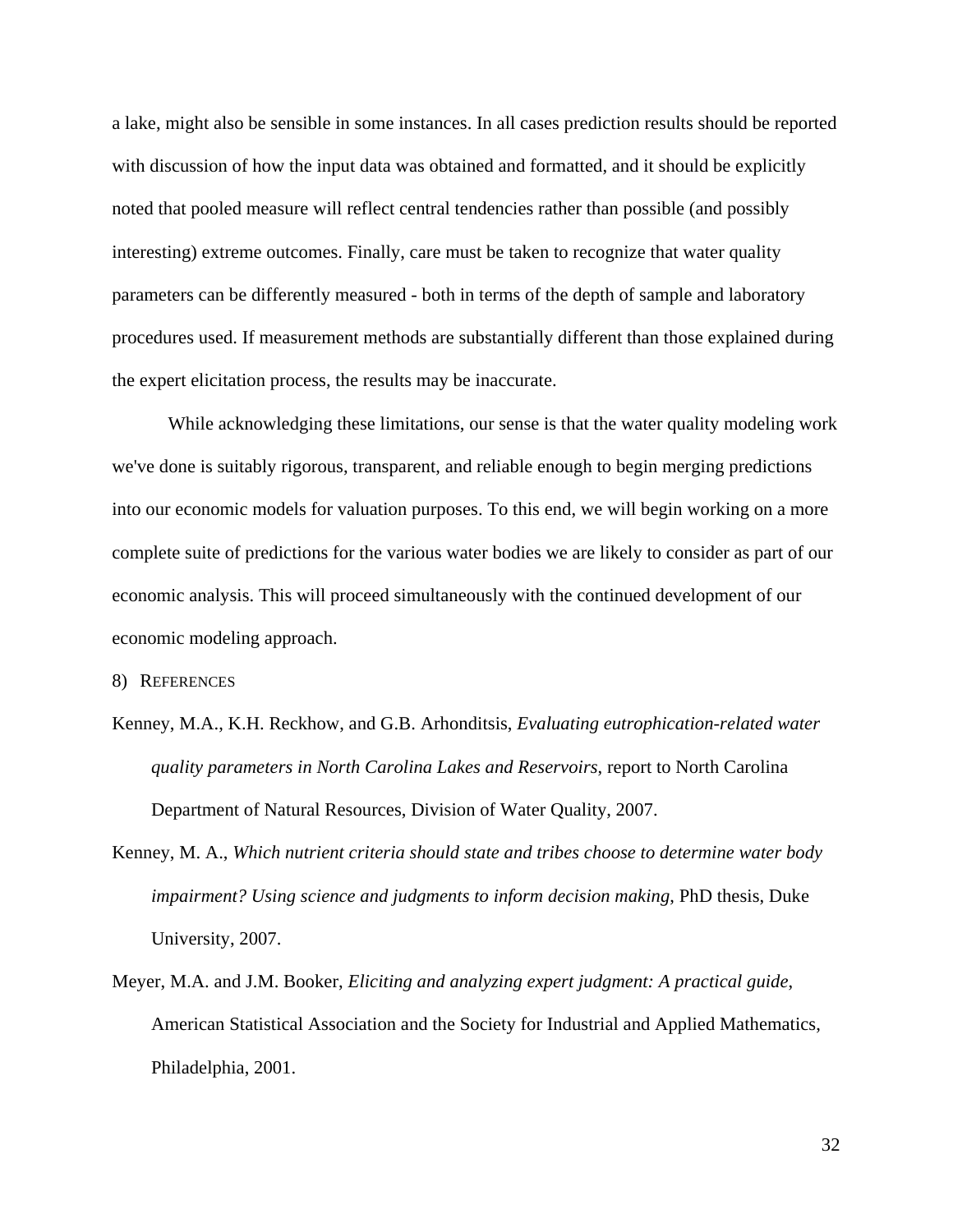- Reckhow, K.H, "A Random Coefficient Model for Chlorophyll-Nutrient Relationships in Lakes," *Ecological Modeling* 70 (1993): 35-50.
- Reckhow, K.H., "Empirical models for trophic state in southeastern US lakes and reservoirs," *Water Resources Bulletin* 24 (1988): 723-733.
- US EPA, Office of Water, Request for Proposals, FY 2007 Nutrients Benefits Valuation, EPA-OW-OST-2007-01.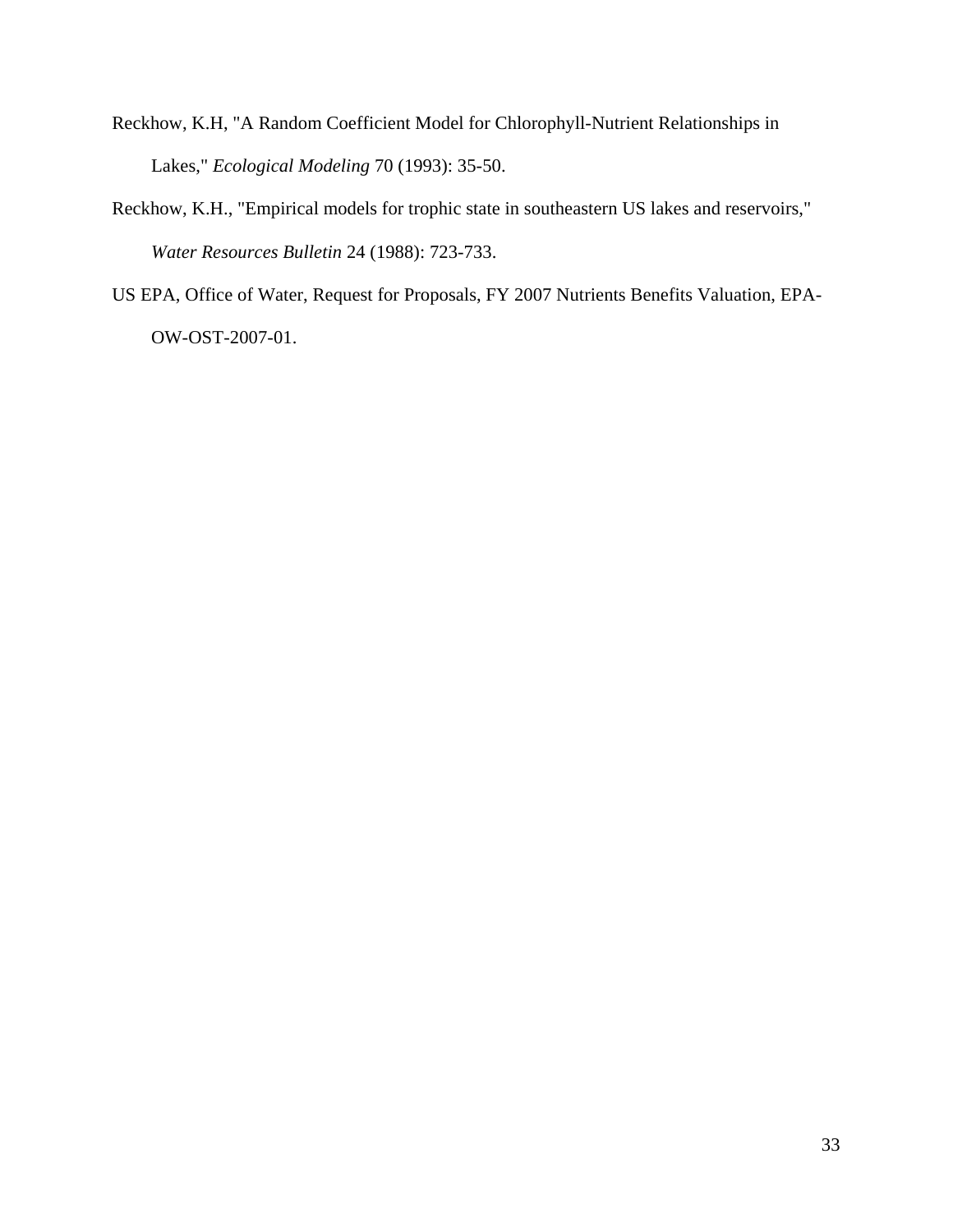APPENDIX

|          | COMMON D'ALA KOWS<br>Photic |            |                 |           |         |            |
|----------|-----------------------------|------------|-----------------|-----------|---------|------------|
| Photic   | Total                       | Photic     |                 | Surface   |         |            |
| Total    | Inorganic                   | Total      | Photic          | Dissolved | Secchi  | Photic     |
| Nitrogen | Nitrogen                    | Phosphorus | Chlorophyll a   | Oxygen    | Depth   | Turbidity  |
| mg/L     | mg/L                        | mg/L       | $\mu$ g/L       | mg/L      | meters  | <b>NTU</b> |
| 0.46     | $0.02\,$                    | 0.03       | $\overline{38}$ | 6.3       | 1.3     | 3.9        |
| 0.40     | $0.01\,$                    | $0.01\,$   | 16              | 8.2       | 0.9     | $10.0\,$   |
| 0.79     | 0.24                        | 0.03       | 26              | $7.6\,$   | 0.8     | 7.2        |
| 0.41     | 0.02                        | 0.04       | 40              | 11.8      | 1.4     | 3.3        |
| 0.61     | 0.19                        | 0.04       | 34              | 10.3      | 1.5     | 2.8        |
| 0.21     | 0.06                        | 0.04       | $\,1$           | 6.0       | 1.9     | $6.8$      |
| 0.63     | 0.02                        | 0.05       | 24              | 8.9       | 0.4     | $11.0\,$   |
| 0.46     | 0.09                        | 0.06       | $\tau$          | 6.2       | 1.1     | 15.0       |
| 1.06     | 0.72                        | 0.19       | $\overline{4}$  | 6.9       | 0.6     | 60.0       |
| 0.21     | 0.05                        | $0.01\,$   | $\,1$           | 7.7       | 3.0     | 0.4        |
| 0.39     | 0.14                        | 0.02       | 9               | 7.9       | 1.1     | 1.1        |
| 0.61     | 0.06                        | $0.18\,$   | 11              | 8.5       | $0.5\,$ | 6.6        |
| 0.21     | $0.01\,$                    | 0.02       | 38              | 7.6       | $0.8\,$ | 4.7        |
| 0.57     | $0.02\,$                    | 0.04       | 51              | 9.0       | 1.2     | 11.0       |
| 0.39     | $0.02\,$                    | 0.02       | 25              | $7.5\,$   | $1.0\,$ | 2.1        |
| 0.41     | $0.07\,$                    | 0.03       | $10\,$          | 8.2       | 2.1     | 2.1        |
| 0.41     | 0.02                        | 0.08       | 24              | 9.4       | 0.5     | $18.0\,$   |
| 0.45     | 0.03                        | 0.05       | 16              | 7.2       | 0.4     | $18.0\,$   |
| 0.31     | 0.06                        | 0.02       | 36              | $7.7\,$   | 2.4     | 5.2        |
|          |                             |            |                 |           |         | 23.0       |
| 1.41     | 0.03                        | 0.01       | 23              | 8.7       | 0.3     |            |
| 0.21     | $0.08\,$                    | 0.03       | 40              | 7.7       | 2.2     | 5.4        |
| 0.25     | $0.01\,$                    | 0.02       | 50              | 14.1      | 0.7     | $10.0$     |
| 0.91     | 0.05                        | 0.15       | 31              | 5.8       | 0.4     | 7.8        |
| 0.33     | 0.05                        | $0.01\,$   | 16              | 8.5       | 2.9     | $2.0\,$    |
| 0.71     | 0.02                        | 0.08       | 34              | 7.8       | 0.5     | $6.2\,$    |
| 0.31     | 0.05                        | $0.0\,1$   | 36              | $\rm 8.0$ | 3.5     | 1.0        |
| 0.32     | 0.06                        | 0.05       | 25              | 9.4       | 1.4     | 2.5        |
| 0.06     | 0.04                        | 0.03       | $\mathbf{1}$    | 7.5       | $1.3\,$ | $1.7\,$    |
| 0.11     | 0.02                        | 0.02       | 32              | 8.0       | 3.0     | 1.1        |
| 0.53     | 0.06                        | $0.1\,1$   | 30              | 8.9       | $0.5\,$ | 8.0        |
| 0.41     | $0.04\,$                    | 0.03       | 39              | 8.3       | $0.4\,$ | 8.3        |
| 0.21     | 0.04                        | 0.05       | $\mathfrak{Z}$  | $7.2\,$   | 1.9     | 2.2        |
| 0.31     | 0.06                        | 0.02       | 38              | 8.2       | $1.7\,$ | 9.8        |
| 0.21     | $0.02\,$                    | $0.0\,1$   | $10\,$          | 9.0       | 2.3     | 3.0        |
| 0.30     | 0.01                        | 0.03       | 46              | 9.3       | 0.6     | 16.0       |
| 0.31     | 0.04                        | 0.07       | $20\,$          | 7.2       | $1.8\,$ | 15.0       |
| 0.61     | 0.02                        | 0.04       | 57              | $7.5\,$   | 1.9     | 7.2        |
| 0.40     | 0.11                        | 0.04       | 44              | 8.3       | 1.2     | 7.8        |
| 0.51     | 0.02                        | $0.1\,1$   | 42              | 8.2       | 0.5     | 9.3        |
| 1.42     | 0.15                        | $0.18\,$   | 30              | 4.4       | 0.3     | 11.0       |
| 0.86     | 0.18                        | 0.25       | 29              | 7.0       | 0.5     | 5.2        |
| 0.69     | 0.20                        | 0.03       | $\mathbf{1}$    | 6.1       | 0.5     | 5.2        |
| 1.22     | 0.56                        | 0.07       | 40              | 7.9       | 0.3     | 7.5        |
| 0.51     | 0.03                        | 0.02       | 40              | 10.0      | $0.8\,$ | 4.7        |
| 0.33     | 0.07                        | 0.03       | 32              | 10.5      | $1.6\,$ | 5.0        |
| 0.21     | $0.01\,$                    | 0.05       | $26\,$          | 8.3       | 2.6     | 4.7        |
| 0.21     | 0.10                        | 0.02       | 56              | 8.0       | $4.8\,$ | 3.8        |
| 1.71     | 0.03                        | 0.02       | 26              | 8.7       | 0.3     | 25.0       |
| 0.37     | 0.02                        | 0.02       | $20\,$          | 8.0       | 0.8     | $10.0$     |
| 0.11     | 0.02                        | 0.02       | $\mathbf{1}$    | 7.3       | 1.9     | 1.7        |

Table A1: Common Data Rows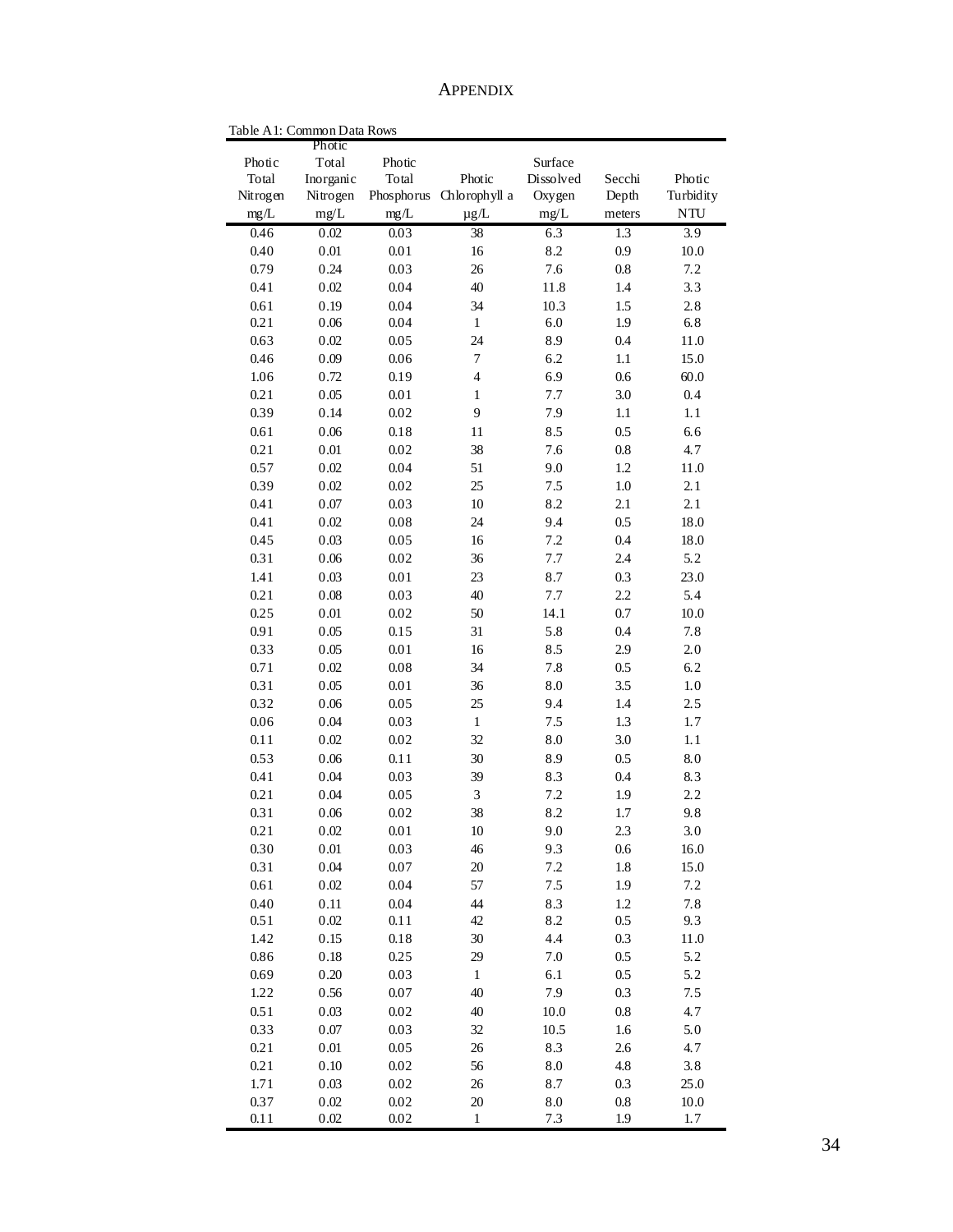Table A2: Piedmont-Specific Data Rows

|          | Photic    |          |                        |                  |                  |                  |
|----------|-----------|----------|------------------------|------------------|------------------|------------------|
| Photic   | Total     | Photic   |                        | Surface          |                  |                  |
| Total    | Inorganic | Total    | Photic                 | Dissolved        | Secchi           | Photic           |
| Nitrogen | Nitrogen  |          | Phosphorus Chlorophyll | Oxygen           | Depth            | Turbidity        |
| $mg/L$   | $mg/L$    | mg/L     | $a \mu g/L$            | mg/L             | meters           | NTU              |
| 0.47     | $0.02\,$  | 0.02     | $\overline{12}$        | $\overline{8.1}$ | $2.\overline{3}$ | $\overline{3.7}$ |
| 0.28     | $0.01\,$  | 0.04     | 10                     | 7.8              | 1.0              | 4.2              |
| 0.41     | 0.03      | $0.01\,$ | 18                     | 9.0              | 3.4              | 6.2              |
| 0.55     | $0.02\,$  | 0.04     | 16                     | 9.4              | 2.0              | 2.2              |
| 0.24     | 0.09      | 0.02     | 18                     | 8.3              | 1.7              | 12.0             |
| 1.14     | 0.57      | 0.18     | 44                     | 9.3              | 0.3              | 12.0             |
| 0.91     | 0.51      | 0.18     | 28                     | 7.7              | 0.6              | 9.2              |
| 0.11     | 0.04      | $0.01\,$ | $\tau$                 | 7.8              | 1.8              | 2.3              |
| 0.61     | 0.04      | $0.01\,$ | $\boldsymbol{7}$       | 8.6              | 0.8              | 2.1              |
| 0.11     | $0.02\,$  | 0.02     | 9                      | 7.5              | 2.1              | 3.2              |
| 0.62     | $0.02\,$  | 0.05     | 36                     | 8.0              | 1.1              | 9.7              |
| 0.21     | 0.03      | 0.02     | 6                      | 6.9              | 3.2              | 4.2              |
| 0.31     | $0.02\,$  | 0.02     | 5                      | 7.2              | 2.4              | 2.6              |
| 0.42     | 0.05      | 0.04     | 27                     | 7.7              | 2.0              | 3.2              |
| 0.21     | $0.01\,$  | 0.03     | $\overline{3}$         | 8.0              | 2.5              | $1.0\,$          |
| 0.42     | 0.09      | 0.03     | 16                     | 4.9              | 1.0              | $2.0\,$          |
| 0.67     | 0.03      | 0.05     | 40                     | 8.4              | 0.8              | 5.4              |
| 0.71     | $0.02\,$  | 0.08     | 34                     | 7.8              | 0.5              | 6.2              |
| $0.81\,$ | 0.04      | 0.05     | 95                     | 11.8             | 0.6              | 14.0             |
| 0.41     | 0.03      | 0.05     | 68                     | 7.7              | 1.5              | 3.3              |
| 0.31     | 0.03      | 0.03     | 5                      | 7.7              | 1.6              | $2.0\,$          |
| 0.41     | 0.06      | 0.03     | $\tau$                 | 8.2              | 1.9              | 1.6              |
| 0.48     | $0.02\,$  | 0.03     | 11                     | 8.4              | 1.6              | 3.2              |
| 0.13     | 0.05      | $0.01\,$ | $\mathbf{9}$           | 8.4              | 2.7              | 3.1              |
| 0.40     | $0.01\,$  | $0.01\,$ | 5                      | 8.0              | 2.2              | 4.3              |
| 0.63     | $0.02\,$  | 0.09     | 27                     | 8.3              | $1.2\,$          | $7.0\,$          |
| 0.53     | $0.01\,$  | 0.03     | 19                     | 8.3              | 1.9              | 1.6              |
| 1.03     | 0.35      | 0.21     | 33                     | 8.4              | 0.5              | 11.0             |
| 0.71     | 0.17      | 0.12     | 34                     | 7.2              | 0.7              | 3.3              |
| 1.01     | 0.10      | 0.09     | 39                     | 9.0              | 0.3              | 9.2              |
| 0.63     | 0.10      | 0.03     | 23                     | 5.5              |                  | 2.1              |
| 0.86     |           | 0.14     | 39                     | 9.2              | 1.9<br>0.3       | 18.0             |
|          | 0.09      | 0.01     | 3                      |                  |                  | 1.6              |
| 0.21     | 0.03      |          |                        | 7.8              | 2.0              |                  |
| 1.90     | 1.23      | 0.26     | 39                     | 12.0             | 0.3              | 7.9              |
| 0.41     | 0.05      | 0.03     | 27                     | 8.5              | 3.0              | 1.8              |
| 1.11     | 0.09      | 0.31     | 17                     | 11.9             | 0.4              | 25.0             |
| 0.51     | 0.15      | 0.05     | 51                     | 9.6              | 0.6              | 7.6              |
| 0.97     | 0.69      | 0.20     | 40                     | 10.0             | 0.4              | 22.0             |
| 0.55     | 0.15      | 0.04     | 31                     | 5.6              | 0.7              | 5.2              |
| 0.53     | 0.22      | 0.39     | 3                      | 6.5              | 2.0              | 1.4              |
| 0.36     | 0.09      | 0.03     | $17\,$                 | 8.7              | 0.7              | 16.0             |
| 0.62     | 0.02      | 0.05     | 45                     | 9.2              | 0.9              | 6.8              |
| 0.31     | $0.01\,$  | 0.04     | $2\sqrt{1}$            | 7.3              | 1.3              | 5.7              |
| 0.76     | 0.13      | 0.05     | 32                     | $7.4\,$          | 0.9              | 6.5              |
| 0.43     | 0.05      | 0.29     | 50                     | 14.6             | 0.7              | 4.7              |
| 0.31     | $0.01\,$  | 0.04     | $\sqrt{6}$             | $7.0\,$          | 1.4              | 6.3              |
| 0.21     | 0.02      | 0.11     | 3                      | 8.5              | 2.0              | 1.8              |
| 0.11     | $0.01\,$  | $0.01\,$ | 11                     | 9.5              | 1.7              | 3.1              |
| $0.61\,$ | $0.03\,$  | 0.02     | $\,$ 8 $\,$            | 8.5              | 2.6              | 1.6              |
| 0.15     | 0.11      | 0.02     | 15                     | 8.3              | 2.1              | 4.4              |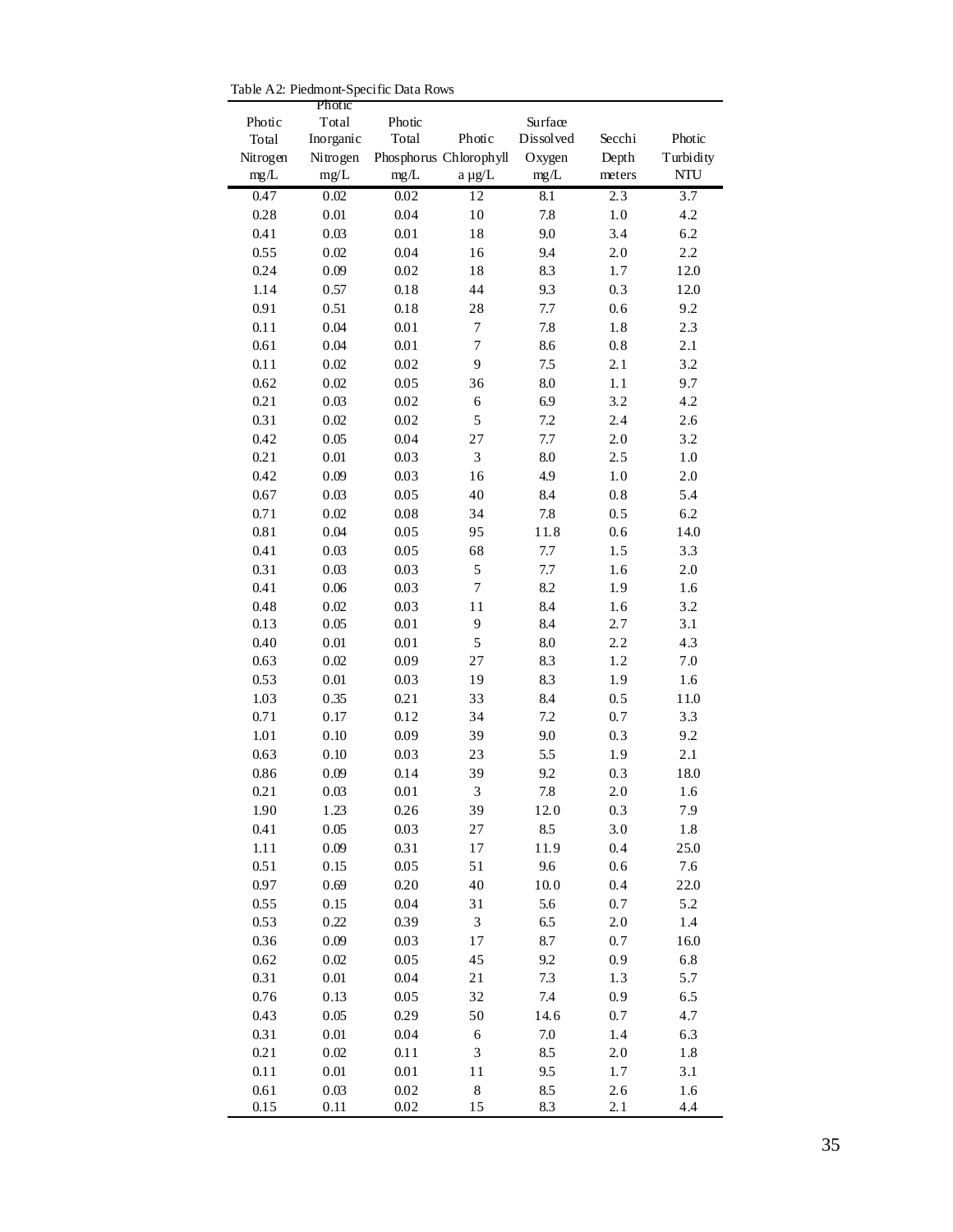Table A3: Coastal-Specific Data Rows

| Photic<br>Photic<br>Surface<br>Total                        |                                      |
|-------------------------------------------------------------|--------------------------------------|
| Photic<br>Dissolved<br>Total<br>Inorganic<br>Total          | Secchi<br>Photic                     |
| Phosphorus Chlorophyll<br>Nitrogen<br>Nitrogen<br>Oxygen    | Turbidity<br>Depth                   |
| mg/L<br>mg/L<br>mg/L<br>mg/L<br>a µg/L                      | NTU<br>meters                        |
| 0.21<br>0.10<br>0.02<br>$\overline{56}$<br>$\overline{8.0}$ | $\overline{4.8}$<br>$\overline{3.8}$ |
| 25<br>9.4<br>0.32<br>0.06<br>0.05                           | 1.4<br>2.5                           |
| 32<br>0.11<br>$0.02\,$<br>0.02<br>8.0                       | 3.0<br>1.1                           |
| 0.40<br>0.04<br>44<br>0.11<br>8.3                           | 1.2<br>7.8                           |
| $\overline{4}$<br>1.06<br>0.72<br>0.19<br>6.9               | 60.0<br>0.6                          |
| 0.31<br>0.06<br>0.02<br>38<br>8.2                           | 9.8<br>1.7                           |
| 0.21<br>0.01<br>0.02<br>38<br>7.6                           | 4.7<br>0.8                           |
| 0.37<br>0.02<br>0.02<br>20<br>$\rm 8.0$                     | 0.8<br>10.0                          |
| 0.51<br>0.03<br>0.02<br>40<br>$10.0$                        | 4.7<br>0.8                           |
| 0.33<br>0.07<br>0.03<br>32<br>10.5                          | 5.0<br>1.6                           |
| 0.33<br>0.05<br>0.01<br>16<br>8.5                           | 2.9<br>$2.0\,$                       |
| 0.04<br>34<br>0.61<br>0.19<br>10.3                          | 1.5<br>2.8                           |
| 0.41<br>0.02<br>0.04<br>40<br>11.8                          | 3.3<br>1.4                           |
| 0.46<br>6.2<br>0.09<br>0.06<br>$\tau$                       | 1.1<br>15.0                          |
| 50<br>14.1<br>0.25<br>$0.01\,$<br>0.02                      | 0.7<br>10.0                          |
| 1.22                                                        |                                      |
| 0.56<br>0.07<br>40<br>7.9                                   | 0.3<br>7.5                           |
| 0.41<br>39<br>0.04<br>0.03<br>8.3                           | 8.3<br>0.4                           |
| 0.39<br>0.02<br>0.02<br>25<br>7.5                           | 1.0<br>2.1                           |
| 0.69<br>0.20<br>0.03<br>$\mathbf{1}$<br>6.1                 | 5.2<br>0.5                           |
| 57<br>0.61<br>0.02<br>0.04<br>7.5                           | 7.2<br>1.9                           |
| 0.21<br>3<br>0.04<br>0.05<br>7.2                            | 2.2<br>1.9                           |
| 0.30<br>0.01<br>0.03<br>46<br>9.3                           | 16.0<br>0.6                          |
| 51<br>0.57<br>0.02<br>0.04<br>9.0                           | 1.2<br>$11.0\,$                      |
| 10<br>0.41<br>0.07<br>0.03<br>8.2                           | 2.1<br>2.1                           |
| 0.21<br>0.08<br>0.03<br>40<br>7.7                           | 5.4<br>2.2                           |
| 0.61<br>0.06<br>0.18<br>11<br>8.5                           | 0.5<br>6.6                           |
| 30<br>0.53<br>0.06<br>0.11<br>8.9                           | 0.5<br>$\rm 8.0$                     |
| 1.42<br>0.15<br>0.18<br>30<br>4.4                           | 0.3<br>11.0                          |
| 1.41<br>0.03<br>$0.01\,$<br>23<br>8.7                       | 0.3<br>23.0                          |
| 9<br>0.39<br>0.14<br>0.02<br>7.9                            | 1.1<br>1.1                           |
| 0.41<br>24<br>0.02<br>0.08<br>9.4                           | 0.5<br>18.0                          |
| 0.21<br>0.01<br>0.05<br>26<br>8.3                           | 2.6<br>4.7                           |
| 0.21<br>$0.05\,$<br>$0.01\,$<br>$\mathbf 1$<br>$7.7\,$      | $3.0\,$<br>0.4                       |
| $\mathbf{1}$<br>0.06<br>0.04<br>0.03<br>7.5                 | 1.3<br>1.7                           |
| 0.51<br>42<br>8.2<br>0.02<br>0.11                           | 0.5<br>9.3                           |
| 0.40<br>0.01<br>0.01<br>16<br>8.2                           | 0.9<br>10.0                          |
| $\,1\,$<br>$6.0\,$<br>0.21<br>0.06<br>0.04                  | 6.8<br>1.9                           |
| 0.46<br>38<br>6.3<br>0.02<br>0.03                           | 3.9<br>1.3                           |
| 0.21<br>0.02<br>$0.01\,$<br>10<br>9.0                       | 2.3<br>3.0                           |
| 0.79<br>26<br>$7.6\,$<br>0.24<br>0.03                       | 7.2<br>0.8                           |
| 36<br>0.31<br>0.05<br>$0.01\,$<br>$8.0\,$                   | 3.5<br>1.0                           |
| $\mathbf 1$<br>0.11<br>0.02<br>0.02<br>7.3                  | 1.7<br>1.9                           |
| 31<br>5.8<br>0.91<br>0.05<br>0.15                           | 7.8<br>0.4                           |
| 36<br>0.31<br>0.06<br>0.02<br>7.7                           | 2.4<br>5.2                           |
| 7.2<br>0.45<br>0.03<br>0.05<br>16                           | 0.4<br>18.0                          |
| 29<br>0.86<br>0.18<br>0.25<br>7.0                           | 5.2<br>0.5                           |
| 26<br>1.71<br>0.03<br>0.02<br>8.7                           | 0.3<br>25.0                          |
| 24<br>0.63<br>0.02<br>0.05<br>8.9                           | 0.4<br>11.0                          |
| 20<br>0.31<br>0.04<br>0.07<br>7.2                           | 1.8<br>15.0                          |
| 34<br>0.71<br>0.02<br>0.08<br>7.8                           | 6.2<br>0.5                           |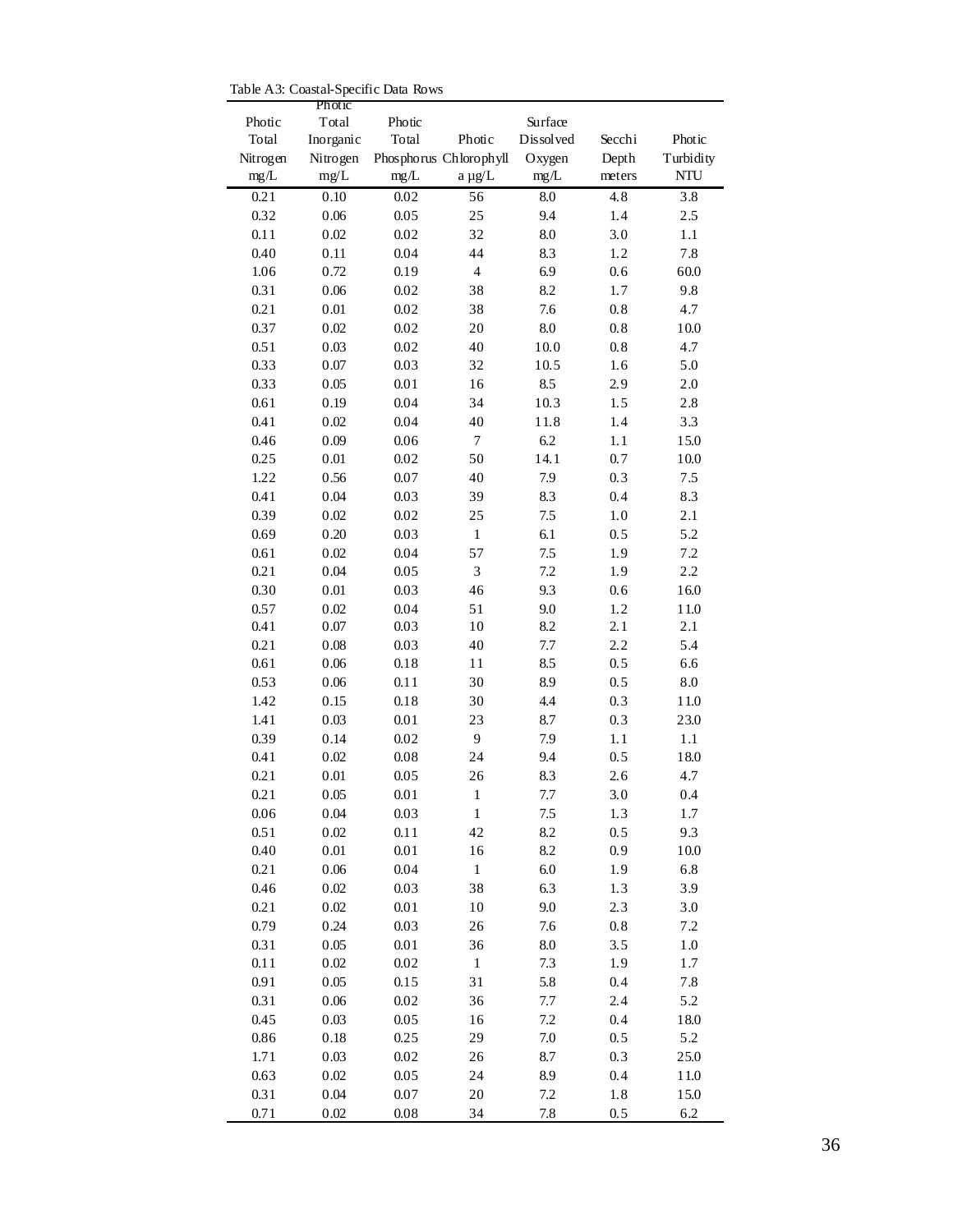Table A4: Southeastern Plain-Specific Data Rows

|                 | Photic             | Photic   |                        | Surface    |         |                  |
|-----------------|--------------------|----------|------------------------|------------|---------|------------------|
| Photic<br>Total | Total<br>Inorganic | Total    | Photic                 | Dissolved  | Secchi  | Photic           |
| Nitrogen        | Nitrogen           |          | Phosphorus Chlorophyll | Oxygen     | Depth   | Turbidity        |
| mg/L            | mg/L               | mg/L     | a µg/L                 | mg/L       | meters  | NTU              |
| 0.11            | 0.01               | 0.01     | 5                      | 8.0        | 2.1     | $\overline{1.7}$ |
| 0.21            | 0.02               | 0.05     | 1                      | 5.9        | 1.6     | 3.5              |
| 0.21            | 0.02               | 0.03     | 5                      | 7.1        | 1.5     | 5.9              |
| 0.21            | 0.02               | 0.01     | 10                     | 9.0        | 2.3     | 3.0              |
| 0.21            | 0.03               | 0.03     | 3                      | 7.8        | 2.0     | 2.3              |
| 0.21            | 0.03               | 0.05     | 11                     | 7.7        | 1.1     | 1.8              |
| 0.21            | 0.05               | 0.01     | 9                      | 8.1        | 2.5     | 1.7              |
| 0.21            | 0.06               | 0.01     | 3                      | 7.7        | 1.7     | 4.2              |
| 0.21            | 0.06               | 0.01     | 48                     | 6.7        | 1.1     | 15.0             |
| 0.29            | 0.02               | 0.02     | 5                      | 7.7        | 1.9     | 1.8              |
| 0.31            | 0.02               | 0.03     | 23                     | 8.2        | 0.5     | 16.0             |
| 0.31            | 0.03               | 0.03     | 6                      | 7.1        | 2.0     | 2.0              |
| 0.31            | 0.03               | 0.02     | 13                     | 5.6        | 1.5     | 1.6              |
| 0.32            | 0.13               | 0.01     | $\overline{4}$         | 5.2        | 2.0     | $2.0\,$          |
| 0.35            | 0.02               | 0.02     | 15                     | 7.9        | 1.3     | 6.6              |
| 0.35            | 0.07               | 0.05     | 30                     | 8.0        | 1.0     | 7.3              |
| 0.36            | 0.08               | 0.07     | 9                      | 6.7        | 1.0     | 2.7              |
| 0.36            | 0.09               | 0.03     | 9                      | 5.6        | 1.5     | 2.6              |
| 0.38            | 0.07               | 0.04     | 5                      | 4.5        | 1.0     | 8.5              |
| 0.39            | 0.01               | 0.04     | 24                     | 8.1        | 0.4     | 26.0             |
| 0.40            | 0.02               | 0.02     | 7                      | 7.6        | 2.1     | 3.5              |
| 0.40            | 0.27               | 0.01     | 3                      | 4.8        | 1.0     | 1.3              |
| 0.41            | 0.03               | 0.03     | $\overline{4}$         | 3.3        | 1.3     | 2.7              |
| 0.41            | 0.03               | 0.05     | $\,$ 8 $\,$            | 6.7        | 1.5     | 3.2              |
| 0.41            | 0.04               | 0.03     | 39                     | 8.3        | 0.4     | 8.3              |
| 0.42            | 0.07               | 0.02     | 23                     | 7.6        | 2.7     | 5.8              |
| 0.43            | 0.04               | 0.05     | 53                     | 8.8        | 0.8     | 9.2              |
| 0.44            | 0.29               | 0.01     | $\bf 8$                | 7.8        | 1.6     | 1.0              |
| 0.45            | 0.03               | 0.04     | $\,$ 8 $\,$            | 4.7        | 1.1     | 4.2              |
| 0.46            | 0.30               | 0.08     | 44                     | 7.8        | 0.7     | 14.0             |
| 0.47            | 0.06               | 0.06     | 20                     | 6.8        | 0.7     | 20.0             |
| 0.51            | 0.03               | 0.07     | 51                     | 7.0        | 0.8     | 6.4              |
| 0.51            | 0.05               | 0.02     | $\,$ 8 $\,$            | 8.2        | 0.9     | 3.4              |
| 0.51            | 0.06               | 0.08     | 14                     | 5.2        | 1.0     | 4.7              |
| 0.51            | 0.06               | $0.08\,$ | 76                     | $7.1\,$    | 0.7     | 6.0              |
| 0.52            | 0.07               | 0.02     | $\sqrt{3}$             | 5.3        | 1.7     | 2.1              |
| 0.53            | 0.04               | 0.04     | 19                     | 5.0        | 1.0     | 6.1              |
| 0.53            | 0.06               | 0.02     | 12                     | 6.6        | $1.0\,$ | 3.5              |
| 0.54            | 0.02               | 0.06     | 31                     | 4.7        | 0.6     | 11.0             |
| 0.54            | 0.08               | 0.06     | 12                     | 9.2        | 0.9     | 7.9              |
| 0.56            | 0.13               | $0.07\,$ | 5                      | 3.3        | 0.7     | 4.8              |
| 0.58            | 0.11               | 0.08     | $\overline{4}$         | $2.5\,$    | 1.2     | 5.0              |
| 0.59            | 0.13               | 0.11     | $\overline{4}$         | $3.5\,$    | 0.8     | 1.8              |
| 0.61            | $0.02\,$           | 0.12     | 10                     | $7.4\,$    | $0.8\,$ | 3.6              |
| 0.61            | 0.06               | 0.13     | 38                     | 6.2        | $0.8\,$ | 4.6              |
| 0.66            | 0.20               | 0.12     | 50                     | $\ \, 8.8$ | 0.6     | 16.0             |
| 0.67            | 0.35               | 0.04     | 12                     | 10.2       | 0.5     | $12.0\,$         |
| 0.81            | 0.03               | 0.05     | 23                     | 8.7        | 1.9     | 2.1              |
| 0.81            | 0.25               | 0.23     | 21                     | 4.9        | 0.4     | 12.0             |
| 0.83            | 0.10               | 0.24     | 82                     | 3.1        | 0.5     | 15.0             |
| 0.86            | 0.07               | 0.03     | 13                     | 8.6        | 1.6     | 2.5              |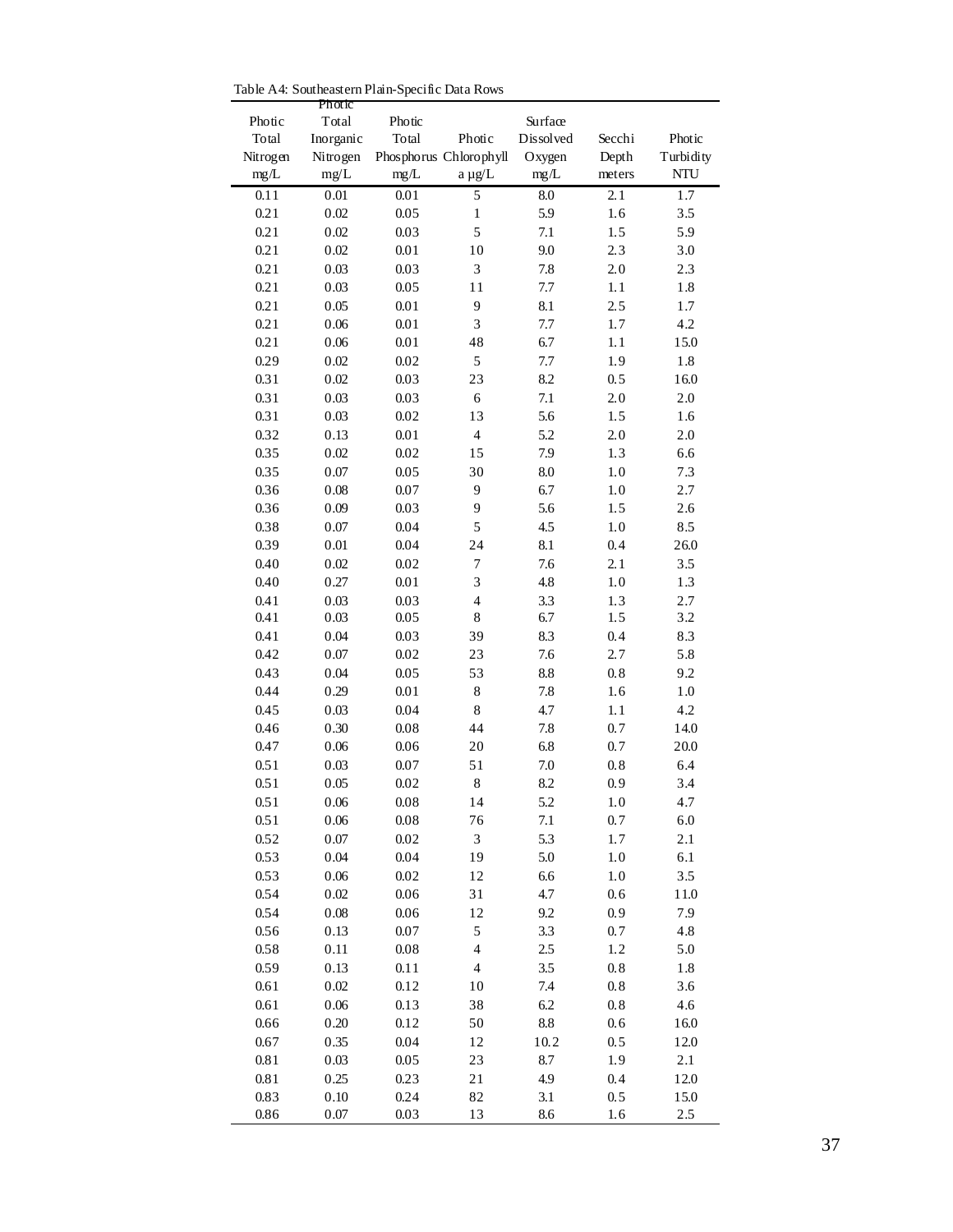Table A5: Blue Ridge-Specific Data Rows

|          | Photic    |          |                        |           |                  |           |
|----------|-----------|----------|------------------------|-----------|------------------|-----------|
| Photic   | Total     | Photic   |                        | Surface   |                  |           |
| Total    | Inorganic | Total    | Photic                 | Dissolved | Secchi           | Photic    |
| Nitrogen | Nitrogen  |          | Phosphorus Chlorophyll | Oxygen    | Depth            | Turbidity |
| mg/L     | mg/L      | mg/L     | a µg/L                 | $mg/L$    | meters           | NTU       |
| 0.46     | 0.43      | 0.10     | $\overline{c}$         | 7.9       | $\overline{0.5}$ | 15.0      |
| 0.15     | $0.07\,$  | 0.04     | 16                     | 11.5      | 1.3              | 5.3       |
| 0.21     | 0.05      | 0.06     | 15                     | 10.0      | 1.2              | 2.4       |
| 0.74     | 0.01      | 0.06     | 27                     | 8.2       | 0.8              | 1.0       |
| 0.24     | 0.08      | 0.05     | $\boldsymbol{7}$       | 9.4       | 1.0              | 3.2       |
| 0.51     | 0.05      | 0.05     | 81                     | 8.5       | 1.1              | 6.2       |
| 0.40     | 0.02      | 0.02     | 22                     | $10.7\,$  | 0.6              | 5.3       |
| 0.60     | 0.02      | 0.03     | 34                     | 7.3       | 0.9              | 8.9       |
| 0.52     | 0.02      | 0.03     | 23                     | 7.6       | 1.0              | 6.3       |
| 0.61     | 0.02      | 0.03     | 22                     | 8.4       | 0.9              | 11.0      |
| 0.61     | 0.05      | 0.05     | 58                     | 8.3       | 1.0              | 7.7       |
| 0.93     | 0.58      | 0.10     | 21                     | 11.1      | 1.1              | 3.6       |
| 0.33     | 0.02      | 0.05     | 34                     | 13.0      | 1.0              | 4.9       |
|          |           |          |                        |           |                  |           |
| 0.21     | 0.03      | 0.02     | 19                     | 7.9       | 3.1              | 2.2       |
| 0.51     | 0.03      | 0.02     | 13                     | 9.5       | 1.3              | 2.2       |
| 0.11     | 0.02      | $0.01\,$ | $\mathfrak s$          | 6.9       | 2.3              | 1.5       |
| 1.51     | 0.96      | 0.18     | 62                     | 10.5      | 0.4              | 5.9       |
| 0.51     | 0.03      | 0.05     | 20                     | 9.1       | 0.6              | 4.0       |
| 0.21     | 0.02      | 0.04     | 11                     | 9.9       | 1.0              | 3.6       |
| 0.24     | 0.17      | 0.02     | 5                      | 6.9       | 5.6              | 2.0       |
| 0.90     | 0.54      | 0.08     | 14                     | 10.8      | 1.2              | 3.2       |
| 0.12     | 0.03      | 0.03     | 12                     | 10.6      | 1.5              | 4.7       |
| 0.51     | $0.08\,$  | 0.03     | 35                     | 10.0      | 0.7              | 5.7       |
| 0.73     | 0.55      | 0.15     | $\tau$                 | 7.6       | 0.4              | 4.4       |
| 0.42     | $0.01\,$  | $0.01\,$ | 21                     | 8.4       | 1.1              | 6.4       |
| 0.43     | 0.20      | 0.04     | 21                     | 5.8       | 0.4              | 10.0      |
| 0.24     | $0.07\,$  | 0.04     | $\overline{4}$         | 7.3       | 1.9              | 2.7       |
| 0.21     | 0.19      | 0.03     | $\overline{4}$         | $7.7\,$   | 7.5              | $1.0\,$   |
| 0.72     | $0.02\,$  | 0.05     | 31                     | 8.2       | 1.9              | 8.2       |
| 0.19     | 0.10      | 0.02     | 15                     | 10.4      | 1.3              | 8.1       |
| 0.54     | 0.36      | 0.08     | $\sqrt{ }$             | 8.3       | 0.6              | 8.6       |
| 0.40     | 0.22      | 0.02     | 3                      | 5.9       | 2.2              | 1.1       |
| 0.28     | 0.04      | 0.04     | 20                     | 9.5       | 0.8              | 5.8       |
| $0.26\,$ | $0.01\,$  | 0.03     | 27                     | 14.4      | $1.0\,$          | 7.8       |
| 0.79     | 0.09      | 0.17     | 23                     | 11.2      | 0.9              | 5.6       |
| 0.43     | 0.05      | 0.07     | 9                      | 11.8      | 0.5              | 6.9       |
| 0.47     | $0.08\,$  | 0.03     | 17                     | 9.2       | 1.0              | 2.4       |
| 0.41     | 0.03      | 0.02     | 12                     | 9.5       | 1.1              | 4.2       |
| 0.21     | 0.02      | 0.01     | 13                     | 9.1       | 1.8              | 2.6       |
| 0.91     | $0.02\,$  | 0.06     | 48                     | 14.0      | 0.9              | 8.0       |
| 0.82     | 0.15      | 0.04     | 24                     | 9.8       | 0.7              | 6.9       |
| 0.36     | 0.03      | 0.03     | $\bf 8$                | $10.0$    | 1.0              | 1.8       |
| 0.50     | 0.41      | $0.01\,$ | 7                      | 9.1       | 1.8              | 8.4       |
| 0.31     | 0.02      | 0.05     | 13                     | 10.7      | 1.0              | 3.3       |
| 0.29     | 0.12      | 0.01     | $\mathfrak{Z}$         | 8.5       | 5.1              | $1.0\,$   |
| 0.69     | 0.37      | 0.09     | $\overline{c}$         | $\ \ 8.0$ | 0.4              | 8.3       |
|          |           |          |                        |           |                  |           |
| 0.69     | 0.01      | 0.04     | 6                      | 8.2       | 1.2              | 1.0       |
| 0.73     | 0.06      | 0.04     | 28                     | 10.2      | 0.6              | 9.3       |
| 0.89     | 0.22      | 0.03     | 14                     | 8.4       | 1.2              | 3.8       |
| 0.28     | 0.10      | 0.02     | $\overline{4}$         | 7.7       | 3.1              | 2.8       |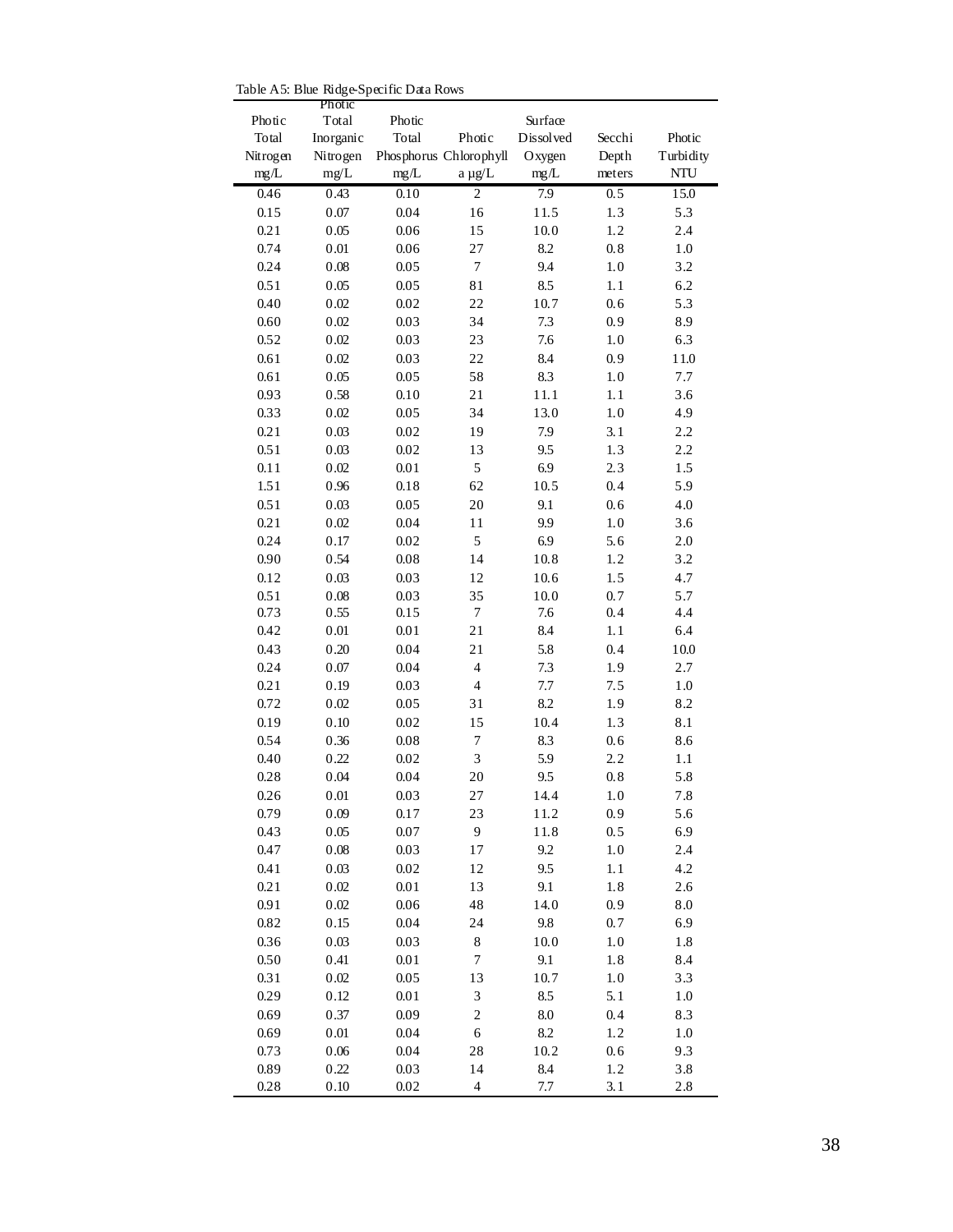#### STATA CODE USED FOR ANALYSIS

/\* This program carries out the estimation and prediction routines for the \*/  $\frac{1}{2}$  technical report. Analysis steps follow the order of the report.  $\frac{1}{2}$ clear # delimit; set memory 500m; set more off; set maxvar 5000; capture log close; log using .out, text replace; log off; /\* SUMMARY STATISTICS \*/ use excedata; gen Ecat =  $(1 * \text{cat1} + 2 * \text{cat2} + 3 * \text{cat3} + 4 * \text{cat4} + 5 * \text{cat5})/100$ ; summ Ecat loutcome, detail; summ Ecat loutcome if row < 51, detail; collapse (mean) Ecat loutcome, by(row); summ Ecat loutcome if row < 51, detail; clear; /\* ORDERED LOGIT ESTIMATION \*/ use excedata; \* Full State Models ologit loutcome tn tin tp chla do secchi turbid, vce(cluster expid); ologit loutcome tn tp chla turbid, vce(cluster expid); ologit loutcome tn tp chla secchi turbid, vce(cluster expid); mfx, predict(p outcome(1)) eyex; mfx, predict(p outcome(2)) eyex; mfx, predict(p outcome(3)) eyex; mfx, predict(p outcome(4)) eyex; mfx, predict(p outcome(5)) eyex; \* Piedmont Model ologit loutcome tn tp chla secchi turbid if expid<7|expid == 14, vce(cluster expid); mfx, predict(p outcome(1)) eyex; mfx, predict(p outcome(2)) eyex; mfx, predict(p outcome(3)) eyex;  $mfx$ , predict(p outcome(4)) eyex; mfx, predict(p outcome(5)) eyex; \* Blue Ridge Model ologit loutcome tn tp chla secchi turbid if expid>6 & expid<10, vce(cluster expid); /\* blue ridge \*/ mfx, predict(p outcome(1)) eyex; mfx, predict(p outcome(2)) eyex; mfx, predict(p outcome(3)) eyex; mfx, predict(p outcome(4)) eyex; mfx, predict(p outcome(5)) eyex; \* Coastal Model ologit loutcome tn tp chla secchi turbid if expid>10 & expid<14, vce(cluster expid); /\* Coastal \*/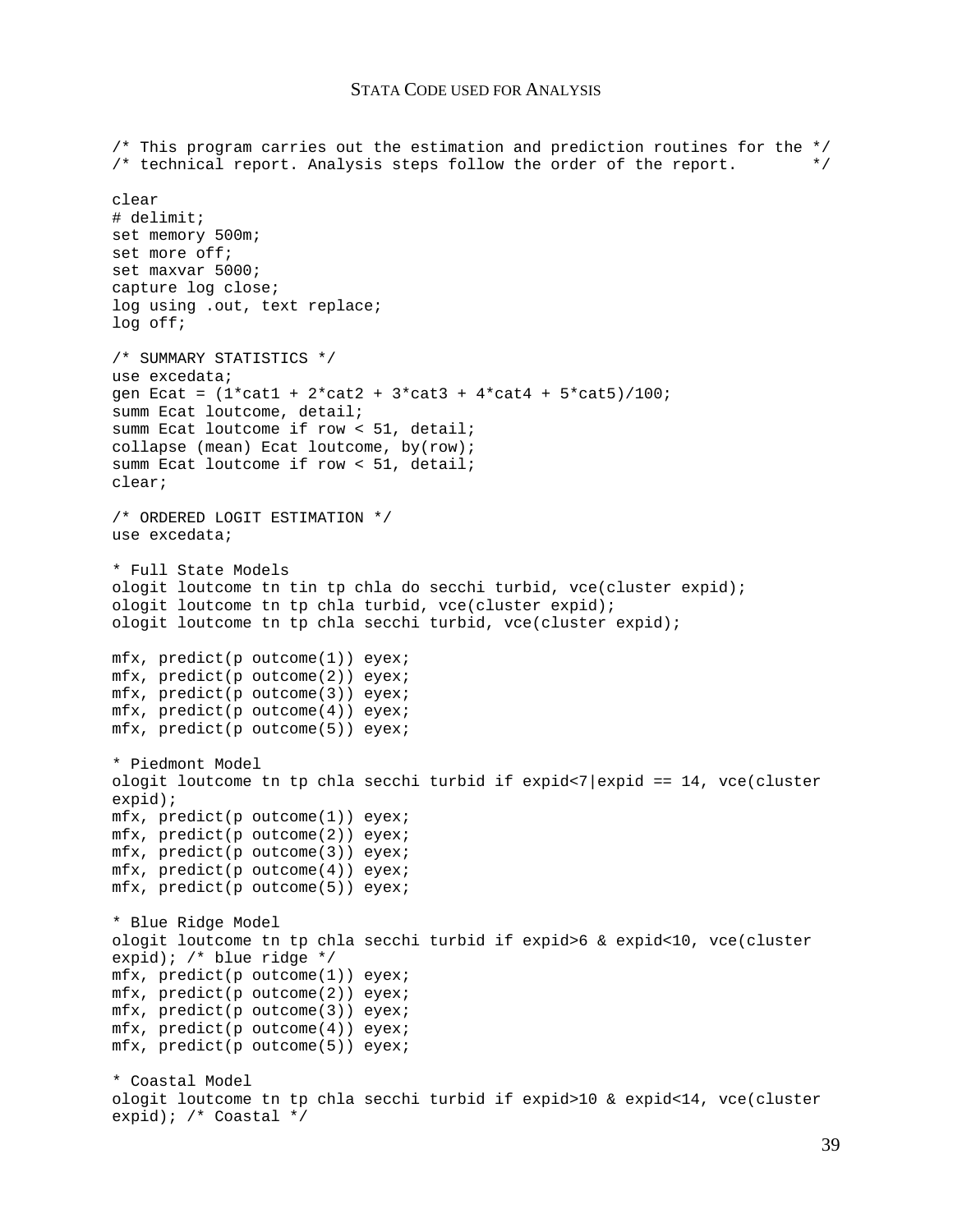```
mfx, predict(p outcome(1)) eyex; 
mfx, predict(p outcome(2)) eyex; 
mfx, predict(p outcome(3)) eyex; 
mfx, predict(p outcome(4)) eyex; 
mfx, predict(p outcome(5)) eyex; 
/* BINOMIAL ESTIMATION */ 
clear; 
use excedata; 
* Statewide Models 
collapse (mean) tn tin tp chla secchi do turbid cat1 cat2 cat3 cat4 cat5, 
by(row); 
keep if row < 51; 
gen z = (1*cat1 + 2*cat2 + 3*cat3 + 4*cat4 + 5*cat5)/500;
gen lhs = log(z/(1-z));
reg lhs tn tin tp chla do secchi turbid; 
reg lhs tn tp chla secchi turbid; 
reg lhs tn tin tp chla do turbid; 
reg lhs tn tp chla turbid; 
clear; 
use excedata; 
* Peidmont and Plains Model 
keep if expid<7 | expid == 14;
collapse (mean) tn tin tp chla secchi do turbid cat1 cat2 cat3 cat4 cat5, 
by(row); 
gen z = (1 * \text{cat1} + 2 * \text{cat2} + 3 * \text{cat3} + 4 * \text{cat4} + 5 * \text{cat5})/500;
gen lhs = log(z/(1-z));
reg lhs tn tin tp chla secchi do turbid; 
clear; 
use excedata; 
* Blue Ridge Model 
keep if expid>6 & expid<10; 
collapse (mean) tn tin tp chla secchi do turbid cat1 cat2 cat3 cat4 cat5, 
by(row); 
gen z = (1 * \text{cat1} + 2 * \text{cat2} + 3 * \text{cat3} + 4 * \text{cat4} + 5 * \text{cat5})/500;
gen \ln s = \log(z/(1-z));
reg lhs tn tin tp chla secchi do turbid; 
clear; 
use excedata; 
* Coastal Model 
keep if expid>10 & expid<14; 
collapse (mean) tn tp chla secchi turbid cat1 cat2 cat3 cat4 cat5, by(row);
gen z = (1*cat1 + 2*cat2 + 3*cat3 + 4*cat4 + 5*cat5)/500;
gen lhs = log(z/(1-z));
reg lhs tn tp chla secchi turbid; 
clear; 
/* SUMMARY STATISTICS FOR FOCUS LAKES */ 
use nc readings;
* North Carolina 
collapse (median) tn tin tp chla secchi do turbidity (count) cnt=tn, 
by(lake)iclear; 
use sc_readings;
```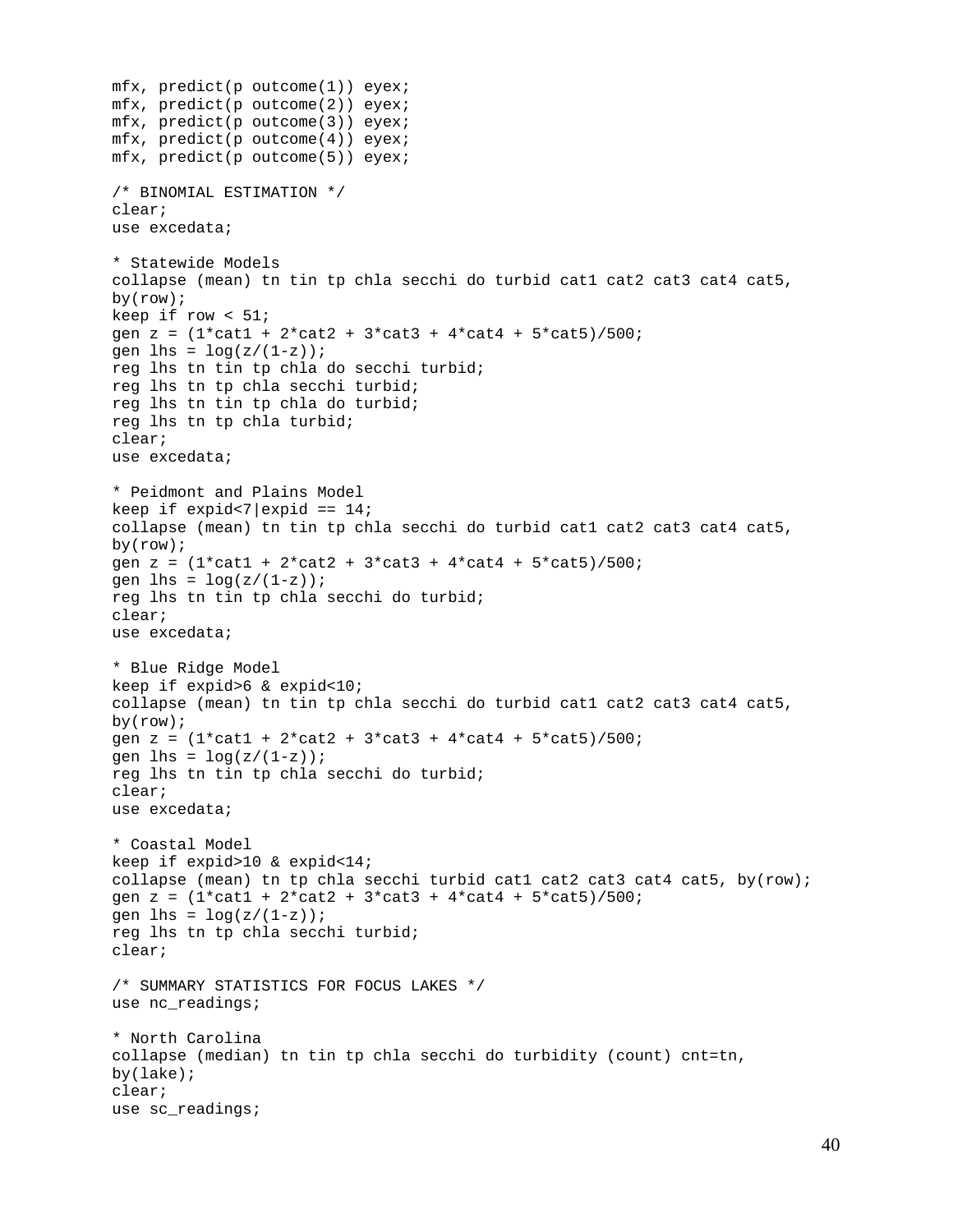```
* South Carolina 
collapse (median) tn tin tp chla secchi do turbidity (count) cnt=do, 
by(lake); 
clear; 
/* BASELINE PREDICTIONS - ORDERED LOGIT MODEL */ 
use excedata; 
ologit loutcome tn tp chla secchi turbid, vce(cluster expid); 
clear; 
use nc_readings; 
* NC median 
collapse (median) tn tp tin chla do secchi turbidity, by(lake); 
predict p1 p2 p3 p4 p5; 
gen rhat = 1*pi + 2*pi2 + 3*pi3 + 4*pi4 + 5*pi;
save nc_median, replace; 
clear; 
use nc_readings; 
/* NC distribution */ 
predict p1 p2 p3 p4 p5; 
gen rhat = 1*pi + 2*pi2 + 3*pi3 + 4*pi4 + 5*pi;
collapse (mean) r_mean=rhat (median) r_median=rhat (count) r_count=rhat (iqr) 
r_iqr=rhat, by(lake); 
save nc_dist, replace; 
clear; 
use sc_readings; 
/* SC distribution */ 
predict p1 p2 p3 p4 p5; 
gen rhat = 1*p1 + 2*p2 + 3*p3 + 4*p4 + 5*p5; 
collapse (mean) r_mean=rhat (median) r_median=rhat (count) r_count=rhat (iqr) 
r iqr=rhat, by(lake);
save sc_dist, replace; 
clear; 
use sc_readings; 
* SC median 
collapse (median) tn tp tin chla do secchi turbidity, by(lake); 
predict p1 p2 p3 p4 p5; 
gen rhat = 1*pi + 2*pi2 + 3*pi3 + 4*pi4 + 5*pi;
save sc_median, replace; 
clear; 
use excedata; 
ologit loutcome tn tp chla turbid, vce(cluster expid);
clear; 
use sc_readings; 
collapse (median) tn tp tin chla do secchi turbidity, by(lake); 
predict p1 p2 p3 p4 p5; 
gen rhat = 1*pi + 2*pi2 + 3*pi3 + 4*pi4 + 5*pi;
save sc median r, replace;
clear;
```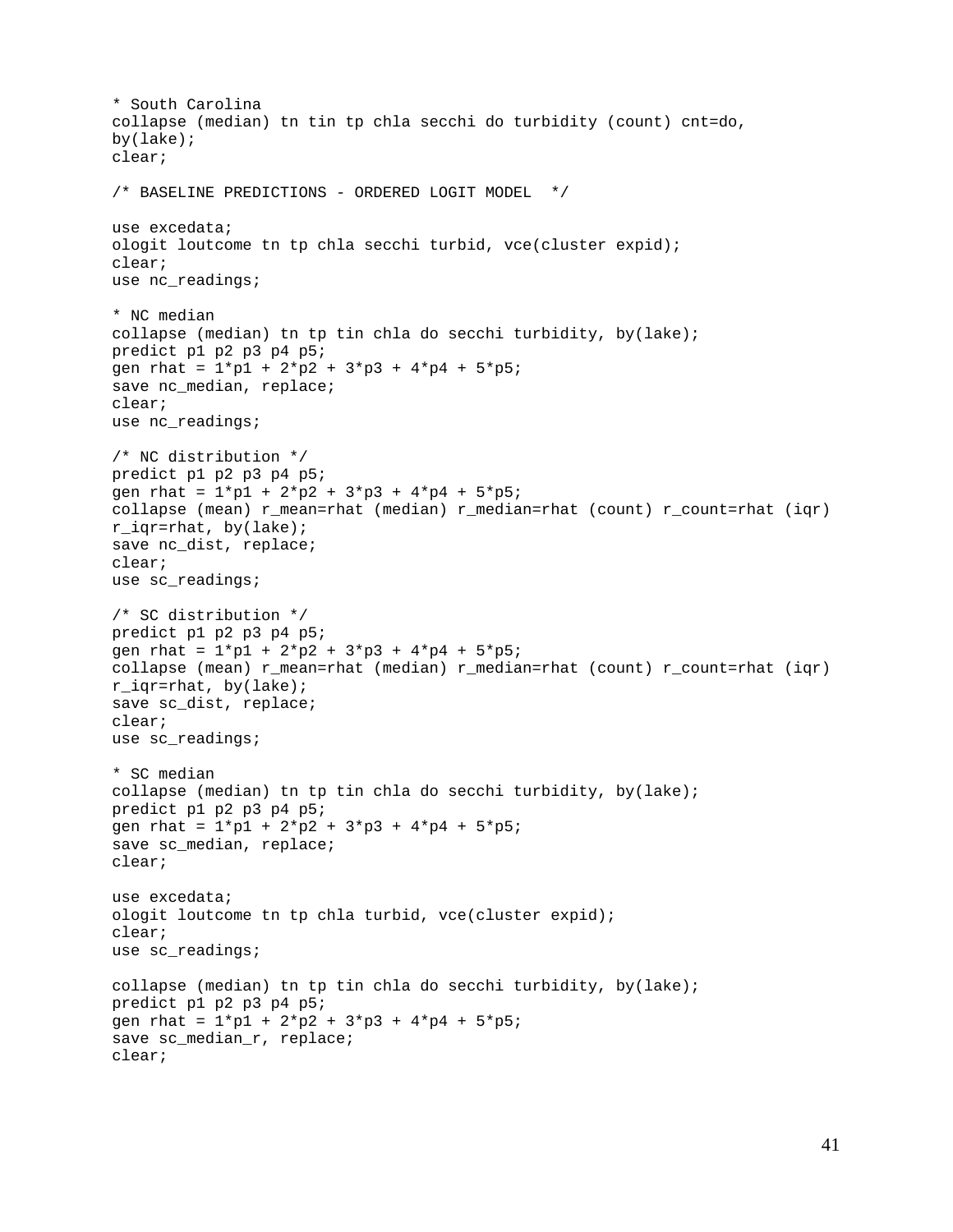/\* BASELINE PREDICTIONS BINOMIAL MODEL \*/

```
clear; 
use excedata; 
collapse (mean) tn tin tp chla secchi do turbid cat1 cat2 cat3 cat4 cat5, 
by(row); 
keep if row < 51igen z = (1 * \text{cat1} + 2 * \text{cat2} + 3 * \text{cat3} + 4 * \text{cat4} + 5 * \text{cat5})/500;
gen lhs = log(z/(1-z));
reg lhs tn tin tp chla do secchi turbid; 
clear; 
/* NC distribution */ 
use nc readings;
predict zhat; 
replace zhat = exp(zhat)/(1+exp(zhat));
gen p1 = binomial(5, 1, zhat);
qen p2 = binomial(5, 2, zhat) - p1;
gen p3 = binomial(5, 3, zhat) - p1 - p2;
gen p4 = binomial(5, 4, zhat) - p1 - p2 - p3;
gen p5 = binomial(5, 5, zhat) - p1 - p2 - p3 - p4;
gen rhat = 1*pi + 2*pi2 + 3*pi3 + 4*pi4 + 5*pi;
collapse (mean) r_mean=rhat (median) r_median=rhat (count) r_count=rhat (iqr) 
r iqr=rhat, by(lake);
save nc_dist_MK, replace; 
clear; 
/* NC median */ 
use nc_readings; 
collapse (median) tn tp tin chla do secchi turbidity, by(lake); 
predict zhat; 
replace zhat = exp(zhat)/(1+exp(zhat));
gen p1 = binomial(5, 1, zhat);
gen p2 = binomial(5, 2, zhat) - pl;
gen p3 = binomial(5,3,zhat) - p1 - p2;
gen p4 = binomial(5, 4, zhat) - p1 - p2 - p3;
gen p5 = binomial(5, 5, zhat) - p1 - p2 - p3 - p4;
gen rhat = 1*pi + 2*pi2 + 3*pi3 + 4*pi4 + 5*pi;
save nc_median_MK, replace; 
clear; 
/* SC distribution*/ 
use sc_readings; 
predict zhat; 
replace zhat = exp(zhat)/(1+exp(zhat));
gen p1 = binomial(5, 1, zhat);
gen p2 = binomial(5, 2, zhat) - p1;
gen p3 = binomial(5, 3, zhat) - p1 - p2;
gen p4 = binomial(5, 4, zhat) - p1 - p2 - p3;
gen p5 = binomial(5, 5, zhat) - p1 - p2 - p3 - p4;
gen rhat = 1*pi + 2*pi2 + 3*pi3 + 4*pi4 + 5*pi;
collapse (mean) r_mean=rhat (median) r_median=rhat (count) r_count=rhat (iqr) 
r_iqr=rhat, by(lake); 
save sc dist MK, replace;
clear; 
/* SC median */ 
use sc_readings;
```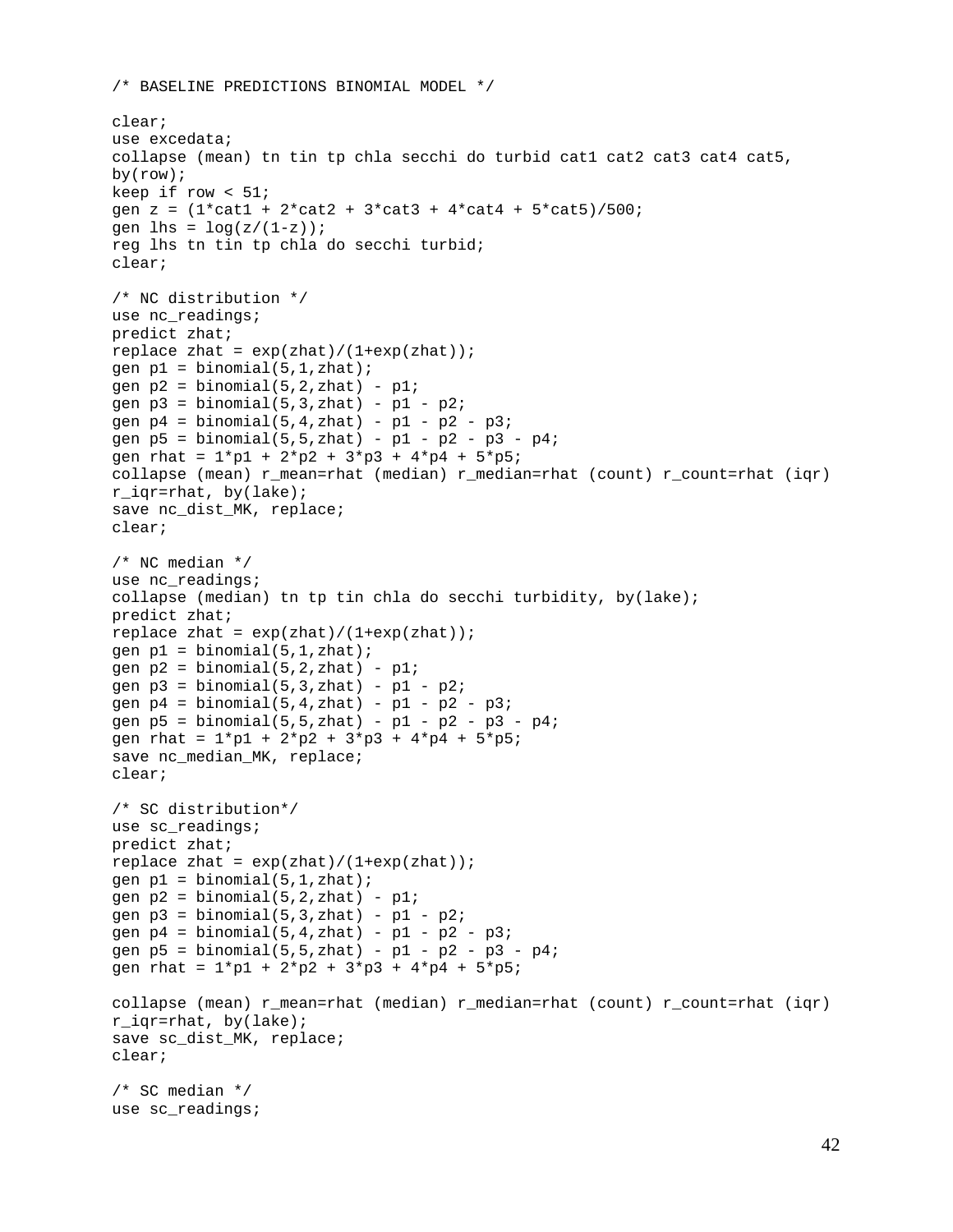```
collapse (median) tn tp tin chla do secchi turbidity, by(lake); 
predict zhat; 
replace zhat = exp(zhat)/(1+exp(zhat));
qen p1 = binomial(5, 1, zhat);
gen p2 = binomial(5, 2, zhat) - p1;
gen p3 = binomial(5,3,zhat) - p1 - p2;
gen p4 = binomial(5, 4, zhat) - p1 - p2 - p3;
qen p5 = binomial(5, 5, zhat) - p1 - p2 - p3 - p4;
gen rhat = 1*pi + 2*pi2 + 3*pi3 + 4*pi4 + 5*pi;
save sc_median_MK, replace; 
clear; 
use excedata; 
collapse (mean) tn tin tp chla secchi do turbid cat1 cat2 cat3 cat4 cat5, 
by(row); 
keep if row < 51; 
gen z = (1 * \text{cat1} + 2 * \text{cat2} + 3 * \text{cat3} + 4 * \text{cat4} + 5 * \text{cat5})/500;
gen lhs = log(z/(1-z));
reg lhs tn tin tp chla do turbid; 
clear; 
use sc_readings; 
collapse (median) tn tp tin chla do secchi turbidity, by(lake); 
predict zhat; 
replace zhat = exp(zhat)/(1+exp(zhat));
gen p1 = binomial(5, 1, zhat);
gen p2 = binomial(5, 2, zhat) - p1;
qen p3 = binomial(5,3,zhat) - p1 - p2;
gen p4 = binomial(5, 4, zhat) - p1 - p2 - p3;
gen p5 = binomial(5, 5, zhat) - p1 - p2 - p3 - p4;
gen rhat = 1*pi + 2*pi2 + 3*pi3 + 4*pi4 + 5*pi;
save sc_median_MK_r, replace; 
clear; 
/* 20% IMMPROVEMENT PREDICTIONS - ORDERED LOGIT MODEL */ 
use excedata; 
ologit loutcome tn tp chla secchi turbid, vce(cluster expid); 
clear; 
use nc_readings; 
replace tn = tn* .8;replace tp = tp*.8;replace tin = tin*.8; 
replace chla = chla*.8; 
replace do = do*1.2;replace secchi = secchi*1.2; 
replace turbidity = turbidity*.8; 
* NC median 
collapse (median) tn tp tin chla do secchi turbidity, by(lake); 
predict p1 p2 p3 p4 p5; 
gen rhat = 1*pi + 2*pi2 + 3*pi3 + 4*pi4 + 5*pi;
save nc_median_20, replace; 
clear; 
use sc_readings; 
replace tn = tn*.8;replace tp = tp*.8;replace tin = \tan 8;
replace chla = chla*.8;
```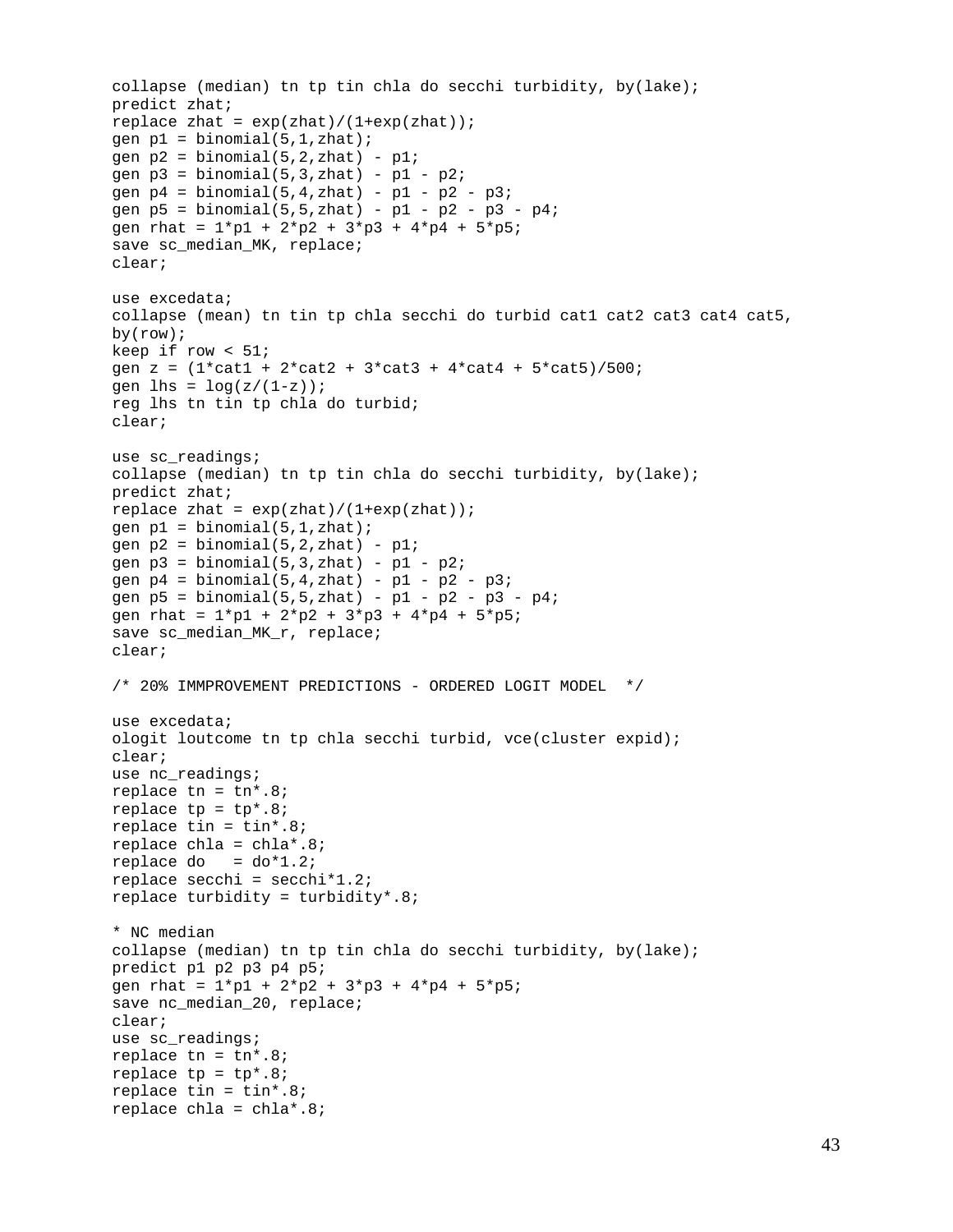```
replace do = do*1.2;
replace secchi = secchi*1.2; 
replace turbidity = turbidity*.8; 
* SC median 
collapse (median) tn tp tin chla do secchi turbidity, by(lake); 
predict p1 p2 p3 p4 p5; 
gen rhat = 1*pi + 2*pi2 + 3*pi3 + 4*pi4 + 5*pi;
save sc_median_20, replace; 
clear; 
use excedata; 
ologit loutcome tn tp chla turbid, vce(cluster expid); 
clear; 
use sc_readings; 
replace tn = tn* .8;replace tp = tp*.8;replace tin = \tan x.8;
replace chla = chla*.8; 
replace do = do*1.2;
replace secchi = secchi*1.2; 
replace turbidity = turbidity*.8; 
collapse (median) tn tp tin chla do secchi turbidity, by(lake); 
predict p1 p2 p3 p4 p5; 
gen rhat = 1*pi + 2*pi2 + 3*pi3 + 4*pi4 + 5*pi;
save sc_median_r_20, replace;
clear; 
/* 20% IMPROVEMENT PREDICTIONS BINOMIAL MODEL */ 
clear; 
use excedata; 
collapse (mean) tn tin tp chla secchi do turbid cat1 cat2 cat3 cat4 cat5, 
by(row); 
keep if row < 51; 
gen z = (1 * \text{cat1} + 2 * \text{cat2} + 3 * \text{cat3} + 4 * \text{cat4} + 5 * \text{cat5})/500;
gen lhs = log(z/(1-z));
reg lhs tn tin tp chla do secchi turbid; 
clear; 
/* NC median */ 
use nc_readings; 
replace tn = tn*.8; 
replace tp = tp*.8;replace tin = \tan x.8;
replace chla = chla*.8; 
replace do = do*1.2;
replace secchi = secchi*1.2; 
replace turbidity = turbidity*.8; 
collapse (median) tn tp tin chla do secchi turbidity, by(lake); 
predict zhat; 
replace zhat = exp(zhat)/(1+exp(zhat));
qen p1 = binomial(5, 1, zhat);
qen p2 = binomial(5, 2, zhat) - p1;
gen p3 = binomial(5,3,zhat) - p1 - p2;
gen p4 = binomial(5, 4, zhat) - p1 - p2 - p3;
gen p5 = binomial(5, 5, zhat) - p1 - p2 - p3 - p4;
gen rhat = 1*pi + 2*pi2 + 3*pi3 + 4*pi4 + 5*pi;
```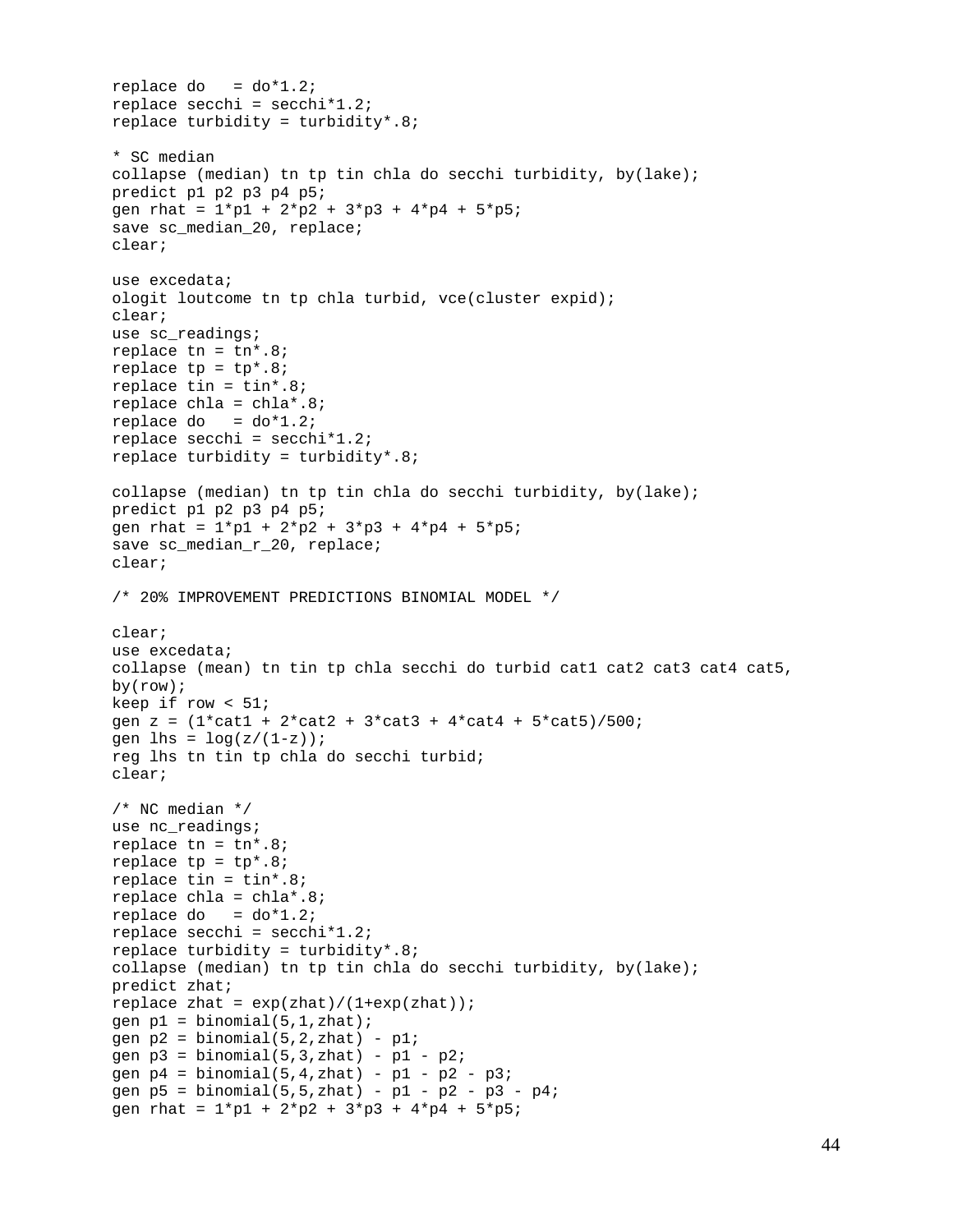```
save nc_median_MK_20, replace; 
clear; 
/* SC median */ 
use sc_readings; 
replace tn = tn* .8;replace tp = tp*.8;replace tin = \tan x.8;
replace chla = chla*.8; 
replace do = do*1.2;
replace secchi = secchi*1.2; 
replace turbidity = turbidity*.8; 
collapse (median) tn tp tin chla do secchi turbidity, by(lake); 
predict zhat; 
replace zhat = exp(zhat)/(1+exp(zhat));
gen p1 = binomial(5, 1, zhat);
gen p2 = binomial(5, 2, zhat) - p1;
qen p3 = binomial(5, 3, zhat) - p1 - p2;
gen p4 = binomial(5, 4, zhat) - p1 - p2 - p3;
gen p5 = binomial(5, 5, zhat) - p1 - p2 - p3 - p4;
gen rhat = 1*pi + 2*pi2 + 3*pi3 + 4*pi4 + 5*pi3;
save sc_median_MK_20, replace; 
clear; 
use excedata; 
collapse (mean) tn tin tp chla secchi do turbid cat1 cat2 cat3 cat4 cat5, 
by(row); 
keep if row < 51; 
gen z = (1*cat1 + 2*cat2 + 3*cat3 + 4*cat4 + 5*cat5)/500;
gen lhs = log(z/(1-z));
reg lhs tn tin tp chla do turbid; 
clear; 
use sc_readings; 
replace tn = tn*.8;replace tp = tp*.8;replace tin = \tan x.8;
replace chla = chla*.8; 
replace do = do*1.2;
replace secchi = secchi*1.2; 
replace turbidity = turbidity*.8; 
collapse (median) tn tp tin chla do secchi turbidity, by(lake); 
predict zhat; 
replace zhat = exp(zhat)/(1+exp(zhat));
gen p1 = binomial(5, 1, zhat);
gen p2 = binomial(5, 2, zhat) - p1;
gen p3 = binomial(5,3,zhat) - p1 - p2;
gen p4 = binomial(5, 4, zhat) - p1 - p2 - p3;
gen p5 = binomial(5, 5, zhat) - p1 - p2 - p3 - p4;
gen rhat = 1*pi + 2*pi + 3*pi + 4*pi + 5*pi;
save sc_median_MK_r_20, replace; 
clear; 
/* EUTROMOD IMPROVEMENTS - ORDERED LOGIT MODEL */
use excedata; 
ologit loutcome tn tp chla secchi turbid, vce(cluster expid); 
clear; 
use eutro; 
predict p1 p2 p3 p4 p5;
```